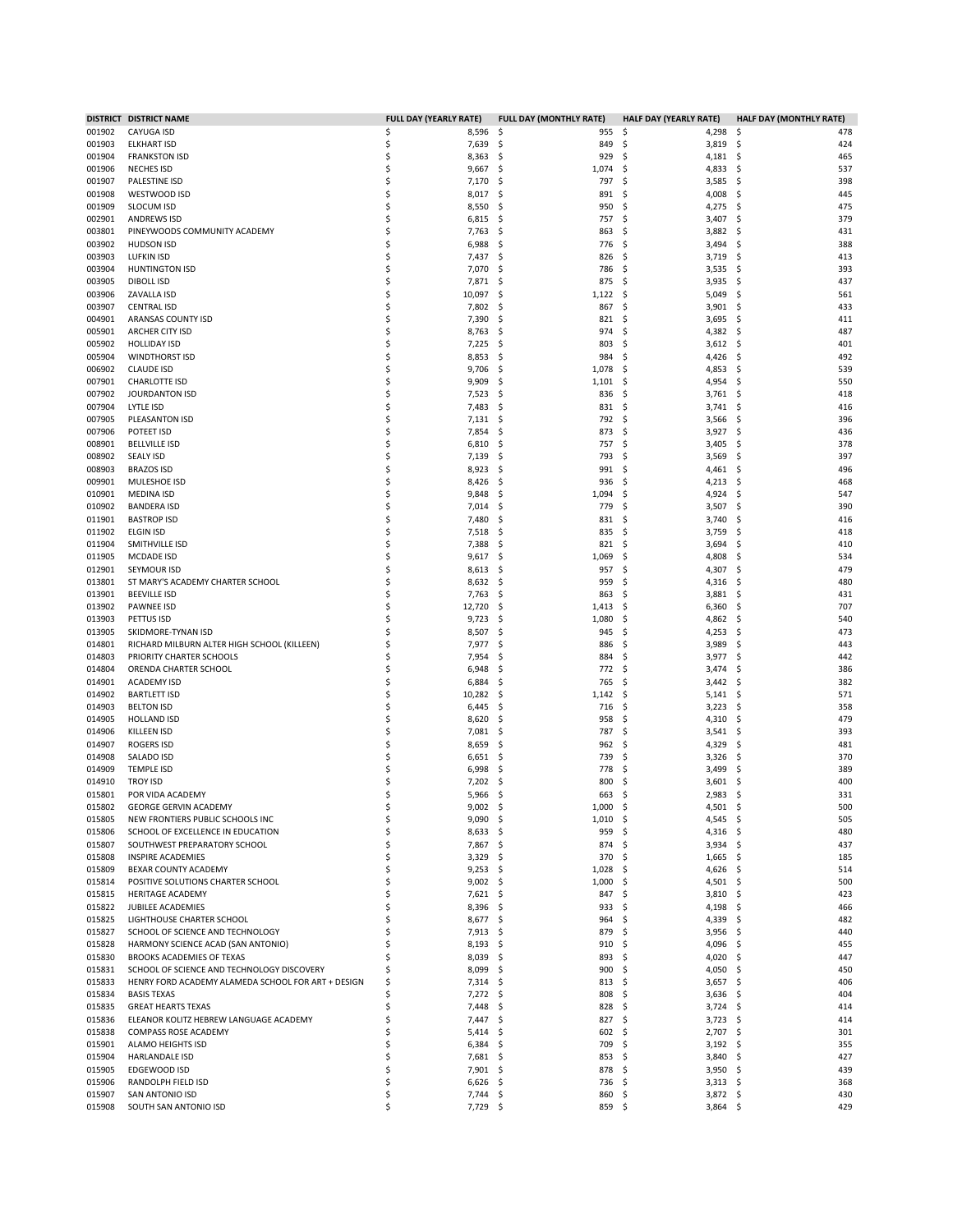| 015909           | SOMERSET ISD                                   | \$       | 7,594                    | - \$       | 844                | \$        | $3,797$ \$               |           | 422        |
|------------------|------------------------------------------------|----------|--------------------------|------------|--------------------|-----------|--------------------------|-----------|------------|
| 015910           | NORTH EAST ISD                                 | \$       | 6,760                    | -\$        | 751                | -\$       | 3,380                    | - \$      | 376        |
| 015911           | <b>EAST CENTRAL ISD</b>                        | \$       | 7,104                    | \$         | 789                | Ś         | 3,552                    | \$        | 395        |
| 015912           | SOUTHWEST ISD                                  | \$       | 7,496                    | \$         | 833                | S         | 3,748                    | \$,       | 416        |
| 015913           | <b>LACKLAND ISD</b>                            | \$       | 8,088                    | \$,        | 899                | Ś         | 4,044                    | \$        | 449        |
| 015914           | FT SAM HOUSTON ISD                             | \$       | 7,230                    | \$         | 803                | Ś         | 3,615                    | \$        | 402        |
| 015915<br>015916 | <b>NORTHSIDE ISD</b><br><b>JUDSON ISD</b>      | \$<br>\$ | 6,693<br>7,050           | \$,<br>\$, | 744<br>783         | S<br>Ś    | 3,346<br>3,525           | \$,<br>\$ | 372<br>392 |
| 015917           | SOUTHSIDE ISD                                  | \$       | 7,508                    | \$         | 834                | Ś         | 3,754                    | \$        | 417        |
| 016901           | JOHNSON CITY ISD                               | \$       | 8,720                    | \$,        | 969                | S         | 4,360                    | \$        | 484        |
| 016902           | <b>BLANCO ISD</b>                              | \$       | 7,913                    | \$,        | 879                | S         | 3,956                    | \$        | 440        |
| 017901           | <b>BORDEN COUNTY ISD</b>                       | \$       | 9,909                    | \$,        | 1,101              | S         | 4,955                    | \$        | 551        |
| 018901           | <b>CLIFTON ISD</b>                             | \$       | 8,355                    | \$,        | 928                | S         | 4,178                    | \$,       | 464        |
| 018902           | <b>MERIDIAN ISD</b>                            | \$       | 9,359                    | \$         | 1,040              | S         | 4,679                    | S         | 520        |
| 018903           | <b>MORGAN ISD</b>                              | \$       | 12,959                   | \$,        | 1,440              | S         | 6,479                    | \$        | 720        |
| 018904           | VALLEY MILLS ISD                               | \$       | 9,018                    | \$         | 1,002              | S         | 4,509                    | \$,       | 501        |
| 018905           | <b>WALNUT SPRINGS ISD</b>                      | \$       | 10,224                   | \$         | 1,136              | S         | 5,112                    | S         | 568        |
| 018906           | <b>IREDELL ISD</b>                             | \$       | 10,157                   | -\$        | 1,129              | \$        | 5,079                    | \$        | 564        |
| 018907           | <b>KOPPERL ISD</b>                             | \$       | 10,522                   | -\$        | 1,169              | \$        | 5,261                    | \$        | 585        |
| 018908           | <b>CRANFILLS GAP ISD</b>                       | \$       | 12,133                   | \$         | 1,348              | \$        | 6,066                    | S         | 674        |
| 019901           | <b>DEKALB ISD</b>                              | \$       | 8,296                    | \$,        | 922                | \$        | 4,148                    | \$        | 461        |
| 019902           | <b>HOOKS ISD</b>                               | \$       | 8,261                    | -\$        | 918                | \$        | 4,130                    | \$        | 459        |
| 019903           | <b>MAUD ISD</b>                                | \$       | 8,777                    | -S         | 975                | Ś         | 4,388                    | \$        | 488        |
| 019905<br>019906 | <b>NEW BOSTON ISD</b>                          | \$<br>\$ | 8,308                    | \$,        | 923                | S<br>Ś    | 4,154<br>3,914           | \$        | 462<br>435 |
| 019907           | <b>REDWATER ISD</b><br><b>TEXARKANA ISD</b>    | \$       | 7,827<br>6,744           | \$,<br>S   | 870<br>749         | S         | 3,372                    | \$<br>\$  | 375        |
| 019908           | LIBERTY-EYLAU ISD                              | \$       | 7,414                    | \$,        | 824                | S         | 3,707                    | \$        | 412        |
| 019909           | SIMMS ISD                                      | \$       | 8,583                    | \$         | 954                | Ś         | 4,291                    | \$        | 477        |
| 019910           | <b>MALTA ISD</b>                               | \$       | 10,472                   | -S         | 1,164              | Ś         | 5,236                    | S         | 582        |
| 019911           | <b>RED LICK ISD</b>                            | \$       | 9,001                    | \$,        | 1,000              | \$        | 4,500                    | \$        | 500        |
| 019912           | PLEASANT GROVE ISD                             | \$       | 6,329                    | \$,        | 703                | S         | 3,165                    | \$,       | 352        |
| 019913           | <b>HUBBARD ISD</b>                             | \$       | 11,620                   | S          | 1,291              | S         | 5,810                    | \$        | 646        |
| 019914           | <b>LEARY ISD</b>                               | \$       | 11,356                   | \$,        | 1,262              | \$        | 5,678                    | \$,       | 631        |
| 020901           | <b>ALVIN ISD</b>                               | \$       | 6,679                    | \$         | 742                | S         | 3,340                    | \$        | 371        |
| 020902           | ANGLETON ISD                                   | \$       | 7,009                    | \$         | 779                | Ś         | 3,505                    | \$        | 389        |
| 020904           | <b>DANBURY ISD</b>                             | \$       | 8,192                    | \$,        | 910                | \$        | 4,096                    | \$,       | 455        |
| 020905           | <b>BRAZOSPORT ISD</b>                          | \$       | 6,968                    | \$         | 774                | S         | 3,484                    | \$        | 387        |
| 020906           | <b>SWEENY ISD</b>                              | \$       | 7,189                    | -S         | 799                | S         | 3,595                    | \$        | 399        |
| 020907           | COLUMBIA-BRAZORIA ISD                          | \$       | 7,026                    | -S         | 781                | S         | 3,513                    | \$,       | 390        |
| 020908           | PEARLAND ISD                                   | \$       | 6,342                    | -\$        | 705                | S         | 3,171                    | \$.       | 352        |
| 020910           | <b>DAMON ISD</b>                               | \$       | 11,387                   | \$,        | 1,265              | Ś         | 5,694                    | \$        | 633        |
| 021803           | BRAZOS SCHOOL FOR INQUIRY & CREATIVITY         | S        | 9,753                    | -S         | 1,084              | \$        | 4,877                    | \$,       | 542        |
| 021805<br>021901 | ARROW ACADEMY                                  | \$<br>\$ | 8,941<br>6,471           | \$,        | 993                | Ś<br>Ś    | 4,470                    | \$<br>\$  | 497        |
| 021902           | <b>COLLEGE STATION ISD</b><br><b>BRYAN ISD</b> | \$       | 7,357                    | \$,<br>\$, | 719<br>817         | S         | 3,236<br>3,679           | \$,       | 360<br>409 |
| 022004           | <b>TERLINGUA CSD</b>                           | \$       | 15,233                   | -\$        | 1,693              | S         | 7,617                    | S         | 846        |
| 022901           | <b>ALPINE ISD</b>                              | \$       | 8,500                    | \$,        | 944                | Ś         | 4,250                    | \$        | 472        |
| 022902           | <b>MARATHON ISD</b>                            | \$       | 25,102                   | -\$        | 2,789              | S         | $12,551$ \$              |           | 1,395      |
| 022903           | SAN VICENTE ISD                                | \$       | 114,425                  | \$,        | 12,714             | \$        | 57,213                   | \$        | 6,357      |
| 023902           | <b>SILVERTON ISD</b>                           | \$       | 10,231                   | \$,        | 1,137              | \$        | 5,116                    | \$        | 568        |
| 024901           | <b>BROOKS COUNTY ISD</b>                       | \$       | 8,419                    | -S         | 935                | S         | 4,209                    | \$,       | 468        |
| 025901           | <b>BANGS ISD</b>                               | \$       | 8,307                    | -\$        | 923                | \$.       | 4,154                    | \$,       | 462        |
| 025902           | BROWNWOOD ISD                                  | S        | 6,986                    | S          | 776                | S         | 3,493                    | S         | 388        |
| 025904           | <b>BLANKET ISD</b>                             | \$       | 10,122                   | S          | 1,125              | S         | 5,061                    | S         | 562        |
| 025905           | <b>MAY ISD</b>                                 | \$       | 9,572                    | \$,        | 1,064              | -\$       | 4,786                    | - \$      | 532        |
| 025906           | ZEPHYR ISD                                     | ς        | 9,228                    | S          | 1,025              | S         | 4,614                    | S         | 513        |
| 025908           | <b>BROOKESMITH ISD</b>                         | \$       | $9,244$ \$               |            | $1,027$ \$         |           | 4,622 \$                 |           | 514        |
| 025909           | EARLY ISD                                      | \$       | 7,892 \$                 |            | 877 \$             |           | $3,946$ \$               |           | 438        |
| 026901           | CALDWELL ISD                                   | \$       | $7,103$ \$               |            | 789                | S         | $3,551$ \$               |           | 395        |
| 026902<br>026903 | SOMERVILLE ISD<br><b>SNOOK ISD</b>             | \$<br>\$ | $9,421$ \$<br>$9,304$ \$ |            | 1,047              | -\$       | $4,711$ \$               |           | 523<br>517 |
| 027903           | <b>BURNET CISD</b>                             | \$       | $6,983$ \$               |            | 1,034<br>776       | \$.<br>\$ | 4,652 \$<br>$3,491$ \$   |           | 388        |
| 027904           | MARBLE FALLS ISD                               | \$       | $7,143$ \$               |            | 794                | \$.       | $3,571$ \$               |           | 397        |
| 028902           | <b>LOCKHART ISD</b>                            | \$       | $7,235$ \$               |            | 804                | S         | $3,618$ \$               |           | 402        |
| 028903           | <b>LULING ISD</b>                              | \$       | $8,157$ \$               |            | 906                | \$.       | 4,079 \$                 |           | 453        |
| 028906           | PRAIRIE LEA ISD                                | \$       | 10,196 \$                |            | 1,133              | \$.       | $5,098$ \$               |           | 566        |
| 029901           | CALHOUN COUNTY ISD                             | \$       | $6,949$ \$               |            | 772                | \$.       | $3,474$ \$               |           | 386        |
| 030901           | <b>CROSS PLAINS ISD</b>                        | \$       | $9,320$ \$               |            | 1,036              | -\$       | 4,660 \$                 |           | 518        |
| 030902           | <b>CLYDE CISD</b>                              | \$       | $7,253$ \$               |            | 806                | \$.       | $3,627$ \$               |           | 403        |
| 030903           | <b>BAIRD ISD</b>                               | \$       | $9,525$ \$               |            | $1,058$ \$         |           | 4,763 \$                 |           | 529        |
| 030906           | EULA ISD                                       | \$       | $9,190$ \$               |            | $1,021$ \$         |           | 4,595 \$                 |           | 511        |
| 031505           | UNIVERSITY OF TEXAS RIO GRANDE VALLEY          | \$       | 9,614                    | -\$        | 1,068              | \$        | 4,807 \$                 |           | 534        |
| 031901           | <b>BROWNSVILLE ISD</b>                         | S        | 7,547 \$                 |            | 839                | S         | $3,773$ \$               |           | 419        |
| 031903           | <b>HARLINGEN CISD</b>                          | \$       | 7,096                    | -\$        | 788                | \$        | $3,548$ \$               |           | 394        |
| 031905           | LA FERIA ISD                                   | Ś        | 7,505                    | -\$        | 834                | \$        | $3,753$ \$               |           | 417        |
| 031906           | LOS FRESNOS CISD                               | \$       | 7,034 \$                 |            | 782                | S         | $3,517$ \$               |           | 391        |
| 031909<br>031911 | POINT ISABEL ISD<br>RIO HONDO ISD              | \$<br>\$ | 7,954<br>7,571 \$        | -\$        | 884<br>$841 \;$ \$ | \$.       | $3,977$ \$<br>$3,786$ \$ |           | 442<br>421 |
| 031912           | SAN BENITO CISD                                | \$       | $7,313$ \$               |            | $813 \quad $$      |           | $3,657$ \$               |           | 406        |
| 031913           | SANTA MARIA ISD                                | \$       | 10,360 \$                |            | $1,151$ \$         |           | $5,180$ \$               |           | 576        |
|                  |                                                |          |                          |            |                    |           |                          |           |            |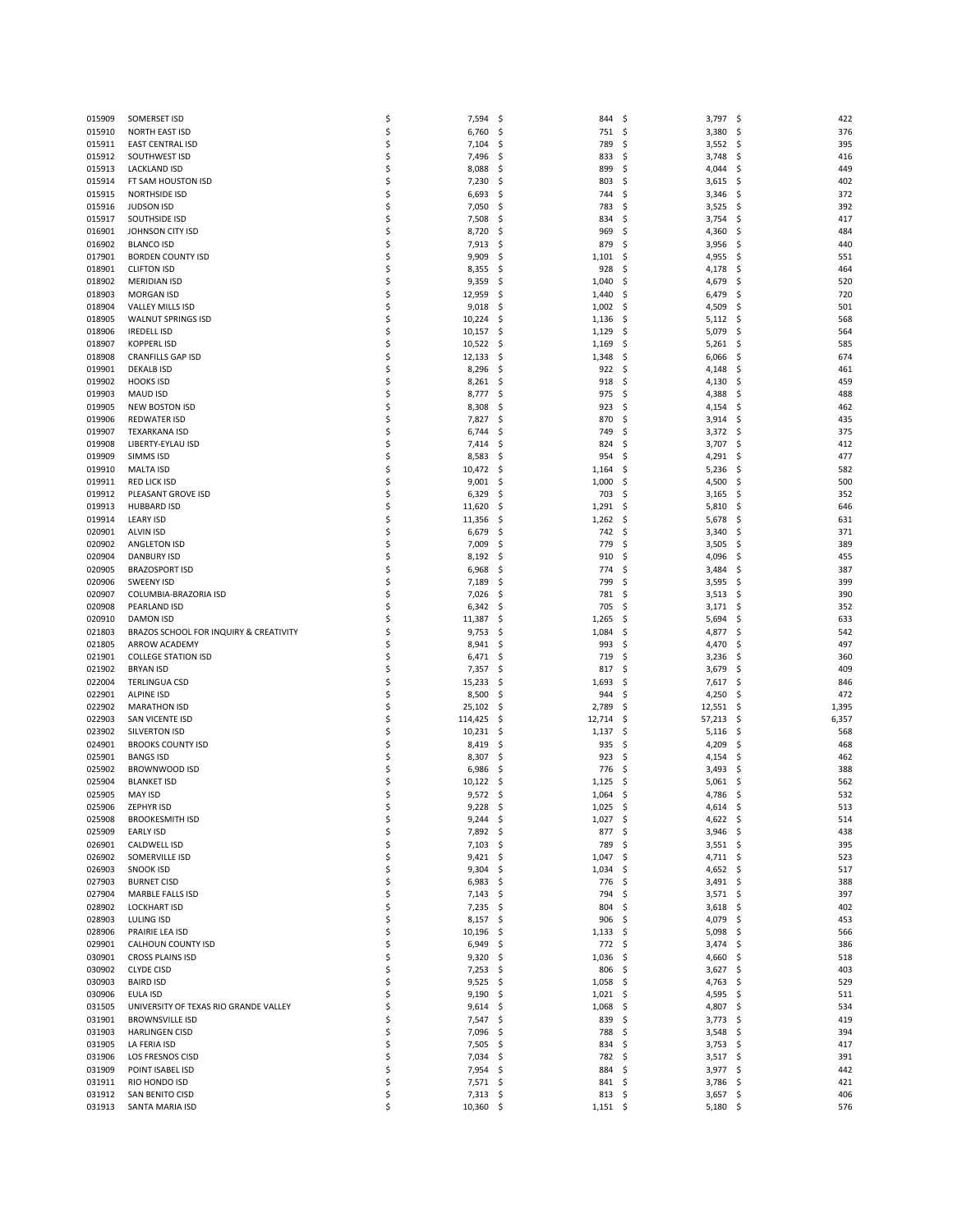| 031914           | SANTA ROSA ISD                               | \$       | 9,129               | - \$       | 1,014           | - \$<br>4,564 \$                |            | 507        |
|------------------|----------------------------------------------|----------|---------------------|------------|-----------------|---------------------------------|------------|------------|
| 031916           | SOUTH TEXAS ISD                              | \$       | 6,457               | - \$       | 717             | 3,228<br>-\$                    | - \$       | 359        |
| 032902           | PITTSBURG ISD                                | \$       | 7,632               | \$,        | 848             | 3,816<br>S                      | - \$       | 424        |
| 033901           | <b>GROOM ISD</b>                             | \$       | 10,323              | \$,        | 1,147           | $5,161$ \$<br>\$                |            | 573        |
| 033902           | PANHANDLE ISD                                | \$       | 8,284               | \$,        | 920             | 4,142<br>\$                     | \$.        | 460        |
| 033904           | WHITE DEER ISD                               | \$       | 8,985               | \$,        | 998             | 4,492<br>S                      | \$         | 499        |
| 034901           | ATLANTA ISD                                  | \$       | 7,255               | \$,        | 806             | 3,627<br>S                      | \$         | 403        |
| 034902           | <b>AVINGER ISD</b>                           | \$       | 11,834              | \$         | 1,315           | 5,917<br>S                      | - \$       | 657        |
| 034903           | <b>HUGHES SPRINGS ISD</b>                    | \$<br>\$ | 8,084               | \$,        | 898             | 4,042<br>S                      | \$         | 449        |
| 034905<br>034906 | LINDEN-KILDARE CISD<br><b>MCLEOD ISD</b>     | \$       | 9,232<br>9,263      | -\$<br>-S  | 1,026<br>1,029  | 4,616<br>S<br>4,631<br>S        | \$.<br>\$, | 513<br>515 |
| 034907           | QUEEN CITY ISD                               | \$       | 7,915               | \$,        | 879             | 3,957<br>S                      | \$         | 440        |
| 034909           | <b>BLOOMBURG ISD</b>                         | \$       | 10,212              | \$,        | 1,135           | 5,106<br>\$                     | \$         | 567        |
| 035901           | <b>DIMMITT ISD</b>                           | \$       | 8,414               | \$         | 935             | Ś<br>4,207                      | \$         | 467        |
| 035902           | <b>HART ISD</b>                              | \$       | 11,019              | \$,        | 1,224           | 5,510<br>\$                     | \$         | 612        |
| 035903           | NAZARETH ISD                                 | \$       | 8,509               | \$,        | 945             | 4,254<br>Ś                      | \$         | 473        |
| 036901           | <b>ANAHUAC ISD</b>                           | \$       | 7,555               | \$         | 839             | 3,777<br>S                      | - \$       | 420        |
| 036902           | <b>BARBERS HILL ISD</b>                      | \$       | 6,214               | \$,        | 690             | 3,107<br>S                      | \$         | 345        |
| 036903           | <b>EAST CHAMBERS ISD</b>                     | \$       | 7,838               | Ś          | 871             | 3,919<br>S                      | S          | 435        |
| 037901           | ALTO ISD                                     | \$       | 9,093               | -S         | 1,010           | 4,547<br>S                      | - \$       | 505        |
| 037904           | JACKSONVILLE ISD                             | \$       | 7,634               | \$,        | 848             | 3,817<br>\$                     | \$         | 424        |
| 037907<br>037908 | <b>RUSK ISD</b><br>NEW SUMMERFIELD ISD       | \$<br>\$ | 7,330<br>10,269     | \$<br>S    | 814<br>1,141    | 3,665<br>S<br>Ś<br>5,135        | \$,<br>\$  | 407<br>571 |
| 037909           | WELLS ISD                                    | \$       | 9,649               | \$         | 1,072           | 4,825<br>\$                     | \$,        | 536        |
| 038901           | <b>CHILDRESS ISD</b>                         | \$       | 8,444               | Ś          | 938             | 4,222<br>S                      | \$,        | 469        |
| 039902           | <b>HENRIETTA ISD</b>                         | \$       | 7,997               | \$         | 889             | 3,999<br>Ś                      | \$         | 444        |
| 039903           | PETROLIA CISD                                | \$       | 9,072               | -\$        | 1,008           | 4,536<br>\$                     | \$,        | 504        |
| 039904           | <b>BELLEVUE ISD</b>                          | \$       | 11,620              | \$,        | 1,291           | 5,810<br>S                      | \$         | 646        |
| 039905           | <b>MIDWAY ISD</b>                            | \$       | 11,974              | \$,        | 1,330           | 5,987<br>S                      | \$         | 665        |
| 040901           | <b>MORTON ISD</b>                            | \$       | 9,755               | \$,        | 1,084           | 4,878<br>\$                     | \$,        | 542        |
| 040902           | <b>WHITEFACE CISD</b>                        | \$       | 9,295               | \$,        | 1,033           | 4,647<br>\$                     | \$,        | 516        |
| 041901           | <b>BRONTE ISD</b>                            | \$       | 9,476               | \$,        | 1,053           | \$<br>4,738                     | \$         | 526        |
| 041902           | ROBERT LEE ISD                               | \$       | 9,780               | S          | 1,087           | 4,890<br>\$                     | \$         | 543        |
| 042901<br>042903 | <b>COLEMAN ISD</b><br>SANTA ANNA ISD         | \$<br>\$ | 8,822<br>10,988     | \$,<br>\$, | 980<br>1,221    | Ś<br>4,411<br>5,494<br>S        | \$,<br>\$  | 490<br>610 |
| 042905           | PANTHER CREEK CISD                           | Ś        | 10,286              | S          | 1,143           | 5,143<br>\$                     | \$,        | 571        |
| 043801           | IMAGINE INTERNATIONAL ACADEMY OF NORTH TEXAS | \$       | 7,456               | \$,        | 828             | Ś<br>3,728                      | \$         | 414        |
| 043802           | LONE STAR LANGUAGE ACADEMY                   | Ś        | 7,272               | \$,        | 808             | Ś<br>3,636                      | \$         | 404        |
| 043901           | <b>ALLEN ISD</b>                             | \$       | 6,135               | -S         | 682             | 3,067<br>S                      | \$         | 341        |
| 043902           | ANNA ISD                                     | \$       | 6,553               | \$,        | 728             | \$<br>3,276                     | \$         | 364        |
| 043903           | <b>CELINA ISD</b>                            | \$       | 6,302               | Ś          | 700             | Ś<br>3,151                      | \$         | 350        |
| 043904           | <b>FARMERSVILLE ISD</b>                      | \$       | 6,848               | -S         | 761             | 3,424<br>S                      | \$,        | 380        |
| 043905           | <b>FRISCO ISD</b>                            | \$       | 5,953               | \$,        | 661             | $2,977$ \$<br>\$                |            | 331        |
| 043907<br>043908 | <b>MCKINNEY ISD</b><br>MELISSA ISD           | \$<br>\$ | 6,541               | \$         | 727<br>651      | Ś<br>3,271<br>2,929<br>S        | \$         | 363<br>325 |
| 043910           | PLANO ISD                                    | \$       | 5,857<br>6,405      | \$,<br>\$, | 712             | 3,202<br>\$                     | \$,<br>\$  | 356        |
| 043911           | PRINCETON ISD                                | \$       | 6,623               | \$         | 736             | Ś<br>3,311                      | \$,        | 368        |
| 043912           | <b>PROSPER ISD</b>                           | \$       | 5,779               | S          | 642             | 2,890<br>S                      | \$         | 321        |
| 043914           | WYLIE ISD                                    | \$       | 6,299               | \$,        | 700             | 3,149<br>\$.                    | \$,        | 350        |
| 043917           | <b>BLUE RIDGE ISD</b>                        | \$       | 7,897               | \$,        | 877             | 3,949<br>S                      | \$         | 439        |
| 043918           | <b>COMMUNITY ISD</b>                         | \$       | 6,742               | S          | 749             | 3,371<br>S                      | \$,        | 375        |
| 043919           | <b>LOVEJOY ISD</b>                           | Ś        | 5,808               | -S         | 645             | 2,904<br>S                      | S          | 323        |
| 044902           | <b>WELLINGTON ISD</b>                        | S        | 9,283               | \$,        | 1,031           | 4,641<br>\$                     | \$,        | 516        |
| 045902           | <b>COLUMBUS ISD</b>                          | \$       | 7,469               | S          | 830             | 3,735<br>S                      | S          | 415        |
| 045903<br>045905 | <b>RICE CISD</b><br><b>WEIMAR ISD</b>        | Ś<br>ς   | 8,275<br>8,773      | \$<br>Ś    | 919<br>975      | \$.<br>4,138<br>$4,386$ \$<br>S | S          | 460<br>487 |
| 046802           | TRINITY CHARTER SCHOOL                       | \$       | $5,316$ \$          |            | 591 \$          | $2,658$ \$                      |            | 295        |
| 046901           | <b>NEW BRAUNFELS ISD</b>                     | \$       | $6,464$ \$          |            | 718             | $3,232$ \$<br>S                 |            | 359        |
| 046902           | <b>COMAL ISD</b>                             | \$       | 6,323               | -\$        | 703             | $3,162$ \$<br>\$                |            | 351        |
| 047901           | <b>COMANCHE ISD</b>                          | \$       | $8,033$ \$          |            | 893             | 4,016 \$<br>\$                  |            | 446        |
| 047902           | DE LEON ISD                                  | \$       | $8,697$ \$          |            | 966             | -\$<br>4,348 \$                 |            | 483        |
| 047903           | <b>GUSTINE ISD</b>                           | \$       | 11,927              | \$.        | 1,325           | $5,964$ \$<br>-\$               |            | 663        |
| 047905           | SIDNEY ISD                                   | \$       | 10,846              | -\$        | 1,205           | $5,423$ \$<br>\$.               |            | 603        |
| 048901           | EDEN CISD                                    | \$       | $9,625$ \$          |            | 1,069           | $4,812$ \$<br>\$.               |            | 535        |
| 048903           | PAINT ROCK ISD                               | \$<br>\$ | $9,759$ \$          |            | 1,084           | 4,880 \$<br>\$.<br>S            |            | 542<br>423 |
| 049901<br>049902 | <b>GAINESVILLE ISD</b><br>MUENSTER ISD       | \$       | 7,612<br>$8,126$ \$ | -\$        | 846<br>903      | $3,806$ \$<br>4,063 \$<br>S     |            | 451        |
| 049903           | VALLEY VIEW ISD                              | \$       | 8,478               | -\$        | 942             | 4,239 \$<br>\$                  |            | 471        |
| 049905           | CALLISBURG ISD                               | \$       | 8,000               | -\$        | 889             | 4,000 \$<br>\$                  |            | 444        |
| 049906           | ERA ISD                                      | \$       | $8,398$ \$          |            | 933             | \$<br>4,199 \$                  |            | 467        |
| 049907           | LINDSAY ISD                                  | \$       | 8,200               | -\$        | 911             | 4,100 \$<br>\$.                 |            | 456        |
| 049908           | WALNUT BEND ISD                              | \$       | 13,104              | -\$        | 1,456           | $6,552$ \$<br>\$.               |            | 728        |
| 049909           | SIVELLS BEND ISD                             | \$       | 14,885              | -\$        | 1,654           | 7,442 \$<br>\$.                 |            | 827        |
| 050901           | EVANT ISD                                    | \$       | 10,307              | -\$        | 1,145           | $5,153$ \$<br>\$.               |            | 573        |
| 050902           | <b>GATESVILLE ISD</b>                        | \$       | 7,000               | -\$        | 778             | $3,500$ \$<br>S                 |            | 389        |
| 050904           | OGLESBY ISD                                  | Ś<br>\$  | $9,790$ \$          |            | 1,088           | 4,895 \$<br>\$.                 |            | 544<br>527 |
| 050909<br>050910 | JONESBORO ISD<br><b>COPPERAS COVE ISD</b>    | \$       | 9,490<br>$6,761$ \$ | -\$        | 1,054<br>751 \$ | 4,745 \$<br>-\$<br>$3,381$ \$   |            | 376        |
| 051901           | PADUCAH ISD                                  | \$       | $9,113$ \$          |            | $1,013$ \$      | 4,557 \$                        |            | 506        |
| 052901           | <b>CRANE ISD</b>                             | \$       | 8,277 \$            |            | $920$ \$        | 4,138 \$                        |            | 460        |
|                  |                                              |          |                     |            |                 |                                 |            |            |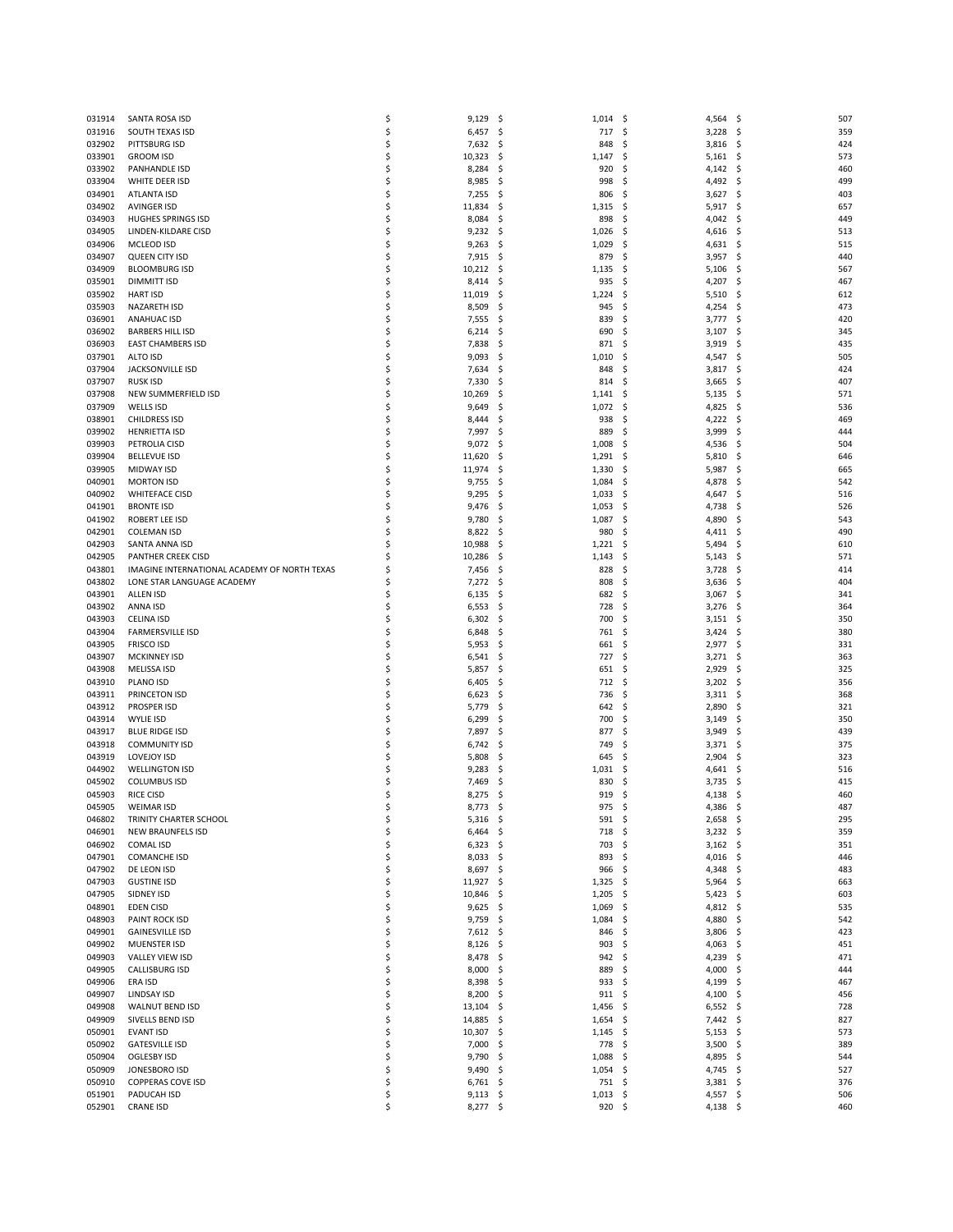| 053001 | CROCKETT COUNTY CONSOLIDATED CSD            | \$ | 8,239       | - \$ | 915                | - \$<br>4,120 \$  | 458                  |
|--------|---------------------------------------------|----|-------------|------|--------------------|-------------------|----------------------|
| 054901 | <b>CROSBYTON CISD</b>                       | \$ | 10,410      | -\$  | 1,157              | 5,205<br>-\$      | -\$<br>578           |
| 054902 | <b>LORENZO ISD</b>                          | \$ | 10,256      | \$   | 1,140              | \$<br>5,128       | -\$<br>57C           |
| 054903 | RALLS ISD                                   | \$ | 10,017      | -\$  | 1,113              | \$<br>5,008       | -\$<br>556           |
| 055901 | CULBERSON COUNTY-ALLAMOORE ISD              | \$ | 11,109      | -\$  | 1,234              | \$<br>5,555       | -\$<br>617           |
| 056901 | <b>DALHART ISD</b>                          | Ś  | 7,523       | \$   | 836                | -\$<br>3,762      | Ś<br>418             |
| 056902 | <b>TEXLINE ISD</b>                          | Ś  |             |      |                    |                   | \$                   |
|        |                                             |    | 9,952       | -\$  | 1,106              | \$<br>4,976       | 553                  |
| 057802 | PEGASUS SCHOOL OF LIBERAL ARTS AND SCIENCES | Ś  | 8,799       | \$   | 978                | -\$<br>4,399      | Ś<br>489             |
| 057803 | UPLIFT EDUCATION                            | \$ | 8,318       | \$   | 924                | \$<br>4,159       | Ś<br>462             |
| 057804 | TEXANS CAN ACADEMIES                        | \$ | 8,578       | -\$  | 953                | \$<br>4,289       | 477<br>S             |
| 057805 | LUMIN EDUCATION                             | \$ | 9,048       | -\$  | 1,005              | \$<br>4,524       | 503<br>S             |
| 057806 | ADVANTAGE ACADEMY                           | \$ | 8,333       | \$   | 926                | \$<br>4,166       | \$<br>463            |
| 057807 | LIFE SCHOOL                                 | \$ | 7,689       | \$   | 854                | \$<br>3,845       | \$<br>427            |
| 057808 | UNIVERSAL ACADEMY                           | \$ | 8,240       | \$   | 916                | -\$<br>4,120      | \$<br>458            |
| 057809 | NOVA ACADEMY                                | \$ | 10,468      | \$   | 1,163              | \$<br>5,234       | \$<br>582            |
| 057810 | ACADEMY OF DALLAS                           | \$ | 9,472       | -\$  | 1,052              | \$<br>4,736       | 526<br>S             |
| 057813 | TRINITY BASIN PREPARATORY                   | \$ | 9,034       | \$   | 1,004              | -\$<br>4,517 \$   | 502                  |
| 057816 | A W BROWN LEADERSHIP ACADEMY                | \$ | 8,837       | \$   | 982                | \$<br>4,418       | \$<br>491            |
| 057819 | JEAN MASSIEU ACADEMY                        | \$ | 8,888       | -\$  | 988                | \$<br>4,444       | 494<br>S             |
| 057827 | NOVA ACADEMY SOUTHEAST                      | \$ | 9,529       | -\$  | 1,059              | 4,764<br>S        | 529<br>S             |
| 057828 | WINFREE ACADEMY CHARTER SCHOOLS             | \$ | 7,635       | -\$  | 848                | \$<br>3,818       | 424<br>S             |
| 057829 | A+ ACADEMY                                  | Ś  | 8,612       | -\$  | 957                | \$<br>4,306       | 478<br>S             |
|        |                                             | Ś  |             |      |                    | \$                |                      |
| 057830 | INSPIRED VISION ACADEMY                     |    | 8,807       | \$   | 979                | 4,403             | \$<br>489            |
| 057831 | GATEWAY CHARTER ACADEMY                     | \$ | 9,054       | \$   | 1,006              | 4,527<br>\$,      | 503<br>\$,           |
| 057833 | EDUCATION CENTER INTERNATIONAL ACADEMY      | \$ | 8,002       | \$,  | 889                | \$<br>4,001       | 445<br>S             |
| 057834 | EVOLUTION ACADEMY CHARTER SCHOOL            | Ś  | 8,249       | \$   | 917                | -\$<br>4,125      | Ś<br>458             |
| 057835 | <b>GOLDEN RULE CHARTER SCHOOL</b>           | \$ | 9,534       | \$   | 1,059              | \$<br>4,767       | \$<br>530            |
| 057836 | ST ANTHONY SCHOOL                           | \$ | 8,712       | -\$  | 968                | Ś<br>4,356        | \$<br>484            |
| 057839 | LA ACADEMIA DE ESTRELLAS                    | Ś  | 9,719       | \$   | 1,080              | Ś<br>4,859        | Ś<br>540             |
| 057840 | RICHLAND COLLEGIATE HIGH SCHOOL             | \$ | 5,557       | \$,  | 617                | \$<br>2,778       | Ś<br>30 <sub>9</sub> |
| 057841 | <b>CITYSCAPE SCHOOLS</b>                    | \$ | 9,619       | -\$  | 1,069              | -\$<br>4,809      | S<br>534             |
| 057844 | MANARA ACADEMY                              | \$ | 8,439       | \$   | 938                | \$<br>4,220       | \$<br>469            |
| 057845 | UME PREPARATORY ACADEMY                     | \$ | 7,834       | \$,  | 870                | \$<br>3,917       | 435<br>S             |
| 057846 | <b>LEGACY PREPARATORY</b>                   | \$ | 8,389       | \$   | 932                | -\$<br>4,194      | Ś<br>466             |
| 057847 | VILLAGE TECH SCHOOLS                        | Ś  | 7,406       | \$   | 823                | \$<br>3,703       | Ś<br>411             |
| 057848 | INTERNATIONAL LEADERSHIP OF TEXAS (ILTEXAS) | \$ | 8,203       | \$,  | 911                | 4,101<br>S        | 456<br>S             |
| 057850 | PIONEER TECHNOLOGY & ARTS ACADEMY           | \$ | 7,633       | \$   | 848                | -\$<br>3,816      | 424<br>S             |
| 057851 | BRIDGEWAY PREPARATORY ACADEMY               | Ś  | 7,800       | \$   | 867                | \$<br>3,900       | \$<br>433            |
| 057903 | CARROLLTON-FARMERS BRANCH ISD               | \$ | 7,183       |      | 798                | $3,591$ \$<br>S   | 399                  |
|        | CEDAR HILL ISD                              | \$ |             | -\$  | 744                | -\$               | 372                  |
| 057904 |                                             |    | 6,699       | \$   |                    | 3,349             | \$                   |
| 057905 | DALLAS ISD                                  | \$ | 7,924       | S    | 880                | Ś<br>3,962        | Ś<br>440             |
| 057906 | <b>DESOTO ISD</b>                           | \$ | 6,995       | -\$  | 777                | \$.<br>3,497      | 389<br>-S            |
| 057907 | DUNCANVILLE ISD                             | \$ | 6,826       | -\$  | 758                | -\$<br>3,413      | - \$<br>379          |
| 057909 | <b>GARLAND ISD</b>                          | \$ | 7,058       | \$   | 784                | Ś<br>3,529        | Ś<br>392             |
| 057910 | <b>GRAND PRAIRIE ISD</b>                    | \$ | 7,204       | -\$  | 800                | \$.<br>3,602      | 40C<br>- S           |
| 057911 | <b>HIGHLAND PARK ISD</b>                    | \$ | 5,845       | -\$  | 649                | 2,923<br>\$       | 325<br>\$,           |
| 057912 | <b>IRVING ISD</b>                           | \$ | 7,550       | \$,  | 839                | Ś<br>3,775        | Ś<br>419             |
| 057913 | LANCASTER ISD                               | \$ | 7,246       | \$,  | 805                | \$<br>3,623       | 403<br>S             |
| 057914 | <b>MESQUITE ISD</b>                         | \$ | 7,239       | \$   | 804                | \$<br>3,619       | 402<br>\$,           |
| 057916 | <b>RICHARDSON ISD</b>                       | \$ | 6,988       | \$   | 776                | \$<br>3,494       | 388<br>S             |
| 057919 | SUNNYVALE ISD                               | \$ | 5,976       | \$,  | 664                | \$<br>2,988       | 332<br>S             |
| 057922 | <b>COPPELL ISD</b>                          | \$ | 6,044       | \$,  | 672                | \$<br>3,022       | 336<br>S             |
| 058902 | <b>DAWSON ISD</b>                           | \$ | 10,838      | \$,  | 1,204              | 5,419<br>S        | 602<br>S             |
| 058905 | <b>KLONDIKE ISD</b>                         | \$ | 9,967       | \$,  | 1,107              | 4,983<br>\$       | 554                  |
| 058906 | LAMESA ISD                                  | \$ | 7,540       | -\$  | 838                | -\$<br>3,770      | 419<br>-\$           |
| 058909 | <b>SANDS CISD</b>                           |    |             | Ŝ    | 1.109 <sub>5</sub> | 4,990 \$          | 554                  |
|        |                                             |    | 9,980       |      |                    |                   |                      |
| 059901 | <b>HEREFORD ISD</b>                         | \$ | 7,416       | - \$ | 824 \$             | 3,708 \$          | 412                  |
| 059902 | WALCOTT ISD                                 | \$ | $12,515$ \$ |      | $1,391$ \$         | $6,257$ \$        | 695                  |
| 060902 | <b>COOPER ISD</b>                           | \$ | 8,290       | \$   | 921                | -\$<br>$4,145$ \$ | 461                  |
| 060914 | <b>FANNINDEL ISD</b>                        | \$ | 11,264      | - \$ | $1,252$ \$         | $5,632$ \$        | 626                  |
| 061501 | UNIVERSITY OF NORTH TEXAS                   | \$ | $9,207$ \$  |      | 1,023              | -\$<br>4,604 \$   | 512                  |
| 061802 | NORTH TEXAS COLLEGIATE ACADEMY              | \$ | 8,898       | \$   | 989                | \$<br>4,449 \$    | 494                  |
| 061804 | LEADERSHIP PREP SCHOOL                      | \$ | $6,957$ \$  |      | 773                | 3,479 \$<br>\$    | 387                  |
| 061805 | TRIVIUM ACADEMY                             | \$ | $6,988$ \$  |      | 776                | -\$<br>3,494 \$   | 388                  |
| 061901 | <b>DENTON ISD</b>                           | \$ | 6,425       | - \$ | 714                | \$<br>$3,212$ \$  | 357                  |
| 061902 | LEWISVILLE ISD                              | \$ | $6,385$ \$  |      | 709                | $3,193$ \$<br>\$  | 355                  |
| 061903 | PILOT POINT ISD                             | \$ | 7,626 \$    |      | 847                | -\$<br>$3,813$ \$ | 424                  |
| 061905 | <b>KRUM ISD</b>                             | \$ | 6,581       | -\$  | 731                | $3,291$ \$<br>-\$ | 366                  |
| 061906 | PONDER ISD                                  | \$ | 6,647       | -\$  | 739                | \$.<br>$3,324$ \$ | 369                  |
| 061907 | <b>AUBREY ISD</b>                           | \$ | 6,588       | - \$ | 732                | $3,294$ \$<br>-\$ | 366                  |
| 061908 | SANGER ISD                                  | \$ | 6,865       | -\$  | 763                | $3,432$ \$<br>\$  | 381                  |
|        |                                             |    |             |      |                    | -\$               |                      |
| 061910 | ARGYLE ISD                                  | \$ | $6,111$ \$  |      | 679                | $3,055$ \$        | 339                  |
| 061911 | NORTHWEST ISD                               | \$ | 6,033       | - \$ | 670                | \$<br>$3,017$ \$  | 335                  |
| 061912 | LAKE DALLAS ISD                             | \$ | 6,471       | -\$  | 719                | 3,236<br>S        | 360<br>- \$          |
| 061914 | LITTLE ELM ISD                              | \$ | 6,687       | -\$  | 743                | -\$<br>$3,343$ \$ | 371                  |
| 062901 | <b>CUERO ISD</b>                            | \$ | 6,930       | - \$ | 770                | Ś<br>$3,465$ \$   | 385                  |
| 062902 | <b>NORDHEIM ISD</b>                         | \$ | 11,318      | -\$  | 1,258              | 5,659<br>-\$      | 629<br>-\$           |
| 062903 | YOAKUM ISD                                  | \$ | 7,831 \$    |      | 870 \$             | $3,915$ \$        | 435                  |
| 062904 | YORKTOWN ISD                                | \$ | $9,157$ \$  |      | $1,017$ \$         | 4,579 \$          | 509                  |
| 062905 | <b>WESTHOFF ISD</b>                         | \$ | 13,470 \$   |      | $1,497$ \$         | $6,735$ \$        | 748                  |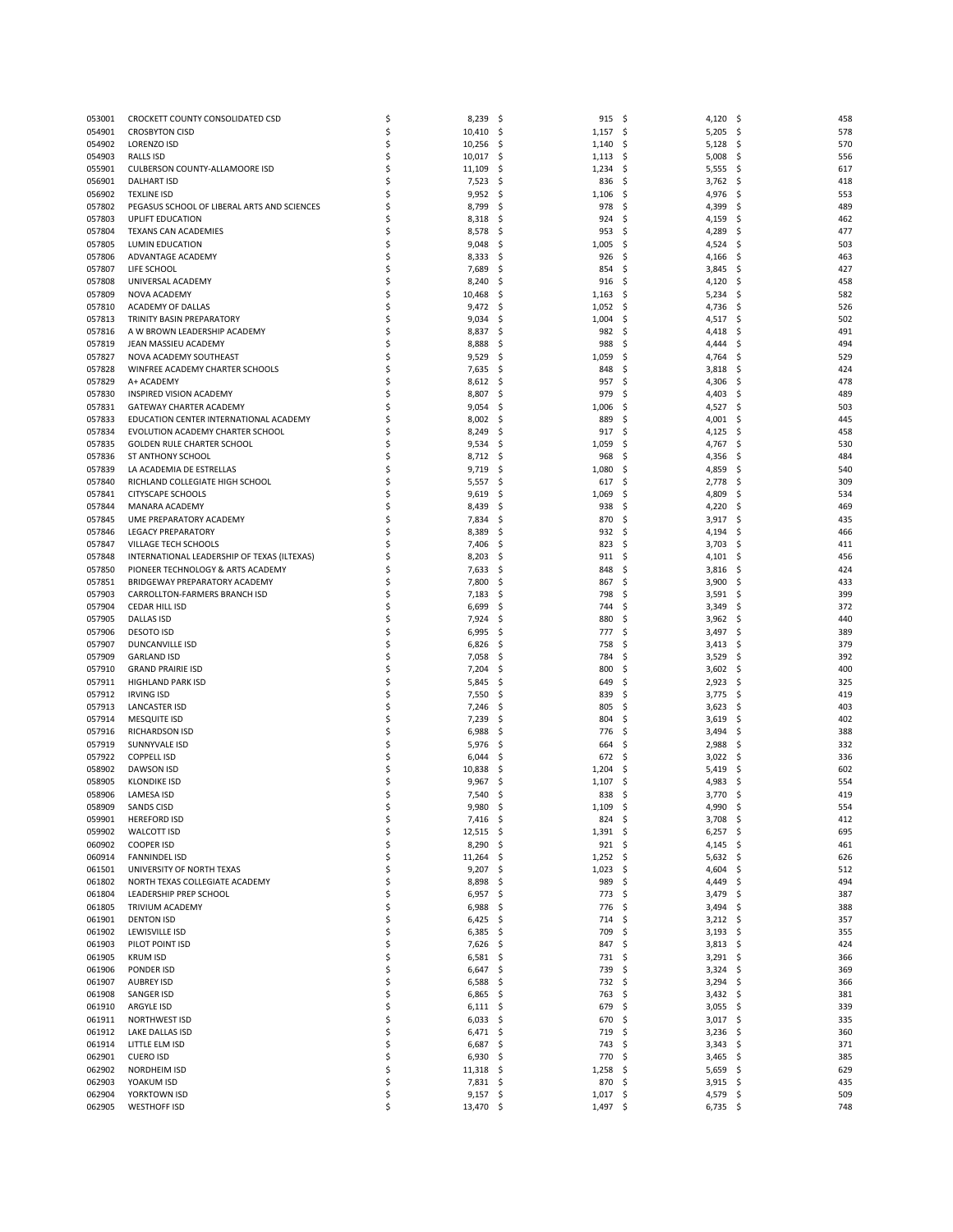| 062906           | MEYERSVILLE ISD                         | \$       | 10,769          | - \$       | 1,197               | 5,385<br>-\$                      | -\$  | 598        |
|------------------|-----------------------------------------|----------|-----------------|------------|---------------------|-----------------------------------|------|------------|
| 063903           | <b>SPUR ISD</b>                         | \$       | 9,490           | -\$        | 1,054               | 4,745<br>-\$                      | -\$  | 527        |
| 063906           | PATTON SPRINGS ISD                      | \$       | 10,638          | \$,        | 1,182               | \$<br>5,319                       | -\$  | 591        |
| 064903           | <b>CARRIZO SPRINGS CISD</b>             | \$       | 7,851           | - Ş        | 872                 | 3,926<br>\$                       | -\$  | 436        |
| 065901           | <b>CLARENDON ISD</b>                    | \$       | 9,182           | \$,        | 1,020               | 4,591<br>\$                       | -\$  | 510        |
| 065902           | <b>HEDLEY ISD</b>                       | \$       | 13,034          | \$,        | 1,448               | \$<br>6,517                       | -\$  | 724        |
| 066005           | RAMIREZ CSD                             | \$       | 23,352          | -\$        | 2,595               | \$<br>11,676                      | \$,  | 1,297      |
| 066901           | <b>BENAVIDES ISD</b>                    | \$       | 10,089          | \$         | 1,121               | 5,044<br>Ś                        | \$   | 560        |
| 066902           | SAN DIEGO ISD                           | \$       | 8,111           | -\$        | 901                 | \$<br>4,055                       | \$,  | 451        |
| 066903           | <b>FREER ISD</b>                        | \$       | 8,929           | \$.        | 992                 | 4,464<br>\$                       | \$,  | 496        |
| 067902           | CISCO ISD                               | \$       | 8,250           | -S         | 917                 | Ś<br>4,125                        | \$   | 458        |
| 067903           | <b>EASTLAND ISD</b>                     | \$       | 7,951           | \$,        | 883                 | 3,976<br>\$                       | \$,  | 442        |
| 067904           | <b>GORMAN ISD</b>                       | \$       | 9,212           | \$,        | 1,024               | 4,606<br>\$                       | \$   | 512        |
| 067907           | <b>RANGER ISD</b>                       | \$       | 9,797           | \$         | 1,089               | Ś<br>4,899                        | \$   | 544        |
| 067908           | RISING STAR ISD                         | \$       | 9,849           | \$         | 1,094               | \$<br>4,925                       | \$   | 547        |
| 068802           | COMPASS ACADEMY CHARTER SCHOOL          | \$       | 7,268           | \$,        | 808                 | Ś<br>3,634                        | \$   | 404        |
| 068803           | UTPB STEM ACADEMY                       | Ś        | 6,729           | -S         | 748                 | Ś<br>3,365                        | -\$  | 374        |
| 068901           | <b>ECTOR COUNTY ISD</b>                 | \$       | 7,016           | \$,        | 780                 | \$<br>3,508                       | \$,  | 390        |
| 069901           | <b>ROCKSPRINGS ISD</b>                  | Ś        | 9,958           | \$         | 1,106               | 4,979<br>Ś                        | \$   | 553        |
| 069902           | <b>NUECES CANYON CISD</b>               | \$       | 10,353          | -S         | 1,150               | 5,177<br>S                        | -\$  | 575        |
| 070801           | WAXAHACHIE FAITH FAMILY ACADEMY         | \$       | 8,981           | \$,        | 998                 | 4,491<br>\$                       | \$,  | 499        |
| 070901           | <b>AVALON ISD</b>                       | Ś        | 9,736           | \$         | 1,082               | Ś<br>4,868                        | \$   | 541        |
| 070903           | <b>ENNIS ISD</b>                        | \$       | 7,145           | \$         | 794                 | Ś<br>3,573                        | -\$  | 397        |
| 070905           | <b>FERRIS ISD</b>                       | \$       | 7,274           | S          | 808                 | \$<br>3,637                       | \$,  | 404        |
| 070907           | <b>ITALY ISD</b>                        | \$       | 8,605           | -S         | 956                 | Ś<br>4,302                        | \$,  | 478        |
| 070908           | MIDLOTHIAN ISD                          | \$       | 5,993           | \$         | 666                 | 2,997<br>Ś                        | -\$  | 333        |
| 070909           | MILFORD ISD                             | \$       | 10,434          | \$,        | 1,159               | \$<br>5,217                       | -\$  | 580        |
| 070910           | <b>PALMER ISD</b>                       | \$       | 7,833           | \$         | 870                 | Ś<br>3,916                        | -\$  | 435        |
| 070911           | <b>RED OAK ISD</b>                      | \$       | 6,392           | -S         | 710                 | Ś<br>3,196                        | \$,  | 355        |
| 070912           | <b>WAXAHACHIE ISD</b>                   | Ś        | 6,340           | S          | 704                 | Ś<br>3,170                        | \$   | 352        |
| 070915           | <b>MAYPEARL ISD</b>                     | \$       | 7,486           | \$,        | 832                 | \$<br>3,743                       | -\$  | 416        |
| 071801           | BURNHAM WOOD CHARTER SCHOOL DISTRICT    | \$       | 7,834           | \$         | 870                 | 3,917<br>Ś                        | \$   | 435        |
| 071803           | TRIUMPH PUBLIC HIGH SCHOOLS-EL PASO     | Ś        | 8,891           | S          | 988                 | 4,446<br>S                        | \$,  | 494        |
| 071804           | EL PASO ACADEMY                         | \$       | 8,455           | \$         | 939                 | Ś<br>4,228                        | \$,  | 470        |
| 071806           | HARMONY SCIENCE ACAD (EL PASO)          | \$       | 8,224           | \$         | 914                 | Ś<br>4,112                        | \$,  | 457        |
| 071807           | LA FE PREPARATORY SCHOOL                | \$       | 10,296          | S          | 1,144               | 5,148<br>S                        | S    | 572        |
| 071809           | VISTA DEL FUTURO CHARTER SCHOOL         | \$       | 8,705           | \$,        | 967                 | \$<br>4,352                       | -\$  | 484        |
| 071810           | EL PASO LEADERSHIP ACADEMY              | \$       | 7,843           | \$         | 871                 | 3,922<br>Ś                        | \$,  | 436        |
| 071901           | <b>CLINT ISD</b>                        | \$       | 7,686           | S          | 854                 | Ś<br>3,843                        | -\$  | 427        |
| 071902           | EL PASO ISD                             | \$       | 7,335           | \$,        | 815                 | \$<br>3,667                       | -\$  | 407        |
| 071903           | <b>FABENS ISD</b>                       | Ś        | 8,158           | Ś          | 906                 | 4,079<br>Ś                        | \$   | 453        |
| 071904           | SAN ELIZARIO ISD                        | \$       | 8,129           | \$,        | 903                 | \$<br>4,064                       | -\$  | 452        |
| 071905           | YSLETA ISD                              | \$       | 7,384           | \$,        | 820                 | 3,692<br>\$                       | -\$  | 410        |
| 071906           | <b>ANTHONY ISD</b>                      | \$       | 9,550           | Ś          | 1,061               | Ś<br>4,775                        | \$   | 531        |
| 071907           | <b>CANUTILLO ISD</b>                    | \$       | 7,019           | \$,        | 780                 | Ś<br>3,509                        | S    | 390        |
| 071908           | <b>TORNILLO ISD</b>                     | \$       | 9,295           | \$,        | 1,033               | 4,647<br>\$                       | - \$ | 516        |
| 071909           | SOCORRO ISD                             | \$       | 6,809           | S          | 757                 | Ś<br>3,405                        | \$,  | 378        |
| 072801           | PREMIER HIGH SCHOOLS                    | \$       | 7,764           |            | 863                 | 3,882<br>Ś                        | -\$  | 431        |
| 072802           | ERATH EXCELS ACADEMY INC                | \$       | 8,176           | \$,<br>\$, | 908                 | 4,088<br>\$                       | \$,  | 454        |
| 072901           | THREE WAY ISD                           | \$       | 10,645          | \$         | 1,183               | Ś<br>5,322                        | - \$ | 591        |
| 072902           | <b>DUBLIN ISD</b>                       | \$       | 8,743           | \$,        | 971                 | Ś<br>4,371                        | -\$  | 486        |
| 072903           | STEPHENVILLE ISD                        | Ś        |                 |            |                     | Ś                                 | \$.  | 376        |
| 072904           | <b>BLUFF DALE ISD</b>                   | \$       | 6,762           | -S         | 751<br>1,090        | 3,381<br>Ś                        |      | 545        |
|                  |                                         |          | 9,814           | \$,        |                     | 4,907<br>Ś                        | \$,  | 499        |
| 072908<br>072909 | <b>HUCKABAY ISD</b>                     | \$<br>Ś  | 8,976           | -S         | 997                 | 4,488<br>\$                       | \$   | 545        |
| 072910           | LINGLEVILLE ISD<br>MORGAN MILL ISD      | S        | 9,812<br>10.336 | -S<br>.S   | 1,090<br>$1,148$ \$ | 4,906                             | -S   | 574        |
|                  |                                         |          |                 |            |                     | $5,168$ \$<br>$\ddot{\mathsf{s}}$ |      | 547        |
| 073901<br>073903 | <b>CHILTON ISD</b><br><b>MARLIN ISD</b> | \$<br>\$ | 9,844<br>9,776  | - \$       | 1,094<br>1,086      | 4,922 \$<br>4,888<br>\$           | -\$  | 543        |
|                  |                                         |          |                 | - \$       |                     |                                   |      |            |
| 073904<br>073905 | <b>WESTPHALIA ISD</b>                   | \$<br>\$ | 9,861           | -\$        | 1,096               | 4,930 \$<br>\$                    |      | 548<br>506 |
|                  | ROSEBUD-LOTT ISD                        |          | 9,102           | \$,        | 1,011               | $4,551$ \$<br>-\$                 |      |            |
| 074903           | <b>BONHAM ISD</b>                       | \$       | 7,347           | -\$        | 816                 | -\$<br>$3,673$ \$                 |      | 408        |
| 074904           | DODD CITY ISD                           | \$       | 8,892           | \$         | 988                 | \$<br>$4,446$ \$                  |      | 494        |
| 074905           | <b>ECTOR ISD</b>                        | \$       | 8,623           | \$.        | 958                 | \$<br>$4,311$ \$                  |      | 479        |
| 074907           | HONEY GROVE ISD                         | \$       | $8,461$ \$      |            | 940                 | \$<br>4,230 \$<br>4,295 \$<br>\$  |      | 470<br>477 |
| 074909           | <b>LEONARD ISD</b>                      | \$       | 8,590           | \$         | 954                 |                                   |      |            |
| 074911           | SAVOY ISD                               | \$       | 9,260           | \$.        | 1,029               | 4,630<br>\$                       | -\$  | 514        |
| 074912           | <b>TRENTON ISD</b>                      | \$       | 8,328           | -\$        | 925                 | \$<br>$4,164$ \$                  |      | 463        |
| 074917           | <b>SAM RAYBURN ISD</b>                  | \$       | 8,506           | \$.        | 945                 | $4,253$ \$<br>\$                  |      | 473        |
| 075901           | <b>FLATONIA ISD</b>                     | \$       | 8,958           | \$.        | 995                 | 4,479<br>\$                       | -\$  | 498        |
| 075902           | LA GRANGE ISD                           | \$       | 7,189           | \$,        | 799                 | $3,595$ \$<br>Ś                   |      | 399        |
| 075903           | <b>SCHULENBURG ISD</b>                  | \$       | 8,846           | \$.        | 983                 | 4,423<br>\$                       | -\$  | 491        |
| 075906           | <b>FAYETTEVILLE ISD</b>                 | \$       | $8,632$ \$      |            | 959                 | \$<br>$4,316$ \$                  |      | 480        |
| 075908           | ROUND TOP-CARMINE ISD                   | \$       | 9,698           | -\$        | 1,078               | \$<br>4,849 \$                    |      | 539        |
| 076903           | <b>ROBY CISD</b>                        | \$       | 9,711           | -\$        | 1,079               | 4,855<br>\$.                      | -\$  | 539        |
| 076904           | <b>ROTAN ISD</b>                        | \$       | 9,740           | \$,        | 1,082               | -\$<br>4,870                      | -\$  | 541        |
| 077901           | <b>FLOYDADA ISD</b>                     | \$       | 9,598           | - \$       | 1,066               | 4,799 \$<br>\$                    |      | 533        |
| 077902           | <b>LOCKNEY ISD</b>                      | \$       | 9,981           | -\$        | 1,109               | 4,990<br>\$.                      | -\$  | 554        |
| 078901           | <b>CROWELL ISD</b>                      | \$       | 9,806           | - \$       | 1,090               | \$<br>4,903 \$                    |      | 545        |
| 079901           | <b>LAMAR CISD</b>                       | \$       | 6,688           | - \$       | 743                 | -\$<br>$3,344$ \$                 |      | 372        |
| 079906           | NEEDVILLE ISD                           | \$       | $6,528$ \$      |            | 725                 | -\$<br>$3,264$ \$                 |      | 363        |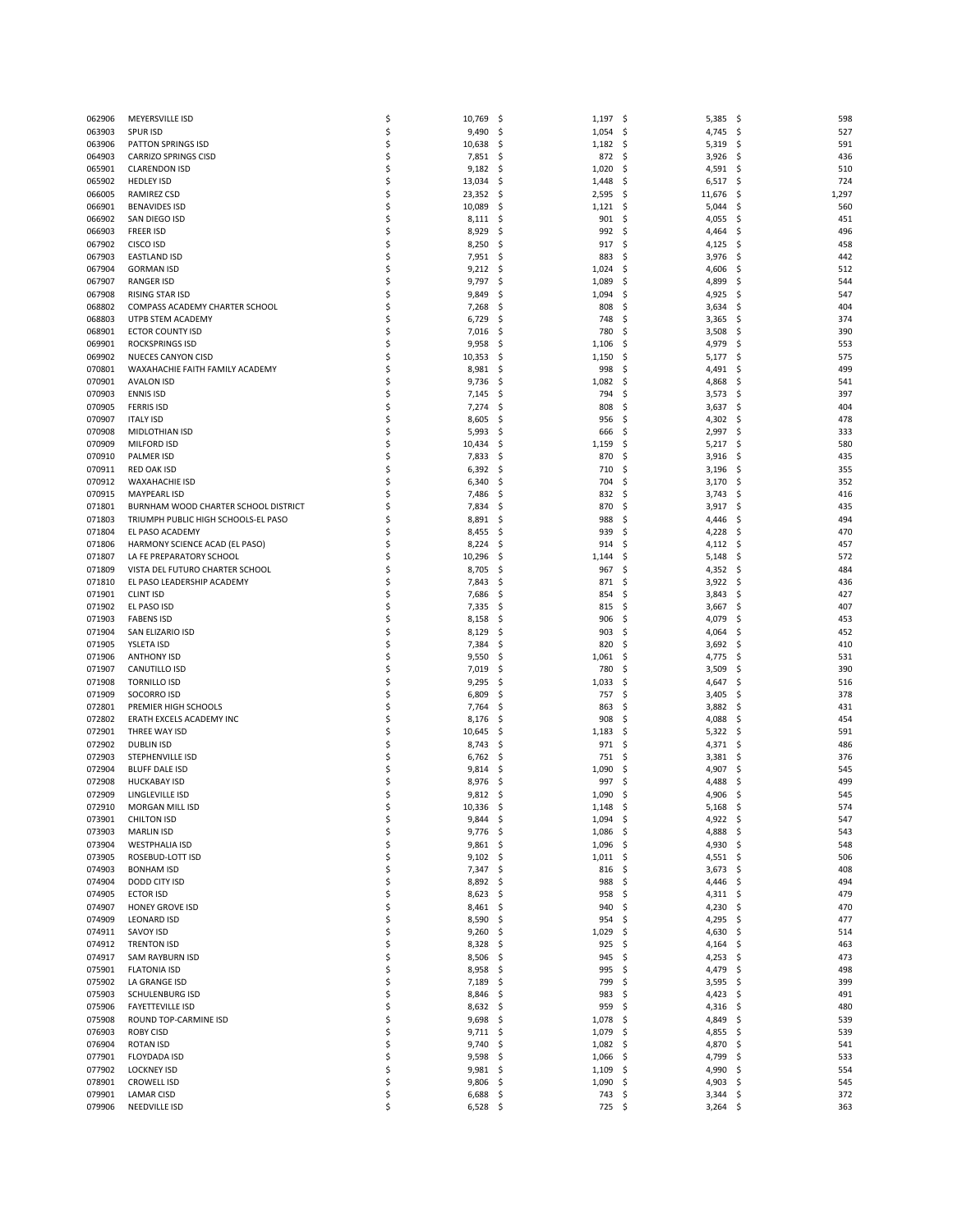| 079907 | <b>FORT BEND ISD</b>            | \$  | 6,544      | - \$ | 727              | -\$  | $3,272$ \$ |              | 364   |
|--------|---------------------------------|-----|------------|------|------------------|------|------------|--------------|-------|
| 079910 | STAFFORD MSD                    | \$  | 7,320      | \$,  | 813              | S,   | 3,660      | -\$          | 407   |
| 080901 | MOUNT VERNON ISD                | \$  | 7,310      | \$,  | 812              | \$,  | 3,655      | -\$          | 406   |
| 081902 | <b>FAIRFIELD ISD</b>            | \$  | 7,280      | \$   | 809              | \$   | 3,640      | \$           | 404   |
| 081904 | <b>TEAGUE ISD</b>               | \$  | 8,039      | \$,  | 893              | \$   | 4,019      | \$,          | 447   |
| 081905 | <b>WORTHAM ISD</b>              | \$  | 9,243      | \$,  | 1,027            | \$,  | 4,621      | -\$          | 513   |
| 081906 | DEW ISD                         | \$  | 10,819     | \$   | 1,202            | \$   | 5,409      | \$,          | 601   |
|        |                                 |     |            |      |                  |      |            |              |       |
| 082902 | <b>DILLEY ISD</b>               | \$  | 9,138      | \$   | 1,015            | -S   | 4,569      | S            | 508   |
| 082903 | PEARSALL ISD                    | \$  | 7,489      | \$,  | 832              | \$,  | 3,745      | -\$          | 416   |
| 083901 | <b>SEAGRAVES ISD</b>            | \$  | 9,637      | \$,  | 1,071            | \$   | 4,818      | S            | 535   |
| 083902 | LOOP ISD                        | \$  | 9,933      | -S   | 1,104            | S    | 4,966      | S            | 552   |
| 083903 | SEMINOLE ISD                    | \$  | 7,216      | \$,  | 802              | \$   | 3,608      | \$,          | 401   |
| 084802 | ODYSSEY ACADEMY INC             | \$  | 8,384      | \$,  | 932              | \$   | 4,192      | -\$          | 466   |
| 084804 | AMBASSADORS PREPARATORY ACADEMY | \$  | 9,049      | \$   | 1,005            | \$   | 4,524      | \$           | 503   |
| 084901 | <b>DICKINSON ISD</b>            | \$  | 7,132      | \$,  | 792              | \$,  | 3,566      | \$,          | 396   |
| 084902 |                                 | \$  | 7,218      | \$,  | 802              | \$   | 3,609      | S            | 401   |
|        | <b>GALVESTON ISD</b>            |     |            |      |                  |      |            |              |       |
| 084903 | HIGH ISLAND ISD                 | \$  | 10,248     | \$   | 1,139            | Ś    | 5,124      | \$           | 569   |
| 084906 | <b>TEXAS CITY ISD</b>           | \$  | 7,391      | \$,  | 821              | \$,  | 3,696      | \$,          | 411   |
| 084908 | <b>HITCHCOCK ISD</b>            | \$  | 7,914      | \$,  | 879              | \$   | 3,957      | -S           | 440   |
| 084909 | SANTA FE ISD                    | \$  | 6,854      | \$   | 762              | Ś    | 3,427      | \$           | 381   |
| 084910 | <b>CLEAR CREEK ISD</b>          | \$  | 6,341      | \$,  | 705              | S    | 3,170      | \$           | 352   |
| 084911 | FRIENDSWOOD ISD                 | \$, | 5,858      | \$,  | 651              | \$,  | 2,929      | S            | 325   |
| 085902 | POST ISD                        | \$  | 8,771      | \$,  | 975              | \$   | 4,385      | Ś            | 487   |
| 085903 | SOUTHLAND ISD                   | \$  | 11,844     | S    | 1,316            | \$,  | 5,922      | -\$          | 658   |
| 086024 | DOSS CONSOLIDATED CSD           | \$  | 26,566     | \$,  | 2,952            | \$,  | 13,283     | -\$          | 1,476 |
|        |                                 |     |            |      |                  |      |            |              |       |
| 086901 | <b>FREDERICKSBURG ISD</b>       | \$  | 6,424      | \$,  | 714              | \$   | 3,212      | - \$         | 357   |
| 086902 | <b>HARPER ISD</b>               | \$  | 8,490      | \$,  | 943              | S    | 4,245      | \$,          | 472   |
| 087901 | <b>GLASSCOCK COUNTY ISD</b>     | \$  | 10,037     | \$,  | 1,115            | \$,  | 5,019      | $\mathsf{S}$ | 558   |
| 088902 | <b>GOLIAD ISD</b>               | \$  | 7,720      | \$,  | 858              | Ś    | 3,860      | Ś            | 429   |
| 089901 | <b>GONZALES ISD</b>             | \$  | 7,192      | \$,  | 799              | S    | 3,596      | S            | 400   |
| 089903 | NIXON-SMILEY CISD               | \$, | 8,879      | \$,  | 987              | \$,  | 4,439      | -\$          | 493   |
| 089905 | <b>WAELDER ISD</b>              | \$  | 10,683     | S    | 1,187            | Ś    | 5,341      | \$           | 593   |
| 090902 | <b>LEFORS ISD</b>               | \$  | 9,889      | \$,  | 1,099            | S    | 4,944      | Ś            | 549   |
|        |                                 |     |            |      |                  |      |            |              |       |
| 090903 | <b>MCLEAN ISD</b>               | \$  | 9,777      | \$,  | 1,086            | \$   | 4,888      | S            | 543   |
| 090904 | PAMPA ISD                       | \$  | 7,150      | S    | 794              | Ś    | 3,575      | Ś            | 397   |
| 090905 | <b>GRANDVIEW-HOPKINS ISD</b>    | \$  | 13,860     | S    | 1,540            | S    | 6,930      | S            | 770   |
| 091901 | <b>BELLS ISD</b>                | \$  | 7,960      | \$,  | 884              | \$   | 3,980      | S            | 442   |
| 091902 | <b>COLLINSVILLE ISD</b>         | \$  | 9,123      | S    | 1,014            | Ś    | 4,562      | S            | 507   |
| 091903 | <b>DENISON ISD</b>              | \$  | 6,786      | \$,  | 754              | Ś    | 3,393      | \$,          | 377   |
| 091905 | HOWE ISD                        | \$  | 7,550      | \$,  | 839              | \$   | 3,775      | -\$          | 419   |
| 091906 | SHERMAN ISD                     | \$  | 7,200      | \$   | 800              | Ś    | 3,600      | S            | 400   |
| 091907 | <b>TIOGA ISD</b>                | \$  | 7,970      | S    | 886              | \$   | 3,985      | Ś            | 443   |
|        |                                 |     |            |      |                  |      |            |              |       |
| 091908 | VAN ALSTYNE ISD                 | \$  | 6,241      | \$,  | 693              | \$   | 3,120      | S            | 347   |
| 091909 | <b>WHITESBORO ISD</b>           | \$, | 7,289      | \$   | 810              | Ś    | 3,644      | S            | 405   |
| 091910 | <b>WHITEWRIGHT ISD</b>          | \$  | 8,539      | \$,  | 949              | \$   | 4,270      | Ś            | 474   |
| 091913 | POTTSBORO ISD                   | \$  | 7,106      | \$,  | 790              | \$   | 3,553      | S            | 395   |
| 091914 | S AND S CISD                    | \$, | 8,373      | \$,  | 930              | \$   | 4,186      | S            | 465   |
| 091917 | <b>GUNTER ISD</b>               | \$  | 8,036      | \$,  | 893              | \$   | 4,018      | S            | 446   |
| 091918 | TOM BEAN ISD                    | \$  | 8,657      | \$,  | 962              | \$   | 4,328      | S            | 481   |
| 092801 | EAST TEXAS CHARTER SCHOOLS      | \$  | 5,643      | \$   | 627              | \$   | 2,821      | -\$          | 313   |
| 092901 | <b>GLADEWATER ISD</b>           | \$  | 7,483      | \$,  | 831              | \$   | 3,742      | S            | 416   |
| 092902 | <b>KILGORE ISD</b>              | \$  | 7,248      | -S   | 805              | \$   | 3,624      | S            | 403   |
|        |                                 |     |            |      |                  |      |            |              |       |
| 092903 | LONGVIEW ISD                    | \$  | 7,216      | \$,  | 802              | \$   | 3,608      | \$,          | 401   |
| 092904 | PINE TREE ISD                   | \$  | 7,227      | S    | 803              | \$.  | 3,613      |              | 401   |
| 092906 | SABINE ISD                      | Ś   | 7,116      | \$   | 791              | -\$  | $3,558$ \$ |              | 395   |
| 092907 | SPRING HILL ISD                 |     | 6,864      | S,   | 763              | - \$ | $3,432$ \$ |              | 381   |
| 092908 | WHITE OAK ISD                   | \$  | $6,952$ \$ |      | 772              | - \$ | $3,476$ \$ |              | 386   |
| 093901 | ANDERSON-SHIRO CISD             | \$  | $8,032$ \$ |      | 892 \$           |      | $4,016$ \$ |              | 446   |
| 093903 | <b>IOLA ISD</b>                 | \$  | 8,628      | -\$  | 959              | \$   | $4,314$ \$ |              | 479   |
| 093904 | NAVASOTA ISD                    | \$  | 7,492 \$   |      | 832              | \$   | $3,746$ \$ |              | 416   |
| 093905 | <b>RICHARDS ISD</b>             | \$  | 9,399      | -\$  | 1,044            | \$   | 4,699 \$   |              | 522   |
|        |                                 |     |            |      |                  |      |            |              |       |
| 094901 | <b>SEGUIN ISD</b>               | \$  | 7,343      | \$,  | 816              | \$,  | $3,671$ \$ |              | 408   |
| 094902 | SCHERTZ-CIBOLO-U CITY ISD       | \$  | 6,235      | \$,  | 693              | -\$  | $3,117$ \$ |              | 346   |
| 094903 | NAVARRO ISD                     | \$  | 6,629      | \$,  | 737              | \$   | $3,314$ \$ |              | 368   |
| 094904 | <b>MARION ISD</b>               | \$  | 6,967      | Ş.   | 774              | \$,  | 3,484 \$   |              | 387   |
| 095901 | <b>ABERNATHY ISD</b>            | \$  | 8,406      | -\$  | 934              | \$   | 4,203 \$   |              | 467   |
| 095902 | <b>COTTON CENTER ISD</b>        | \$  | 15,962 \$  |      | 1,774            | Ś    | 7,981 \$   |              | 887   |
| 095903 | HALE CENTER ISD                 | \$  | 8,722      | -\$  | 969              | S    | $4,361$ \$ |              | 485   |
| 095904 | PETERSBURG ISD                  | \$, | 10,030     | \$,  | $1,114$ \$       |      | $5,015$ \$ |              | 557   |
| 095905 | PLAINVIEW ISD                   | \$  | 7,348      | -\$  | 816              | \$,  | $3,674$ \$ |              | 408   |
| 096904 | <b>MEMPHIS ISD</b>              | \$  | 9,601      |      | 1,067            |      | 4,800      |              | 533   |
|        |                                 |     |            | - \$ |                  | \$,  |            | -\$          |       |
| 096905 | TURKEY-QUITAQUE ISD             | \$  | $9,232$ \$ |      | $1,026$ \$       |      | $4,616$ \$ |              | 513   |
| 097902 | <b>HAMILTON ISD</b>             | \$  | 8,562      | \$   | 951              | -\$  | 4,281 \$   |              | 476   |
| 097903 | HICO ISD                        | \$  | 9,061      | -\$  | 1,007            | -\$  | 4,530      | -\$          | 503   |
| 098901 | <b>GRUVER ISD</b>               | \$  | 9,107      | \$,  | $1,012 \quad$ \$ |      | $4,553$ \$ |              | 506   |
| 098903 | PRINGLE-MORSE CISD              | \$  | 12,207     | \$,  | 1,356            | \$   | $6,103$ \$ |              | 678   |
| 098904 | SPEARMAN ISD                    | \$  | 8,840      | \$,  | $982 \quad $$    |      | 4,420 \$   |              | 491   |
| 099902 | CHILLICOTHE ISD                 | \$  | 10,109     | - \$ | $1,123$ \$       |      | $5,054$ \$ |              | 562   |
| 099903 | <b>QUANAH ISD</b>               |     | 8,991      | \$,  | 999              | -\$  | 4,496 \$   |              | 500   |
| 100903 | <b>KOUNTZE ISD</b>              | \$  | 7,996 \$   |      | 888 \$           |      | $3,998$ \$ |              | 444   |
|        |                                 |     |            |      |                  |      |            |              |       |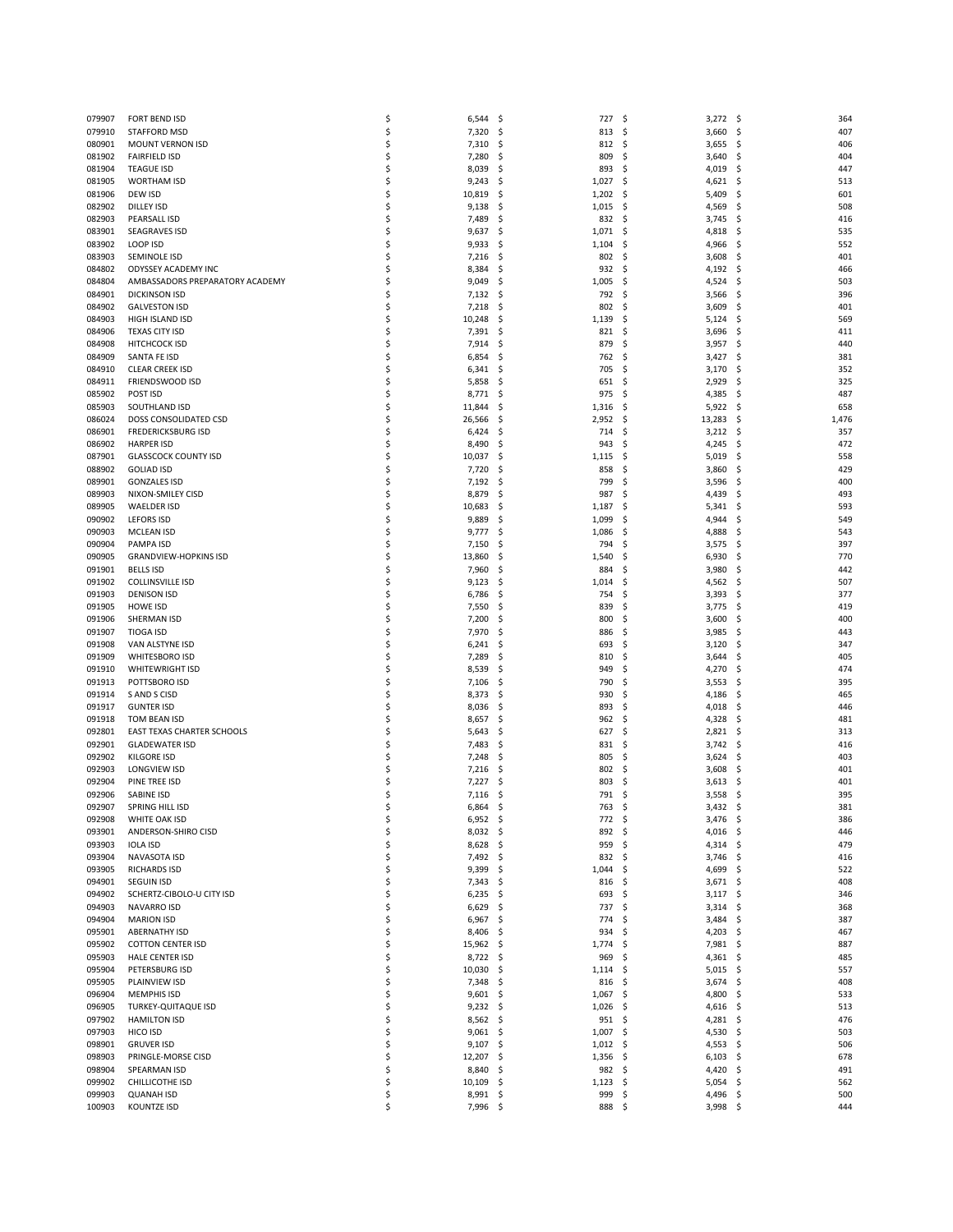| 100904           | SILSBEE ISD                                                                | \$       | 6,643               | \$         | 738          | \$<br>$3,321$ \$                       | 369                     |
|------------------|----------------------------------------------------------------------------|----------|---------------------|------------|--------------|----------------------------------------|-------------------------|
| 100905           | HARDIN-JEFFERSON ISD                                                       | \$       | 6,826               | -\$        | 758          | S.<br>3,413                            | - \$<br>379             |
| 100907           | LUMBERTON ISD                                                              | \$       | 6,372               | \$         | 708          | \$<br>3,186                            | -\$<br>354              |
| 100908           | WEST HARDIN COUNTY CISD                                                    | \$       | 9,448               | \$,        | 1,050        | 4,724<br>S                             | 525<br>S                |
| 101802           | SER-NINOS CHARTER SCHOOL                                                   | \$       | 9,363               | -\$        | 1,040        | \$<br>4,682                            | S.<br>520               |
| 101803           | ARISTOI CLASSICAL ACADEMY                                                  | Ś        | 7,414               | \$         | 824          | \$<br>3,707                            | -\$<br>412              |
| 101804           | <b>GEORGE I SANCHEZ CHARTER</b>                                            | Ś        | 7,954               | \$,        | 884          | 3,977<br>S                             | 442<br>S                |
| 101806<br>101807 | RAUL YZAGUIRRE SCHOOLS FOR SUCCESS<br>UNIVERSITY OF HOUSTON CHARTER SCHOOL | \$<br>Ś  | 8,494<br>8,001      | \$<br>\$   | 944<br>889   | S.<br>4,247<br>4,001<br>Ś              | \$<br>472<br>-\$<br>445 |
| 101810           | ACADEMY OF ACCELERATED LEARNING INC                                        | Ś        | 9,654               | -\$        | 1,073        | 4,827<br>S                             | 536<br>S                |
| 101811           | <b>EXCEL ACADEMY</b>                                                       | S        | 6,508               | \$,        | 723          | S.<br>3,254                            | 362<br>S                |
| 101814           | THE VARNETT PUBLIC SCHOOL                                                  |          | 9,582               | \$,        | 1,065        | Ś<br>4,791                             | Ś<br>532                |
| 101815           | ALIEF MONTESSORI COMMUNITY SCHOOL                                          | S        | 9,239               | \$,        | 1,027        | 4,620<br>S                             | 513<br>S                |
| 101819           | AMIGOS POR VIDA-FRIENDS FOR LIFE PUB CHTR SCH                              | S        | 9,625               | \$         | 1,069        | \$<br>4,813                            | 535<br>S                |
| 101821           | HOUSTON HEIGHTS HIGH SCHOOL                                                |          | 7,658               | \$,        | 851          | Ś<br>3,829                             | S<br>425                |
| 101828           | HOUSTON GATEWAY ACADEMY INC                                                | Ś        | 9,120               | \$,        | 1,013        | 4,560<br>S                             | 507<br>S                |
| 101837           | CALVIN NELMS CHARTER SCHOOLS                                               | Ś        | 6,362               | -\$        | 707          | S.<br>3,181                            | 353<br>S                |
| 101838           | SOUTHWEST SCHOOL                                                           |          | 9,228               | \$,        | 1,025        | Ś<br>4,614                             | S<br>513                |
| 101840           | TWO DIMENSIONS PREPARATORY ACADEMY                                         | Ś        | 9,468               | \$,        | 1,052        | 4,734<br>S                             | 526<br>S                |
| 101842           | COMQUEST ACADEMY                                                           | S        | 5,388               | \$,        | 599          | \$<br>2,694                            | 299<br>S                |
| 101845<br>101846 | YES PREP PUBLIC SCHOOLS INC<br>HARMONY SCIENCE ACADEMY                     | Ś<br>Ś   | 8,487<br>8,330      | \$<br>\$,  | 943<br>926   | \$<br>4,243<br>4,165<br>S              | 471<br>S<br>463<br>S    |
| 101847           | BEATRICE MAYES INSTITUTE CHARTER SCHOOL                                    |          | 8,510               | S          | 946          | \$<br>4,255                            | 473<br>S                |
| 101849           | ACCELERATED INTERMEDIATE ACADEMY                                           | S        | 9,078               | \$,        | 1,009        | 4,539<br>S                             | 504<br>S                |
| 101853           | PROMISE COMMUNITY SCHOOL                                                   | Ś        | 10,332              | -\$        | 1,148        | 5,166<br>S                             | 574<br>S                |
| 101855           | MEYERPARK ELEMENTARY                                                       |          | 9,226               | S          | 1,025        | S<br>4,613                             | 513<br>S                |
| 101856           | DRAW ACADEMY                                                               | \$       | 9,652               | -\$        | 1,072        | 4,826<br>\$,                           | -S<br>536               |
| 101858           | HARMONY SCHOOL OF EXCELLENCE                                               | \$       | 8,342               | -\$        | 927          | $4,171$ \$<br>\$.                      | 463                     |
| 101859           | STEP CHARTER SCHOOL                                                        |          | 8,736               | \$,        | 971          | \$<br>4,368                            | S<br>485                |
| 101861           | THE RHODES SCHOOL                                                          | \$       | 9,042               | \$         | 1,005        | \$<br>$4,521$ \$                       | 502                     |
| 101862           | HARMONY SCHOOL OF SCIENCE - HOUSTON                                        | Ś        | 7,731               | -\$        | 859          | \$<br>3,866                            | 430<br>S                |
| 101864           | THE LAWSON ACADEMY                                                         | S        | 8,628               | S          | 959          | \$<br>4,314                            | -\$<br>479              |
| 101868           | THE PRO-VISION ACADEMY                                                     | S        | 7,843               | \$         | 871          | \$<br>$3,921$ \$                       | 436                     |
| 101870<br>101871 | <b>BETA ACADEMY</b><br>A+ UNLIMITED POTENTIAL                              | Ś<br>Ś   | 8,274<br>8,387      | S<br>S     | 919<br>932   | \$<br>4,137<br>\$<br>4,193             | 460<br>S<br>S<br>466    |
| 101872           | ETOILE ACADEMY CHARTER SCHOOL                                              | \$       | 9,328               | \$,        | 1,036        | \$<br>4,664                            | 518<br>S                |
| 101873           | YELLOWSTONE COLLEGE PREPARATORY                                            | Ś        | 8,870               | S          | 986          | \$<br>4,435                            | 493                     |
| 101874           | LEGACY SCHOOL OF SPORT SCIENCES                                            | Ś        | 7,047               | .s         | 783          | \$<br>3,524                            | 392<br>S                |
| 101875           | BLOOM ACADEMY CHARTER SCHOOL                                               | \$       | 8,390               | \$         | 932          | \$<br>4,195                            | \$<br>466               |
| 101876           | REVE PREPARATORY CHARTER SCHOOL                                            | Ś        | 8,234               | \$,        | 915          | \$<br>4,117                            | 457<br>S                |
| 101902           | <b>ALDINE ISD</b>                                                          | Ś        | 7,747               | \$         | 861          | \$<br>3,874                            | Ś<br>430                |
| 101903           | ALIEF ISD                                                                  | \$       | 7,874               | \$,        | 875          | \$<br>3,937                            | \$<br>437               |
| 101905           | CHANNELVIEW ISD                                                            | \$       | 7,445               | \$,        | 827          | \$<br>3,723                            | 414<br>S                |
| 101906           | <b>CROSBY ISD</b>                                                          | Ś        | 6,770               | S          | 752          | Ś<br>3,385                             | Ś<br>376                |
| 101907<br>101908 | <b>CYPRESS-FAIRBANKS ISD</b><br><b>DEER PARK ISD</b>                       | \$<br>\$ | 6,732<br>6,630      | \$,<br>\$, | 748<br>737   | \$<br>3,366<br>\$<br>3,315             | 374<br>S<br>368<br>S    |
| 101910           | <b>GALENA PARK ISD</b>                                                     | \$       | 7,599               | S          | 844          | Ś<br>3,799                             | 422<br>S                |
| 101911           | <b>GOOSE CREEK CISD</b>                                                    | Ś        | 7,063               | \$,        | 785          | 3,531<br>S                             | 392<br>S                |
| 101912           | <b>HOUSTON ISD</b>                                                         | \$       | 7,666               | \$,        | 852          | \$<br>3,833                            | 426<br>S                |
| 101913           | <b>HUMBLE ISD</b>                                                          | \$       | 6,479               | \$,        | 720          | Ś<br>3,239                             | Ś<br>360                |
| 101914           | <b>KATY ISD</b>                                                            | Ś        | 6,439               | \$,        | 715          | 3,220<br>S                             | 358<br>S                |
| 101915           | <b>KLEIN ISD</b>                                                           | S        | 6,536               | \$,        | 726          | \$<br>3,268                            | S<br>363                |
| 101916           | LA PORTE ISD                                                               | \$       | 6,799               | S          | 755          | Ś<br>3,400                             | 378<br>S                |
| 101917           | PASADENA ISD                                                               | S        | 7,554               | s          | 839          | 3,777<br>S                             | 420<br>S                |
| 101919           | <b>SPRING ISD</b>                                                          | Ś        | 7,344               | \$,        | 816          | -\$<br>$3,672$ \$                      | 408                     |
| 101920           | SPRING BRANCH ISD                                                          | \$       | 7,288               | \$,        | 810          | \$<br>3,644                            | \$<br>405<br>340        |
| 101921<br>101924 | <b>TOMBALL ISD</b><br>SHELDON ISD                                          | \$       | $6,117$ \$<br>7,369 | - \$       | 680<br>819   | -\$<br>$3,059$ \$<br>-\$<br>$3,684$ \$ | 409                     |
| 101925           | <b>HUFFMAN ISD</b>                                                         | \$       | 6,659               | \$         | 740          | $3,330$ \$<br>Ś                        | 370                     |
| 102901           | <b>KARNACK ISD</b>                                                         | \$       | 11,966              | - \$       | 1,330        | $5,983$ \$<br>-\$                      | 665                     |
| 102902           | MARSHALL ISD                                                               | \$       | 7,281               | - \$       | 809          | \$<br>$3,641$ \$                       | 405                     |
| 102903           | <b>WASKOM ISD</b>                                                          | \$       | 8,384               | \$         | 932          | \$<br>4,192 \$                         | 466                     |
| 102904           | <b>HALLSVILLE ISD</b>                                                      | \$       | 6,368               | - \$       | 708          | \$<br>3,184                            | \$<br>354               |
| 102905           | <b>HARLETON ISD</b>                                                        | \$       | $8,421$ \$          |            | 936          | \$<br>4,210                            | - \$<br>468             |
| 102906           | ELYSIAN FIELDS ISD                                                         | \$       | 8,369               | \$         | 930          | \$<br>4,184                            | \$<br>465               |
| 103901           | <b>CHANNING ISD</b>                                                        | \$       | 11,233              | - \$       | 1,248        | \$<br>$5,616$ \$                       | 624                     |
| 103902           | <b>HARTLEY ISD</b><br><b>HASKELL CISD</b>                                  | \$       | 10,174 \$           |            | 1,130        | $5,087$ \$<br>\$                       | 565                     |
| 104901<br>104903 | <b>RULE ISD</b>                                                            | \$<br>\$ | 8,847<br>12,391     | \$<br>- \$ | 983<br>1,377 | \$,<br>4,424<br>\$<br>$6,196$ \$       | \$<br>492<br>688        |
| 104907           | PAINT CREEK ISD                                                            | \$       | 10,501              | \$         | 1,167        | \$<br>$5,251$ \$                       | 583                     |
| 105801           | KATHERINE ANNE PORTER SCHOOL                                               | \$       | 8,352               | - \$       | 928          | \$<br>4,176                            | -\$<br>464              |
| 105802           | TEXAS PREPARATORY SCHOOL                                                   | \$       | 8,802               | - \$       | 978          | 4,401 \$<br>\$                         | 489                     |
| 105803           | KI CHARTER ACADEMY                                                         | \$       | 5,738               | - \$       | 638          | \$<br>2,869                            | 319<br>\$,              |
| 105902           | SAN MARCOS CISD                                                            | \$       | 7,179               | \$         | 798          | \$<br>3,589                            | \$<br>399               |
| 105904           | <b>DRIPPING SPRINGS ISD</b>                                                | \$       | 5,895               | \$.        | 655          | 2,947<br>\$                            | 327<br>\$               |
| 105905           | WIMBERLEY ISD                                                              | \$       | $6,462$ \$          |            | 718          | Ś<br>$3,231$ \$                        | 359                     |
| 105906           | <b>HAYS CISD</b>                                                           | \$       | 6,661               | - \$       | 740          | \$<br>$3,331$ \$                       | 370                     |
| 106901           | <b>CANADIAN ISD</b>                                                        | \$       | $8,191$ \$          |            | 910          | 4,095 \$<br>\$                         | 455                     |
| 107901<br>107902 | <b>ATHENS ISD</b><br><b>BROWNSBORO ISD</b>                                 | \$<br>\$ | $7,250$ \$          |            | 806          | -\$<br>$3,625$ \$                      | 403<br>376              |
|                  |                                                                            |          | $6,763$ \$          |            | 751 \$       | $3,381$ \$                             |                         |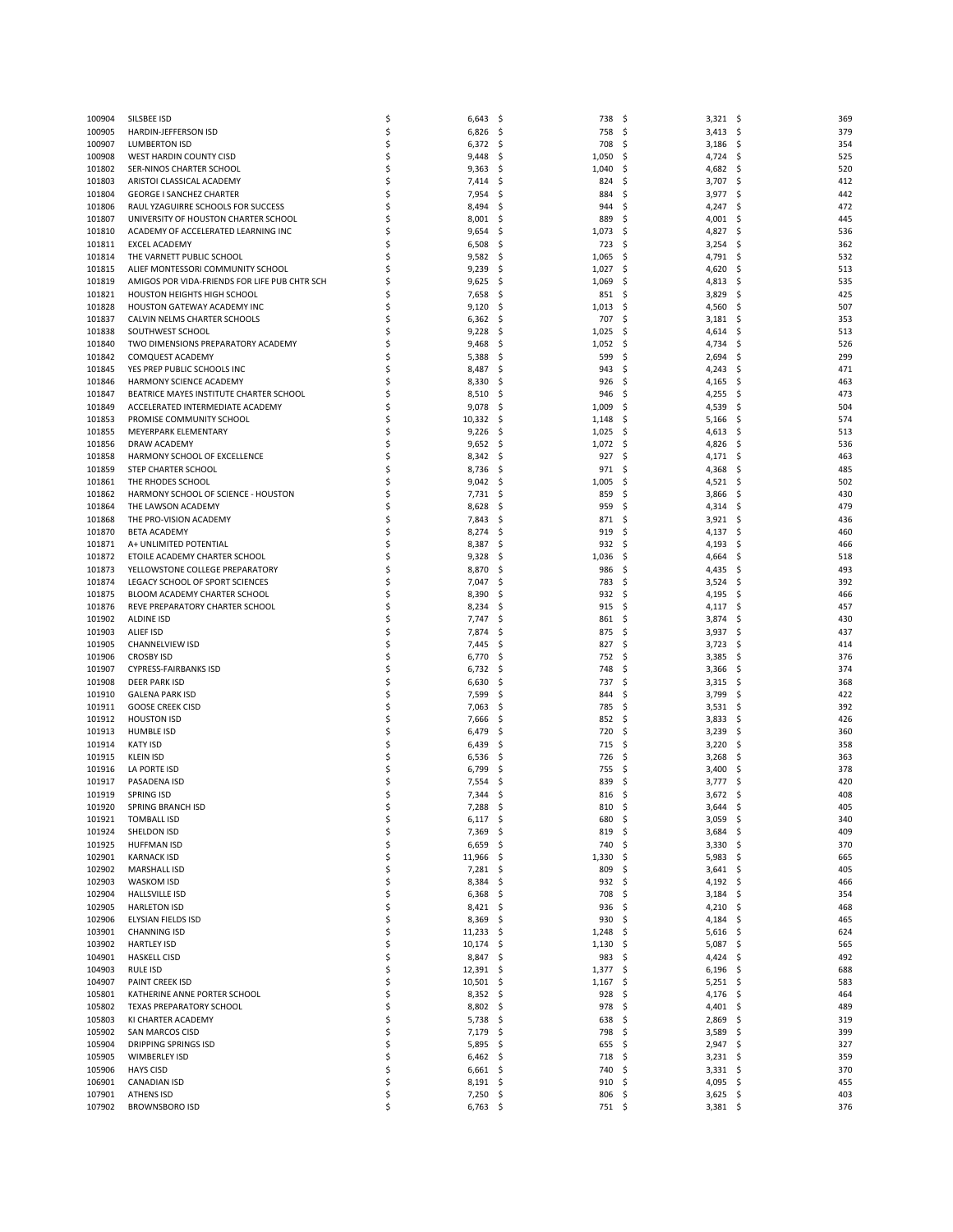| 107904           | <b>CROSS ROADS ISD</b>                                                      | \$       | 8,984                   | \$          | 998               | \$<br>4,492 \$                    |          | 499        |
|------------------|-----------------------------------------------------------------------------|----------|-------------------------|-------------|-------------------|-----------------------------------|----------|------------|
| 107905           | <b>EUSTACE ISD</b>                                                          | \$       | 7,424                   | \$          | 825               | \$<br>3,712                       | -\$      | 412        |
| 107906           | <b>MALAKOFF ISD</b>                                                         | \$       | 7,595                   | -\$         | 844               | \$<br>3,798                       | \$       | 422        |
| 107907           | TRINIDAD ISD                                                                | \$       | 9,916                   | \$.         | 1,102             | Ś<br>4,958                        | S        | 551        |
| 107908           | <b>MURCHISON ISD</b>                                                        | \$       | 10,593                  | -\$         | 1,177             | \$<br>5,296                       | \$       | 588        |
| 107910           | <b>LAPOYNOR ISD</b>                                                         | \$       | 8,422                   | \$          | 936               | 4,211<br>Ś                        | \$       | 468        |
| 108802           | HORIZON MONTESSORI PUBLIC SCHOOLS                                           | \$       | 8,854                   | \$.         | 984               | Ś<br>4,427                        | S        | 492        |
| 108804<br>108807 | TRIUMPH PUBLIC HIGH SCHOOLS-RIO GRANDE VALLEY<br><b>IDEA PUBLIC SCHOOLS</b> | \$<br>\$ | 8,256<br>8,905          | -\$<br>-\$  | 917<br>989        | \$<br>4,128<br>Ś<br>4,453         | \$<br>Ś  | 459<br>495 |
| 108808           | VANGUARD ACADEMY                                                            | \$       | 8,354                   | \$.         | 928               | Ś<br>4,177                        | S        | 464        |
| 108809           | EXCELLENCE IN LEADERSHIP ACADEMY                                            | \$       | 8,764                   | -\$         | 974               | \$<br>4,382                       | S        | 487        |
| 108902           | <b>DONNA ISD</b>                                                            | \$       | 7,671                   | \$.         | 852               | Ś<br>3,836                        | Ś        | 426        |
| 108903           | EDCOUCH-ELSA ISD                                                            | \$       | 7,970                   | -\$         | 886               | 3,985<br>S                        | S        | 443        |
| 108904           | <b>EDINBURG CISD</b>                                                        | \$       | 7,543                   | \$.         | 838               | 3,772<br>\$                       | \$       | 419        |
| 108905           | <b>HIDALGO ISD</b>                                                          | \$       | 8,259                   | \$          | 918               | Ś<br>4,130                        | Ś        | 459        |
| 108906           | <b>MCALLEN ISD</b>                                                          | \$       | 7,198                   | -\$         | 800               | Ś<br>3,599                        | S        | 400        |
| 108907           | <b>MERCEDES ISD</b>                                                         | \$       | 7,598                   | \$.         | 844               | 3,799<br>\$                       | Ś        | 422        |
| 108908           | <b>MISSION CISD</b>                                                         | \$       | 7,391                   | \$          | 821               | Ś<br>3,695                        | Ś        | 411        |
| 108909           | PHARR-SAN JUAN-ALAMO ISD                                                    | \$       | 7,636                   | \$.         | 848               | Ś<br>3,818                        | S        | 424        |
| 108910           | PROGRESO ISD                                                                | \$       | 8,487                   | -\$         | 943               | \$<br>4,243                       | S        | 471        |
| 108911<br>108912 | SHARYLAND ISD<br>LA JOYA ISD                                                | \$<br>\$ | 6,668<br>7,835          | \$<br>\$.   | 741<br>871        | Ś<br>3,334<br>3,917<br>\$         | Ś<br>Ś   | 370<br>435 |
| 108913           | WESLACO ISD                                                                 | \$       | 7,255                   | \$          | 806               | Ś<br>3,628                        | S        | 403        |
| 108914           | LA VILLA ISD                                                                | \$       | 9,904                   | \$          | 1,100             | Ś<br>4,952                        | S        | 550        |
| 108915           | MONTE ALTO ISD                                                              | \$       | 9,566                   | -\$         | 1,063             | \$<br>4,783                       | S        | 531        |
| 108916           | VALLEY VIEW ISD                                                             | \$       | 8,185                   | \$.         | 909               | Ś<br>4,092                        | S        | 455        |
| 109901           | <b>ABBOTT ISD</b>                                                           | \$       | 8,926                   | \$.         | 992               | \$<br>4,463                       | S        | 496        |
| 109902           | <b>BYNUM ISD</b>                                                            | \$       | 9,222                   | -\$         | 1,025             | \$<br>4,611                       | S        | 512        |
| 109903           | <b>COVINGTON ISD</b>                                                        | \$       | 9,500                   | \$          | 1,056             | Ś<br>4,750                        | S        | 528        |
| 109904           | HILLSBORO ISD                                                               | \$       | 7,305                   | \$.         | 812               | \$<br>3,653                       | \$       | 406        |
| 109905           | <b>HUBBARD ISD</b>                                                          | \$       | 8,504                   | -\$         | 945               | 4,252<br>Ś                        | \$       | 472        |
| 109907           | <b>ITASCA ISD</b>                                                           | \$       | 9,427                   | \$          | 1,047             | \$<br>4,713                       | Ś        | 524        |
| 109908           | <b>MALONE ISD</b>                                                           | \$       | 11,964                  | \$          | 1,329             | \$<br>5,982                       | \$,      | 665        |
| 109910<br>109911 | MOUNT CALM ISD<br><b>WHITNEY ISD</b>                                        | \$<br>\$ | 10,026<br>7,803         | \$<br>\$    | 1,114<br>867      | Ś<br>5,013<br>Ś<br>3,902          | Ś<br>Ś   | 557<br>434 |
| 109912           | <b>AQUILLA ISD</b>                                                          | \$       | 9,436                   | \$.         | 1,048             | \$<br>4,718                       | S        | 524        |
| 109913           | <b>BLUM ISD</b>                                                             | \$       | 9,730                   | \$.         | 1,081             | Ś<br>4,865                        | S        | 541        |
| 109914           | PENELOPE ISD                                                                | \$       | 9,771                   | -\$         | 1,086             | 4,886<br>S                        | S        | 543        |
| 110901           | <b>ANTON ISD</b>                                                            | \$       | 9,856                   | \$.         | 1,095             | 4,928<br>\$                       | S        | 548        |
| 110902           | LEVELLAND ISD                                                               | \$       | 7,302                   | \$.         | 811               | Ś<br>3,651                        | S        | 406        |
| 110905           | <b>ROPES ISD</b>                                                            | \$       | 8,866                   | \$.         | 985               | Ś<br>4,433                        | Ś        | 493        |
| 110906           | SMYER ISD                                                                   | \$       | 9,014                   | -\$         | 1,002             | 4,507<br>S                        | S        | 501        |
| 110907           | <b>SUNDOWN ISD</b>                                                          | \$       | 8,911                   | -\$         | 990               | Ś<br>4,456                        | S        | 495        |
| 110908           | <b>WHITHARRAL ISD</b>                                                       | \$       | 9,497                   | \$.         | 1,055             | 4,749<br>S                        | Ś        | 528        |
| 111801<br>111901 | LAKE GRANBURY ACADEMY CHARTER SCHOOL<br><b>GRANBURY ISD</b>                 | \$<br>\$ | 7,702                   | -\$         | 856<br>732        | 3,851<br>\$<br>Ś                  | -\$<br>S | 428<br>366 |
| 111902           | <b>LIPAN ISD</b>                                                            | \$       | 6,584<br>9,045          | \$.<br>\$.  | 1,005             | 3,292<br>Ś<br>4,523               | Ś        | 503        |
| 111903           | <b>TOLAR ISD</b>                                                            | \$       | 8,249                   | \$          | 917               | 4,125<br>Ś                        | S        | 458        |
| 112901           | <b>SULPHUR SPRINGS ISD</b>                                                  | \$       | 6,853                   | \$.         | 761               | Ś<br>3,427                        | S        | 381        |
| 112905           | <b>CUMBY ISD</b>                                                            | \$       | 9,035                   | \$          | 1,004             | 4,518<br>Ś                        |          | 502        |
| 112906           | <b>NORTH HOPKINS ISD</b>                                                    | \$       | 8,664                   | S           | 963               | 4,332<br>S                        | S        | 481        |
| 112907           | MILLER GROVE ISD                                                            | \$       | 10,060                  | \$          | 1,118             | \$<br>5,030                       | S        | 559        |
| 112908           | <b>COMO-PICKTON CISD</b>                                                    | \$       | 8,863                   | \$          | 985               | Ś<br>4,431                        | S        | 492        |
| 112909           | SALTILLO ISD                                                                | \$       | 9,743                   | S           | 1,083             | 4,872<br>S                        |          | 541        |
| 112910           | SULPHUR BLUFF ISD                                                           | \$       | 9,504                   | \$          | 1,056             | \$<br>4,752                       | -S       | 528        |
| 113901           | <b>CROCKETT ISD</b>                                                         | ς        | 8,625                   | \$          | 958               | \$<br>4,312                       | S        | 479<br>500 |
| 113902<br>113903 | <b>GRAPELAND ISD</b><br><b>LOVELADY ISD</b>                                 | \$<br>\$ | 9,006<br>8,709          | - \$<br>-\$ | $1,001$ \$<br>968 | 4,503 \$<br>4,354 \$<br>\$        |          | 484        |
| 113905           | LATEXO ISD                                                                  | \$       | 8,714                   | -\$         | 968               | Ś<br>4,357 \$                     |          | 484        |
| 113906           | <b>KENNARD ISD</b>                                                          | \$       | 9,509                   | -\$         | 1,057             | \$<br>4,754 \$                    |          | 528        |
| 114901           | <b>BIG SPRING ISD</b>                                                       | \$       | 7,243                   | -\$         | 805               | \$<br>$3,621$ \$                  |          | 402        |
| 114902           | COAHOMA ISD                                                                 | \$       | 7,824                   | \$.         | 869               | \$<br>$3,912$ \$                  |          | 435        |
| 114904           | <b>FORSAN ISD</b>                                                           | \$       | 8,411                   | - \$        | 935               | 4,206<br>\$                       | -\$      | 467        |
| 115901           | FT HANCOCK ISD                                                              | \$       | 11,197                  | -\$         | 1,244             | 5,599<br>\$,                      | \$       | 622        |
| 115902           | SIERRA BLANCA ISD                                                           | \$       | 12,372                  | -\$         | 1,375             | \$<br>6,186                       | \$       | 687        |
| 115903           | DELL CITY ISD                                                               | \$       | 32,724                  | -\$         | 3,636             | 16,362 \$<br>\$                   |          | 1,818      |
| 116901           | CADDO MILLS ISD                                                             | \$       | 6,275                   | -\$         | 697               | $3,137$ \$<br>\$                  |          | 349        |
| 116902<br>116903 | <b>CELESTE ISD</b><br><b>COMMERCE ISD</b>                                   | \$<br>\$ | 8,881<br>7,655          | -\$<br>- \$ | 987<br>851        | \$<br>4,440<br>\$<br>$3,828$ \$   | \$       | 493<br>425 |
| 116905           | <b>GREENVILLE ISD</b>                                                       | \$       | 6,984                   | -\$         | 776               | \$<br>$3,492$ \$                  |          | 388        |
| 116906           | LONE OAK ISD                                                                | \$       | 7,812                   | - \$        | 868               | \$<br>3,906                       | -\$      | 434        |
| 116908           | <b>QUINLAN ISD</b>                                                          | \$       | 7,369                   | -\$         | 819               | 3,684<br>\$                       | -\$      | 409        |
| 116909           | WOLFE CITY ISD                                                              | \$       | 8,709                   | -\$         | 968               | \$<br>4,354                       | \$       | 484        |
| 116910           | CAMPBELL ISD                                                                | \$       | 9,625                   | \$.         | 1,069             | \$<br>4,812 \$                    |          | 535        |
| 116915           | <b>BLAND ISD</b>                                                            | \$       | 8,425                   | -\$         | 936               | 4,212 \$<br>\$                    |          | 468        |
| 116916           | <b>BOLES ISD</b>                                                            | \$       | 8,787                   | -\$         | 976               | \$<br>4,394                       | \$       | 488        |
| 117901           | <b>BORGER ISD</b>                                                           | \$       | 7,168                   | \$.         | 796               | \$<br>3,584                       | \$       | 398        |
| 117903<br>117904 | SANFORD-FRITCH ISD                                                          | \$       | 8,734                   | -\$         | 970               | \$<br>4,367                       | \$       | 485        |
| 117907           | PLEMONS-STINNETT-PHILLIPS CISD<br><b>SPRING CREEK ISD</b>                   | \$<br>\$ | $8,539$ \$<br>14,132 \$ |             | 949<br>1,570      | \$<br>4,269 \$<br>\$,<br>7,066 \$ |          | 474<br>785 |
|                  |                                                                             |          |                         |             |                   |                                   |          |            |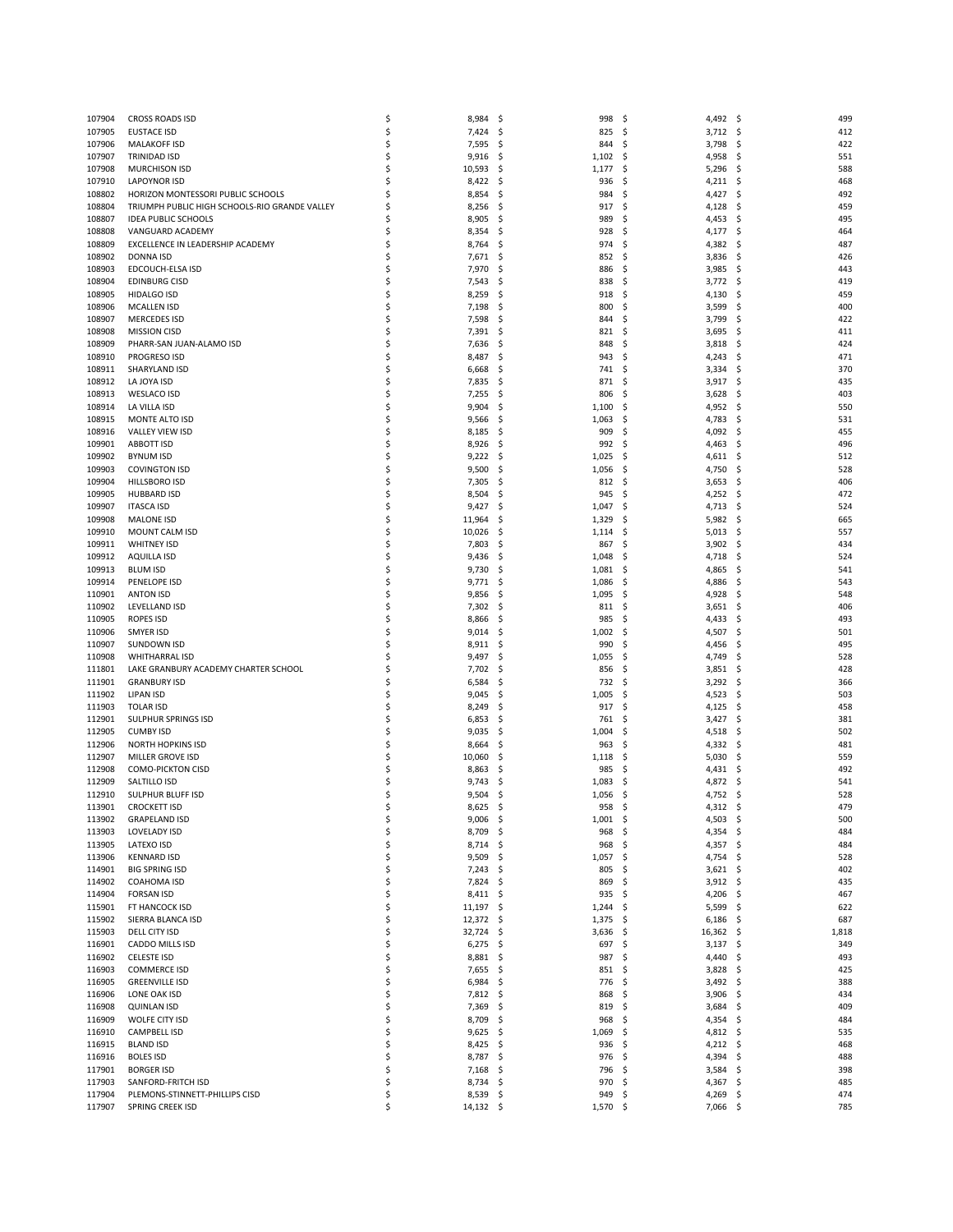| 118902           | <b>IRION COUNTY ISD</b>                          | \$       | 9,462               | - \$        | 1,051          | - \$<br>4,731 \$        |         | 526        |
|------------------|--------------------------------------------------|----------|---------------------|-------------|----------------|-------------------------|---------|------------|
| 119901           | <b>BRYSON ISD</b>                                | \$       | 9,672               | -\$         | 1,075          | \$<br>4,836             | -\$     | 537        |
| 119902           | JACKSBORO ISD                                    | \$       | 8,246               | \$          | 916            | Ś<br>4,123              | \$,     | 458        |
| 119903           | PERRIN-WHITT CISD                                | \$       | 8,841               | -\$         | 982            | \$<br>$4,421$ \$        |         | 491        |
| 120901           | EDNA ISD                                         | \$       | 7,549               | \$          | 839            | \$<br>3,774             | \$      | 419        |
| 120902           | <b>GANADO ISD</b>                                | \$       | 8,573               | \$          | 953            | Ś<br>4,286              | \$      | 476        |
| 120905           | <b>INDUSTRIAL ISD</b>                            | \$       | 8,014               | -\$         | 890            | 4,007<br>S              | \$.     | 445        |
| 121902           | <b>BROOKELAND ISD</b>                            | \$       | 9,531               | -\$         | 1,059          | \$<br>4,766             | \$,     | 530        |
| 121903           | <b>BUNA ISD</b>                                  | \$       | 7,039               | \$          | 782            | Ś<br>3,519              | \$      | 391        |
| 121904           | <b>JASPER ISD</b>                                | \$       | 7,447               | \$          | 827            | \$<br>3,723             | -\$     | 414        |
| 121905           | <b>KIRBYVILLE CISD</b>                           | \$       | 7,657               | -\$         | 851            | \$<br>3,828             | \$      | 425        |
| 121906           | <b>EVADALE ISD</b>                               | \$       | 8,251               | \$          | 917            | \$<br>4,126             | \$      | 458        |
| 122901           | FT DAVIS ISD                                     | \$       | 9,661               | -\$         | 1,073          | \$<br>4,830             | -\$     | 537        |
| 122902           | <b>VALENTINE ISD</b>                             | Ś        | 38,061              | \$          | 4,229          | \$<br>19,031            | \$      | 2,115      |
| 123503           | TEXAS ACADEMY OF LEADERSHIP IN THE HUMANITIES    | \$       | 10,011              | \$          | 1,112          | \$<br>5,005             | Ś       | 556        |
| 123803           | TEKOA ACADEMY OF ACCELERATED STUDIES STEM SCHOOL | \$       | 9,151               | \$          | 1,017          | \$<br>4,576             | S       | 508        |
| 123805           | <b>EHRHART SCHOOL</b>                            | Ś        | 9,390               | \$          | 1,043          | Ś<br>4,695              | \$      | 522        |
| 123807           | <b>BOB HOPE SCHOOL</b>                           | \$,      | 8,053               | \$          | 895            | \$<br>4,027             | \$      | 447        |
| 123905           | NEDERLAND ISD                                    | \$       | 6,615               | \$          | 735            | 3,307<br>\$             | \$      | 367        |
| 123907           | PORT ARTHUR ISD                                  | Ś        | 7,689               | \$,         | 854            | Ś<br>3,845              | \$      | 427        |
| 123908           | PORT NECHES-GROVES ISD                           | \$       | 6,445               | \$          | 716            | \$<br>3,223             | \$      | 358        |
| 123910           | <b>BEAUMONT ISD</b>                              | \$       | 7,387               | \$          | 821            | 3,694<br>\$             | \$      | 410        |
| 123913<br>123914 | SABINE PASS ISD                                  | \$<br>\$ | 9,113               | \$          | 1,013<br>773   | Ś<br>4,556<br>\$        | \$      | 506        |
| 124901           | HAMSHIRE-FANNETT ISD<br>JIM HOGG COUNTY ISD      | \$       | 6,953<br>8,633      | \$<br>\$    | 959            | 3,476<br>Ś<br>4,316     | \$<br>Ś | 386<br>480 |
| 125901           | ALICE ISD                                        | \$       | 7,386               | \$          | 821            | \$<br>3,693             | \$      | 410        |
| 125902           | BEN BOLT-PALITO BLANCO ISD                       | \$,      | 9,510               | \$          | 1,057          | \$<br>4,755             | \$      | 528        |
| 125903           | ORANGE GROVE ISD                                 | \$       | 7,482               | \$,         | 831            | Ś<br>3,741              | Ś       | 416        |
| 125905           | <b>PREMONT ISD</b>                               | \$       | 9,195               | \$          | 1,022          | \$<br>4,597             | S       | 511        |
| 125906           | LA GLORIA ISD                                    | \$       | 11,140              | \$          | 1,238          | 5,570<br>\$             | \$      | 619        |
| 126901           | ALVARADO ISD                                     | \$       | 7,371               | \$          | 819            | Ś<br>3,685              | \$      | 409        |
| 126902           | <b>BURLESON ISD</b>                              | \$       | 6,447               | \$          | 716            | Ś<br>3,224              | \$      | 358        |
| 126903           | <b>CLEBURNE ISD</b>                              | \$       | 6,886               | \$          | 765            | \$<br>3,443             | \$      | 383        |
| 126904           | <b>GRANDVIEW ISD</b>                             | \$       | 7,148               | \$          | 794            | \$<br>3,574             | Ś       | 397        |
| 126905           | <b>JOSHUA ISD</b>                                | \$       | 6,679               | \$          | 742            | Ś<br>3,340              | \$      | 371        |
| 126906           | <b>KEENE ISD</b>                                 | \$       | 8,508               | \$          | 945            | \$<br>4,254             | \$      | 473        |
| 126907           | RIO VISTA ISD                                    | \$       | 8,630               | \$          | 959            | \$<br>4,315             | S       | 479        |
| 126908           | <b>VENUS ISD</b>                                 | \$       | 7,589               | \$          | 843            | Ś<br>3,795              | \$      | 422        |
| 126911           | <b>GODLEY ISD</b>                                | \$       | 6,746               | \$,         | 750            | Ś<br>3,373              | S       | 375        |
| 127901           | ANSON ISD                                        | \$       | 8,894               | \$          | 988            | \$<br>4,447             | S       | 494        |
| 127903           | <b>HAMLIN ISD</b>                                | \$       | 8,917               | \$          | 991            | Ś<br>4,459              | Ś       | 495        |
| 127904           | <b>HAWLEY ISD</b>                                | \$       | 8,936               | \$,         | 993            | 4,468<br>S              | S       | 496        |
| 127905           | LUEDERS-AVOCA ISD                                | \$       | 16,104              | \$          | 1,789          | \$<br>8,052             | \$      | 895        |
| 127906           | <b>STAMFORD ISD</b>                              | \$       | 8,939               | \$          | 993            | Ś<br>4,470              | Ś       | 497        |
| 128901           | <b>KARNES CITY ISD</b>                           | \$       | 8,611               | \$,         | 957            | 4,306<br>S              | S       | 478        |
| 128902           | <b>KENEDY ISD</b>                                | \$       | 9,328               | \$          | 1,036          | \$<br>4,664             | \$      | 518        |
| 128903           | <b>RUNGE ISD</b>                                 | \$       | 9,506               | \$          | 1,056          | \$<br>4,753             | \$      | 528        |
| 128904           | <b>FALLS CITY ISD</b>                            | \$       | 8,455               | -\$         | 939            | \$<br>4,227             | S       | 470        |
| 129901           | <b>CRANDALL ISD</b>                              | \$       | 6,497               | \$          | 722            | \$<br>3,249             | \$      | 361        |
| 129902           | <b>FORNEY ISD</b>                                | \$       | 6,221               | \$          | 691            | Ś<br>3,111              | \$      | 346        |
| 129903           | <b>KAUFMAN ISD</b>                               | \$       | 7,411               | -\$         | 823            | 3,705<br>S              | \$,     | 412        |
| 129904           | <b>KEMP ISD</b>                                  | \$       | 7,544               | \$          | 838            | \$<br>3,772             | -\$     | 419        |
| 129905           | <b>MABANK ISD</b>                                | \$       | 7,055               | \$,         | 784            | S<br>3,527              | S       | 392        |
| 129906           | <b>TERRELL ISD</b>                               | \$       | 7,121               | S           | 791            | 3,561<br>S              | S       | 396        |
| 129910           | SCURRY-ROSSER ISD                                | \$       | 7,959               | \$          | 884            | 3,979<br>\$             | \$      | 442        |
| 130801           | MEADOWLAND CHARTER DISTRICT                      |          | 6,144               | S           | 683            | Ś<br>3,072              | Ś       | 341        |
| 130901           | <b>BOERNE ISD</b>                                | \$       | 6,026               | - \$        | 670            | -\$<br>$3,013$ \$       |         | 335        |
| 130902           | <b>COMFORT ISD</b>                               | \$       | 7,748               | - \$        | 861 \$         | $3,874$ \$              |         | 430        |
| 131001           | KENEDY COUNTY WIDE CSD                           | \$       | 11,757              | - \$        | 1,306          | \$,<br>$5,878$ \$       |         | 653        |
| 132902           | JAYTON-GIRARD ISD                                | \$       | 9,818               | - \$        | $1,091$ \$     | 4,909 \$                |         | 545        |
| 133901           | <b>CENTER POINT ISD</b>                          | \$       | 9,196               | - \$        | 1,022          | \$,<br>4,598            | - \$    | 511        |
| 133902           | <b>HUNT ISD</b>                                  | \$       | 10,624              | -\$         | 1,180          | \$<br>$5,312$ \$        |         | 590        |
| 133903           | <b>KERRVILLE ISD</b>                             | \$       | 6,945               | - \$        | 772            | $3,473$ \$<br>\$        |         | 386        |
| 133904           | <b>INGRAM ISD</b>                                | \$       | 8,430               | - \$        | 937            | \$,<br>4,215 \$         |         | 468        |
| 133905           | DIVIDE ISD                                       | \$       | 28,983              | - \$        | 3,220          | \$<br>14,491 \$         |         | 1,610      |
| 134901           | JUNCTION ISD                                     | \$       | $9,373$ \$          |             | $1,041$ \$     | 4,687 \$                |         | 521        |
| 135001           | <b>GUTHRIE CSD</b>                               | \$       | $13,330$ \$         |             | 1,481          | 6,665<br>-\$            | - \$    | 741        |
| 136901           | <b>BRACKETT ISD</b>                              | \$       | $9,467$ \$          |             | 1,052          | \$<br>4,734 \$          |         | 526        |
| 137901           | <b>KINGSVILLE ISD</b>                            | \$       | $7,551$ \$          |             | 839            | 3,776 \$<br>\$          |         | 420        |
| 137902           | RICARDO ISD                                      | \$       | $9,512$ \$          |             | $1,057$ \$     | 4,756 \$                |         | 528        |
| 137903           | RIVIERA ISD                                      | \$<br>\$ | 9,191               | - \$        | 1,021          | \$<br>4,596             | - \$    | 511<br>458 |
| 137904<br>138902 | SANTA GERTRUDIS ISD<br>KNOX CITY-O'BRIEN CISD    |          | 8,236               | -\$         | 915            | \$<br>$4,118$ \$<br>-\$ |         | 536        |
| 138903           | <b>MUNDAY CISD</b>                               | \$<br>\$ | $9,647$ \$<br>9,752 |             | 1,072          | 4,824 \$<br>\$          | -\$     | 542        |
| 138904           | <b>BENJAMIN ISD</b>                              | \$       | 12,040              | -\$<br>- \$ | 1,084<br>1,338 | 4,876<br>\$<br>6,020    | -\$     | 669        |
| 139905           | CHISUM ISD                                       | \$       | $8,101$ \$          |             | 900            | -\$<br>4,050 \$         |         | 450        |
| 139909           | PARIS ISD                                        | \$       | 7,458               | -\$         | 829            | 3,729<br>\$             | -\$     | 414        |
| 139911           | NORTH LAMAR ISD                                  | \$       | 6,982               | - \$        | 776            | \$<br>3,491 \$          |         | 388        |
| 139912           | PRAIRILAND ISD                                   | \$       | $8,047$ \$          |             | 894            | \$<br>4,023 \$          |         | 447        |
| 140901           | <b>AMHERST ISD</b>                               | \$       | 12,747 \$           |             | $1,416$ \$     | $6,374$ \$              |         | 708        |
|                  |                                                  |          |                     |             |                |                         |         |            |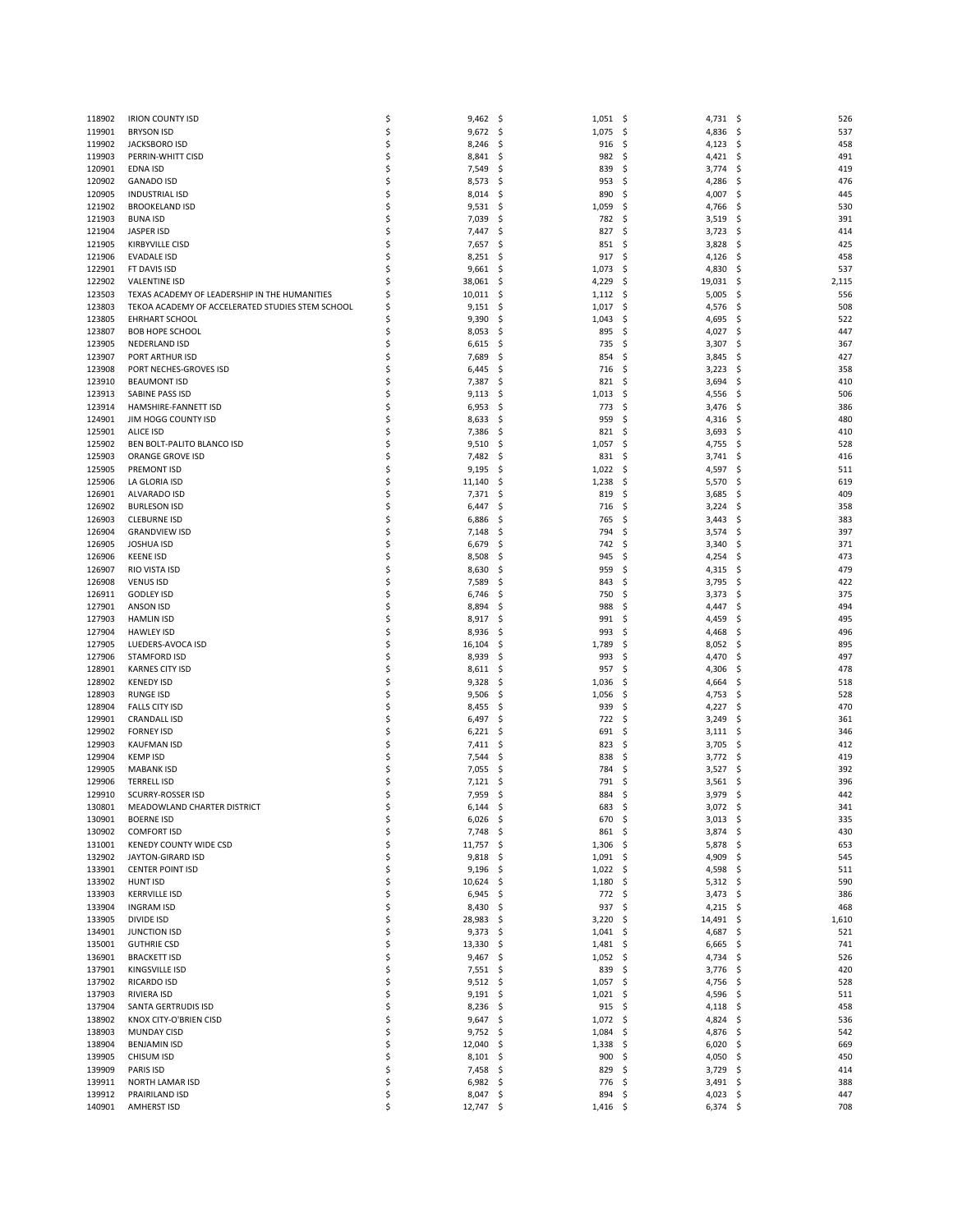| 140904           | LITTLEFIELD ISD                                       | \$       | 8,125           | -\$        | 903            | \$<br>4,062 \$                 |              | 451              |
|------------------|-------------------------------------------------------|----------|-----------------|------------|----------------|--------------------------------|--------------|------------------|
| 140905           | <b>OLTON ISD</b>                                      | \$       | 9,211           | -\$        | 1,023          | \$,<br>4,606                   | -\$          | 512              |
| 140907           | SPRINGLAKE-EARTH ISD                                  | \$       | 9,883           | \$         | 1,098          | Ś<br>4,942                     | \$           | 549              |
| 140908           | <b>SUDAN ISD</b>                                      | \$       | 9,638           | -\$        | 1,071          | \$,<br>4,819                   | \$.          | 535              |
| 141901           | <b>LAMPASAS ISD</b>                                   | \$       | 6,674           | \$         | 742            | \$<br>3,337                    | -\$          | 371              |
| 141902           | <b>LOMETA ISD</b>                                     | \$       | 10,249          | \$         | 1,139          | Ś<br>5,124                     | \$           | 569              |
| 142901           | <b>COTULLA ISD</b>                                    | \$       | 8,776           | -\$        | 975            | \$<br>4,388                    | \$.          | 488              |
| 143901           | HALLETTSVILLE ISD                                     | \$       | 7,573           | -\$        | 841            | 3,787<br>\$                    | -\$          | 421              |
| 143902           | <b>MOULTON ISD</b>                                    | \$       | 9,326           | \$         | 1,036          | Ś<br>4,663                     | Ś            | 518              |
| 143903           | SHINER ISD                                            | \$       | 8,332           | -\$        | 926            | Ś<br>4,166                     | \$           | 463              |
| 143904           | <b>VYSEHRAD ISD</b>                                   | \$       | 10,612          | \$         | 1,179          | 5,306<br>\$                    | \$           | 590              |
| 143905           | <b>SWEET HOME ISD</b>                                 | \$       | 10,105          | \$         | 1,123          | \$<br>5,053                    | \$           | 561              |
| 143906           | <b>EZZELL ISD</b>                                     | \$       | 11,192          | \$         | 1,244          | \$<br>5,596                    | \$           | 622              |
| 144901           | <b>GIDDINGS ISD</b>                                   | \$       | 7,587           | \$         | 843            | Ś<br>3,793                     | \$           | 421              |
| 144902           | <b>LEXINGTON ISD</b>                                  | \$       | 7,450           | \$         | 828            | Ś<br>3,725                     | \$           | 414              |
| 144903           | DIME BOX ISD                                          | \$       | 10,662          | \$         | 1,185          | 5,331<br>\$                    | \$           | 592              |
| 145901           | <b>BUFFALO ISD</b>                                    | \$       | 8,579           | \$         | 953            | 4,289<br>Ś                     | Ś            | 477              |
| 145902           | <b>CENTERVILLE ISD</b>                                | \$       | 8,640           | \$         | 960            | Ś<br>4,320                     | \$           | 480              |
| 145906           | NORMANGEE ISD                                         | \$       | 8,967           | \$         | 996            | 4,484<br>Ś                     |              | \$<br>498        |
| 145907           | OAKWOOD ISD                                           | \$       | 10,349          | \$         | 1,150          | Ś<br>5,174                     | \$           | 575              |
| 145911           | <b>LEON ISD</b>                                       | \$       | 8,849           | \$         | 983            | \$<br>4,424                    | \$           | 492              |
| 146901           | CLEVELAND ISD                                         | \$       | 7,425           | \$         | 825            | \$<br>3,713                    | $\mathsf{S}$ | 413              |
| 146902           | <b>DAYTON ISD</b>                                     | \$       | 7,076           | \$         | 786            | \$<br>3,538<br>\$              | \$           | 393              |
| 146903<br>146904 | <b>DEVERS ISD</b><br><b>HARDIN ISD</b>                | \$<br>\$ | 10,354<br>7,644 | \$<br>\$   | 1,150<br>849   | 5,177<br>3,822<br>Ś            | \$           | 575<br>425<br>\$ |
| 146905           | HULL-DAISETTA ISD                                     | \$       | 9,809           | \$         | 1,090          | Ś<br>4,904                     | Ś            | 545              |
| 146906           | LIBERTY ISD                                           | \$       | 7,015           | \$         | 779            | \$<br>3,507                    | \$           | 390              |
| 146907           | <b>TARKINGTON ISD</b>                                 | \$       | 6,998           | \$         | 778            | 3,499<br>Ś                     | Ś            | 389              |
| 147901           | <b>COOLIDGE ISD</b>                                   | \$       | 9,629           | \$         | 1,070          | 4,815<br>S                     | Ś            | 535              |
| 147902           | <b>GROESBECK ISD</b>                                  | \$       | 7,559           | \$         | 840            | 3,779<br>\$                    |              | 420<br>\$        |
| 147903           | MEXIA ISD                                             | \$       | 7,385           | \$         | 821            | Ś<br>3,692                     | \$           | 410              |
| 148901           | <b>BOOKER ISD</b>                                     | \$       | 9,999           | \$         | 1,111          | Ś<br>5,000                     |              | \$<br>556        |
| 148902           | <b>FOLLETT ISD</b>                                    | \$       | 10,471          | \$         | 1,163          | 5,235<br>\$                    |              | \$<br>582        |
| 148905           | <b>DARROUZETT ISD</b>                                 | \$       | 11,817          | \$         | 1,313          | \$<br>5,909                    | Ś            | 657              |
| 149901           | <b>GEORGE WEST ISD</b>                                | \$       | 8,470           | \$         | 941            | Ś<br>4,235                     | \$           | 471              |
| 149902           | THREE RIVERS ISD                                      | \$       | 9,274           | \$         | 1,030          | 4,637<br>S                     |              | \$<br>515        |
| 150901           | <b>LLANO ISD</b>                                      | \$       | 7,530           | \$         | 837            | Ś<br>3,765                     | Ś            | 418              |
| 152802           | RISE ACADEMY                                          | \$       | 9,124           | \$         | 1,014          | Ś<br>4,562                     | \$           | 507              |
| 152803           | TRIUMPH PUBLIC HIGH SCHOOLS-LUBBOCK                   | Ś        | 7,286           | \$         | 810            | Ś<br>3,643                     | S            | 405              |
| 152806           | BETTY M CONDRA SCHOOL FOR EDUCATION INNOVATION        | \$,      | 8,054           | \$         | 895            | \$<br>4,027                    | \$           | 447              |
| 152901           | <b>LUBBOCK ISD</b>                                    | \$       | 7,002           | \$         | 778            | 3,501<br>Ś                     |              | \$<br>389        |
| 152902           | NEW DEAL ISD                                          | \$       | 8,925           | \$,        | 992            | Ś<br>4,462                     | S            | 496              |
| 152903           | <b>SLATON ISD</b>                                     | \$       | 7,758           | \$         | 862            | 3,879<br>\$                    | \$           | 431              |
| 152906           | LUBBOCK-COOPER ISD                                    | \$       | 6,160           | \$         | 684            | 3,080<br>Ś                     |              | Ś<br>342         |
| 152907           | <b>FRENSHIP ISD</b>                                   | \$       | 6,406           | \$,        | 712            | 3,203<br>S                     | \$           | 356              |
| 152908           | ROOSEVELT ISD                                         | \$       | 8,189           | \$         | 910            | 4,094<br>\$                    | \$           | 455              |
| 152909           | SHALLOWATER ISD                                       | \$       | 6,875           | \$         | 764            | Ś<br>3,437                     | \$           | 382              |
| 152910           | <b>IDALOU ISD</b>                                     | \$       | 7,874           | \$         | 875            | Ś<br>3,937                     |              | 437<br>S         |
| 153903           | O'DONNELL ISD                                         | \$       | 10,012          | \$         | 1,112          | \$<br>5,006                    | \$           | 556              |
| 153904           | <b>TAHOKA ISD</b>                                     | \$       | 9,620           | \$         | 1,069          | Ś<br>4,810                     | Ś            | 534              |
| 153905           | <b>NEW HOME ISD</b>                                   | \$,      | 8,633           | \$         | 959            | Ś<br>4,317                     | \$.          | 480              |
| 153907           | <b>WILSON ISD</b>                                     | \$       | 11,075          | -\$        | 1,231          | \$<br>5,538                    | \$           | 615              |
| 154901           | <b>MADISONVILLE CISD</b>                              | \$       | 7,123           | \$         | 791            | Ś<br>3,561                     | S            | 396              |
| 154903           | NORTH ZULCH ISD                                       | \$       | 8,641           | S          | 960            | 4,321<br>S                     | S            | 480              |
| 155901           | JEFFERSON ISD                                         | \$       | 7,880           | \$         | 876            | 3,940<br>\$                    | \$           | 438              |
| 156902           | <b>STANTON ISD</b>                                    |          | 8,190           | S          | 910            | Ś<br>4,095                     |              | 455<br>S         |
| 156905           | <b>GRADY ISD</b>                                      | \$       | 9,733           | - \$       | 1,081          | -\$<br>4,866 \$                |              | 541              |
| 157901           | <b>MASON ISD</b>                                      | \$       | 8,993           | - \$       | 999            | 4,497 \$<br>\$                 |              | 500              |
| 158901           | <b>BAY CITY ISD</b>                                   | \$       | 7,402           | -\$        | 822            | \$<br>$3,701$ \$               |              | 411              |
| 158902           | <b>TIDEHAVEN ISD</b>                                  | \$       | 8,484           | - \$       | 943            | \$<br>4,242 \$                 |              | 471              |
| 158904           | MATAGORDA ISD                                         | \$       | 11,391          | - \$       | 1,266          | \$<br>$5,695$ \$               |              | 633              |
| 158905           | PALACIOS ISD                                          | \$       | 8,105           | -\$        | 901            | \$<br>4,052 \$                 |              | 450              |
| 158906           | VAN VLECK ISD                                         | \$       | 8,074           | -\$        | 897            | 4,037 \$<br>\$                 |              | 449              |
| 159901           | EAGLE PASS ISD                                        | \$       | 7,394           | -\$        | 822            | \$<br>$3,697$ \$               |              | 411              |
| 160901           | <b>BRADY ISD</b>                                      | \$       | 8,470           | \$,        | 941            | \$<br>4,235 \$                 |              | 471              |
| 160904<br>160905 | ROCHELLE ISD                                          | \$<br>\$ | 9,924           | -\$        | 1,103<br>1,681 | \$<br>4,962 \$<br>\$,<br>7,563 |              | 551<br>840       |
|                  | LOHN ISD                                              |          | $15,127$ \$     |            |                |                                | -\$          |                  |
| 161801<br>161802 | WACO CHARTER SCHOOL<br>RAPOPORT ACADEMY PUBLIC SCHOOL | \$<br>\$ | 9,725<br>8,130  | \$,<br>-\$ | 1,081<br>903   | \$<br>4,863<br>4,065<br>\$     | -\$<br>-\$   | 540<br>452       |
| 161807           | HARMONY SCIENCE ACAD (WACO)                           | \$       | $7,913$ \$      |            | 879            | \$<br>$3,956$ \$               |              | 440              |
| 161901           | <b>CRAWFORD ISD</b>                                   | \$       | 8,182           | -\$        | 909            | \$<br>4,091 \$                 |              | 455              |
| 161903           | <b>MIDWAY ISD</b>                                     | \$       | 6,071           | \$         | 675            | Ś<br>3,036                     | - \$         | 337              |
| 161906           | LA VEGA ISD                                           | \$       | 7,834           | - \$       | 870            | \$<br>$3,917$ \$               |              | 435              |
| 161907           | <b>LORENA ISD</b>                                     | \$       | 6,456           | \$         | 717            | \$<br>3,228                    | \$           | 359              |
| 161908           | <b>MART ISD</b>                                       | \$       | 9,425           | -\$        | 1,047          | \$<br>4,713 \$                 |              | 524              |
| 161909           | MCGREGOR ISD                                          | \$       | 7,716 \$        |            | 857            | S.<br>$3,858$ \$               |              | 429              |
| 161910           | MOODY ISD                                             | \$       | 8,661           | -\$        | 962            | \$<br>$4,331$ \$               |              | 481              |
| 161912           | <b>RIESEL ISD</b>                                     | \$       | 8,528           | - \$       | 948            | \$<br>4,264 \$                 |              | 474              |
| 161914           | WACO ISD                                              | \$       | $7,463$ \$      |            | 829            | \$<br>$3,732$ \$               |              | 415              |
| 161916           | WEST ISD                                              | \$       | 7,388           | - \$       | 821 \$         | $3,694$ \$                     |              | 410              |
|                  |                                                       |          |                 |            |                |                                |              |                  |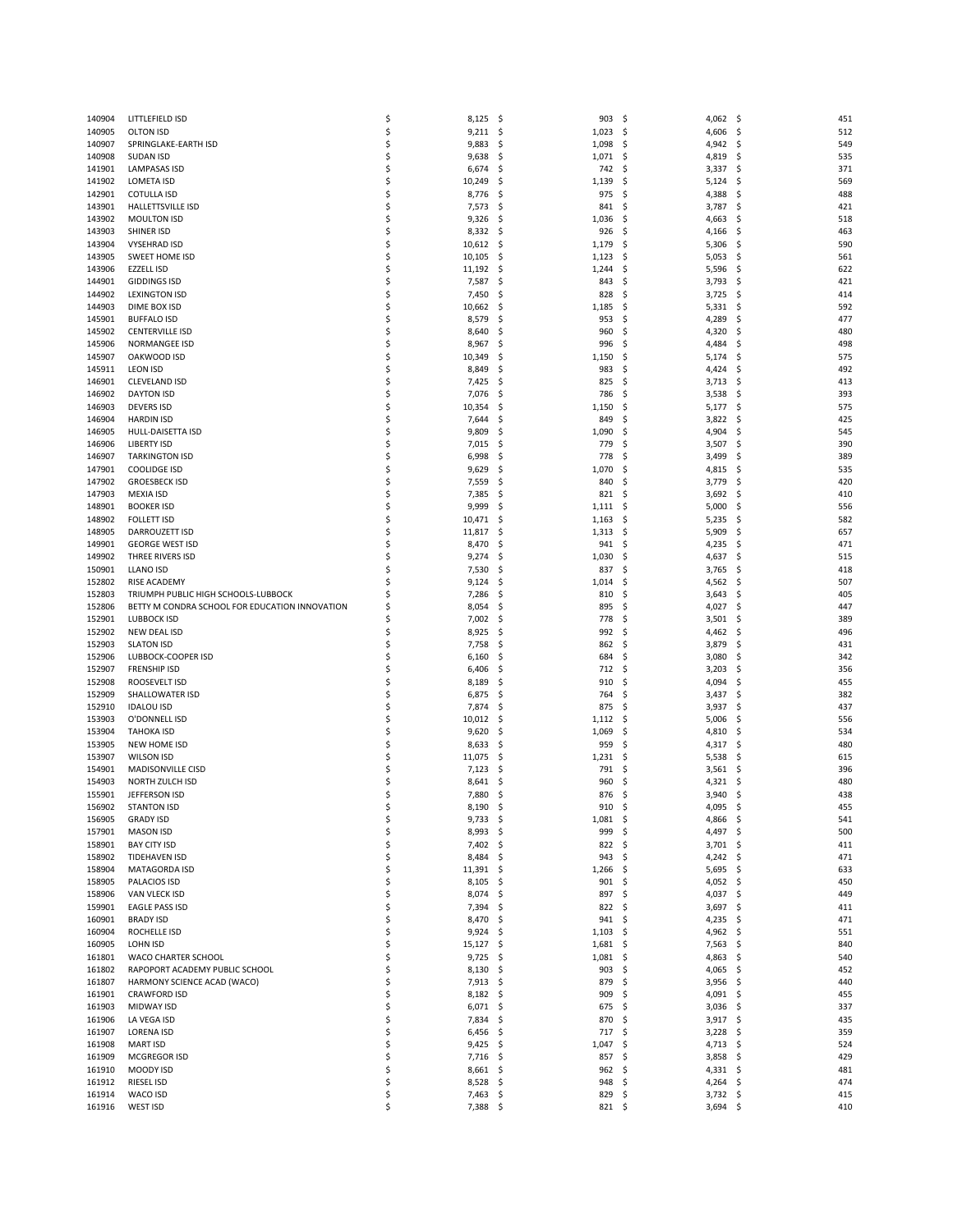| 161918           | <b>AXTELL ISD</b>                                                      | \$       | 8,291                 | - \$      | 921                  | - \$<br>4,146                       | -\$      | 461        |
|------------------|------------------------------------------------------------------------|----------|-----------------------|-----------|----------------------|-------------------------------------|----------|------------|
| 161919           | <b>BRUCEVILLE-EDDY ISD</b>                                             | \$       | 8,727                 | -\$       | 970                  | \$,<br>4,364                        | -\$      | 485        |
| 161920           | CHINA SPRING ISD                                                       | \$       | 6,594                 | \$        | 733                  | Ś<br>3,297                          | \$,      | 366        |
| 161921           | <b>CONNALLY ISD</b>                                                    | \$       | 7,539                 | \$        | 838                  | Ś<br>3,769                          | \$       | 419        |
| 161922<br>161923 | ROBINSON ISD<br><b>BOSQUEVILLE ISD</b>                                 | \$<br>\$ | 6,674<br>8,676        | \$<br>\$  | 742<br>964           | \$<br>3,337<br>Ś<br>4,338           | -\$<br>Ś | 371<br>482 |
| 161924           | <b>HALLSBURG ISD</b>                                                   | \$       | 10,900                | -\$       | 1,211                | \$,<br>5,450                        | \$.      | 606        |
| 161925           | <b>GHOLSON ISD</b>                                                     | \$       | 10,289                | \$,       | 1,143                | Ś<br>5,144                          | Ś        | 572        |
| 162904           | MCMULLEN COUNTY ISD                                                    | \$       | 10,061                | \$        | 1,118                | \$<br>5,030                         | Ś        | 559        |
| 163901           | DEVINE ISD                                                             | \$       | 7,165                 | \$        | 796                  | \$<br>3,583                         | Ś        | 398        |
| 163902           | D'HANIS ISD                                                            | \$       | 8,998                 | \$        | 1,000                | 4,499<br>S                          | S        | 500        |
| 163903<br>163904 | <b>NATALIA ISD</b><br>HONDO ISD                                        | \$<br>\$ | 8,778<br>6,998        | \$<br>\$  | 975<br>778           | \$<br>4,389<br>Ś<br>3,499           | \$<br>\$ | 488<br>389 |
| 163908           | <b>MEDINA VALLEY ISD</b>                                               | \$       | 6,339                 | \$        | 704                  | Ś<br>3,169                          | S        | 352        |
| 164901           | <b>MENARD ISD</b>                                                      | \$       | 10,663                | \$        | 1,185                | \$<br>5,332                         | \$       | 592        |
| 165802           | MIDLAND ACADEMY CHARTER SCHOOL                                         | \$       | 7,980                 | \$        | 887                  | 3,990<br>\$                         | \$       | 443        |
| 165901           | <b>MIDLAND ISD</b>                                                     | \$       | 6,916                 | -\$       | 768                  | Ś<br>3,458                          | Ś        | 384        |
| 165902           | GREENWOOD ISD                                                          | \$       | 6,729                 | \$        | 748                  | \$<br>3,364                         | \$       | 374        |
| 166901<br>166902 | CAMERON ISD<br><b>GAUSE ISD</b>                                        | \$<br>\$ | 7,594<br>11,141       | \$<br>-\$ | 844<br>1,238         | 3,797<br>Ś<br>Ś                     | \$<br>S  | 422<br>619 |
| 166903           | MILANO ISD                                                             | \$       | 8,702                 | \$        | 967                  | 5,570<br>\$<br>4,351                | \$       | 483        |
| 166904           | ROCKDALE ISD                                                           | \$       | 7,797                 | \$        | 866                  | Ś<br>3,899                          | Ś        | 433        |
| 166905           | <b>THORNDALE ISD</b>                                                   | \$       | 8,339                 | \$        | 927                  | Ś<br>4,170                          | \$       | 463        |
| 166907           | <b>BUCKHOLTS ISD</b>                                                   | \$       | 11,729                | \$        | 1,303                | 5,864<br>S                          | \$       | 652        |
| 167901           | <b>GOLDTHWAITE ISD</b>                                                 | \$       | 8,593                 | \$,       | 955                  | Ś<br>4,296                          | S        | 477        |
| 167902           | <b>MULLIN ISD</b>                                                      | \$       | 8,722                 | \$        | 969                  | Ś<br>4,361                          | \$       | 485        |
| 167904<br>168901 | PRIDDY ISD<br><b>COLORADO ISD</b>                                      | \$<br>\$ | 14,807<br>8,365       | \$<br>\$  | 1,645<br>929         | 7,403<br>\$<br>Ś<br>4,182           | \$<br>Ś  | 823<br>465 |
| 168902           | LORAINE ISD                                                            | \$       | 10,583                | \$        | 1,176                | Ś<br>5,292                          | \$       | 588        |
| 168903           | <b>WESTBROOK ISD</b>                                                   | \$       | 8,950                 | \$        | 994                  | Ś<br>4,475                          | S        | 497        |
| 169901           | <b>BOWIE ISD</b>                                                       | \$       | 7,010                 | \$        | 779                  | Ś<br>3,505                          | Ś        | 389        |
| 169902           | NOCONA ISD                                                             | \$       | 8,609                 | \$        | 957                  | 4,305<br>Ś                          | \$       | 478        |
| 169906           | <b>GOLD BURG ISD</b>                                                   | \$       | 11,870                | \$,       | 1,319                | 5,935<br>S                          | S        | 659        |
| 169908           | <b>MONTAGUE ISD</b>                                                    | \$       | 10,042                | \$        | 1,116                | \$<br>5,021                         | \$       | 558        |
| 169909<br>169910 | PRAIRIE VALLEY ISD<br><b>FORESTBURG ISD</b>                            | \$<br>\$ | 10,119<br>10,251      | \$<br>\$, | 1,124<br>1,139       | \$<br>5,059<br>5,125<br>S           | Ś<br>S   | 562<br>569 |
| 169911           | SAINT JO ISD                                                           | \$       | 9,032                 | \$        | 1,004                | \$<br>4,516                         | \$       | 502        |
| 170801           | TEXAS SERENITY ACADEMY                                                 | \$       | 9,598                 | \$        | 1,066                | 4,799<br>\$                         | Ś        | 533        |
| 170902           | <b>CONROE ISD</b>                                                      | \$       | 6,695                 | \$,       | 744                  | Ś<br>3,348                          | S        | 372        |
| 170903           | MONTGOMERY ISD                                                         | \$       | 6,090                 | \$        | 677                  | \$<br>3,045                         | \$       | 338        |
| 170904           | <b>WILLIS ISD</b>                                                      | \$       | 6,976                 | \$        | 775                  | Ś<br>3,488                          | Ś        | 388        |
| 170906<br>170907 | <b>MAGNOLIA ISD</b><br>SPLENDORA ISD                                   | \$<br>\$ | 6,797<br>7,114        | \$,<br>\$ | 755<br>790           | Ś<br>3,398<br>\$<br>3,557           | S<br>\$  | 378<br>395 |
| 170908           | <b>NEW CANEY ISD</b>                                                   | \$       | 7,180                 | \$        | 798                  | Ś<br>3,590                          | Ś        | 399        |
| 171901           | <b>DUMAS ISD</b>                                                       | \$       | 7,571                 | -\$       | 841                  | 3,785<br>S                          | S        | 421        |
| 171902           | <b>SUNRAY ISD</b>                                                      | \$       | 8,577                 | \$        | 953                  | \$<br>4,288                         | \$       | 476        |
| 172902           | DAINGERFIELD-LONE STAR ISD                                             | \$       | 8,801                 | \$,       | 978                  | Ś<br>4,401                          | S        | 489        |
| 172905           | PEWITT CISD                                                            | Ś        | 8,889                 | \$        | 988                  | Ś<br>4,444                          | \$.      | 494        |
| 173901           | MOTLEY COUNTY ISD                                                      | S        | 10,601                | \$        | 1,178                | \$<br>5,301                         | \$,      | 589        |
| 174801<br>174901 | STEPHEN F AUSTIN STATE UNIVERSITY CHARTER SCHOOL<br><b>CHIRENO ISD</b> | S<br>\$  | 7,361<br>9,615        | \$<br>\$, | 818<br>1,068         | Ś<br>3,680<br>4,807<br>S            | S<br>S   | 409<br>534 |
| 174902           | <b>CUSHING ISD</b>                                                     | Ś        | 9,432                 | -\$       | 1,048                | 4,716<br>S                          | S        | 524        |
| 174903           | <b>GARRISON ISD</b>                                                    | \$,      | 8,771                 | \$,       | 975                  | Ś<br>4,386                          | S        | 487        |
| 174904           | NACOGDOCHES ISD                                                        | \$       | 7,565                 | \$,       | 841                  | 3,782<br>S                          | S        | 420        |
| 174906           | WODEN ISD                                                              | Ś        | 8,763                 | \$,       | 974                  | \$<br>4,382                         | -S       | 487        |
| 174908<br>174909 | CENTRAL HEIGHTS ISD<br><b>MARTINSVILLE ISD</b>                         | \$       | 7,537<br>8,755        | Ŝ<br>- \$ | 837<br>973           | Ŝ.<br>$3,769$ \$<br>\$<br>4,377 \$  |          | 419<br>486 |
| 174910           | <b>ETOILE ISD</b>                                                      | \$       | $11,761$ \$           |           | 1,307                | \$<br>$5,881$ \$                    |          | 653        |
| 174911           | <b>DOUGLASS ISD</b>                                                    | \$       | 8,935                 | - \$      | 993                  | 4,468 \$<br>S                       |          | 496        |
| 175902           | <b>BLOOMING GROVE ISD</b>                                              | \$       | $8,691$ \$            |           | 966                  | \$<br>4,346 \$                      |          | 483        |
| 175903           | <b>CORSICANA ISD</b>                                                   | \$,      | 7,275 \$              |           | 808                  | $3,638$ \$<br>-S                    |          | 404        |
| 175904           | DAWSON ISD                                                             | \$       | $9,251$ \$            |           | 1,028                | 4,625 \$<br>-\$                     |          | 514        |
| 175905<br>175907 | <b>FROST ISD</b><br><b>KERENS ISD</b>                                  | \$<br>\$ | 9,313<br>$9,047$ \$   | - \$      | 1,035<br>1,005       | 4,657 \$<br>S<br>$4,523$ \$<br>-S   |          | 517<br>503 |
| 175910           | MILDRED ISD                                                            | \$       | $8,153$ \$            |           | 906                  | \$<br>4,077 \$                      |          | 453        |
| 175911           | RICE ISD                                                               | \$       | 8,956                 | - \$      | 995                  | 4,478 \$<br>S                       |          | 498        |
| 176901           | <b>BURKEVILLE ISD</b>                                                  | \$       | $10,339$ \$           |           | 1,149                | $5,169$ \$<br>S                     |          | 574        |
| 176902           | <b>NEWTON ISD</b>                                                      | \$       | $8,602$ \$            |           | 956                  | 4,301 \$<br>\$,                     |          | 478        |
| 176903           | DEWEYVILLE ISD                                                         | \$       | $9,223$ \$            |           | 1,025                | 4,612 \$<br>S                       |          | 512        |
| 177901<br>177902 | ROSCOE COLLEGIATE ISD<br>SWEETWATER ISD                                | \$<br>\$ | 8,872 \$<br>7,446     | - \$      | 986<br>827           | S.<br>4,436 \$<br>$3,723$ \$<br>\$, |          | 493<br>414 |
| 177903           | <b>BLACKWELL CISD</b>                                                  | \$       | $9,883$ \$            |           | 1,098                | 4,942 \$<br>-\$                     |          | 549        |
| 177905           | <b>HIGHLAND ISD</b>                                                    | \$       | $9,071$ \$            |           | $1,008$ \$           | 4,536 \$                            |          | 504        |
| 178801           | DR M L GARZA-GONZALEZ CHARTER SCHOOL                                   | Ś        | 9,237                 | -\$       | 1,026                | 4,618 \$<br>-\$                     |          | 513        |
| 178807           | CORPUS CHRISTI MONTESSORI SCHOOL                                       | \$       | 7,495                 | - \$      | 833                  | -\$<br>$3,748$ \$                   |          | 416        |
| 178808           | SEASHORE CHARTER SCHOOLS                                               | S        | $7,120$ \$            |           | 791                  | -\$<br>$3,560$ \$                   |          | 396        |
| 178901<br>178902 | AGUA DULCE ISD<br><b>BISHOP CISD</b>                                   | Ś<br>\$  | 10,024 \$<br>7,312 \$ |           | 1,114<br>$812 \quad$ | $5,012$ \$<br>-\$<br>$3,656$ \$     |          | 557<br>406 |
| 178903           | <b>CALALLEN ISD</b>                                                    | \$       | $6,771$ \$            |           | 752 \$               | $3,386$ \$                          |          | 376        |
| 178904           | <b>CORPUS CHRISTI ISD</b>                                              | \$       | $7,141$ \$            |           | 793 \$               | $3,571$ \$                          |          | 397        |
|                  |                                                                        |          |                       |           |                      |                                     |          |            |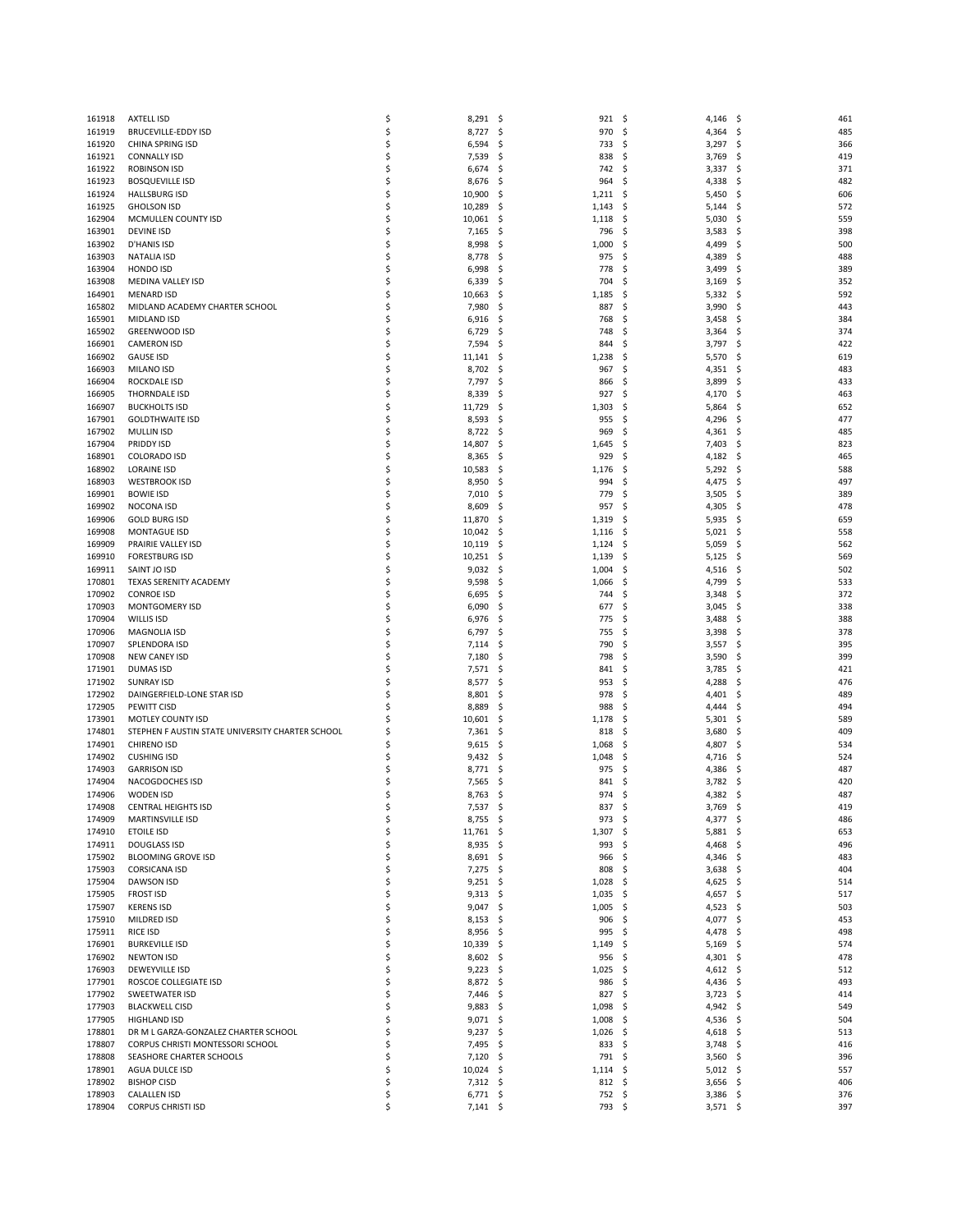| 178905           | <b>DRISCOLL ISD</b>                         | \$       | 11,651                   | - \$         | 1,295             | \$,<br>5,825                           | - \$<br>647            |
|------------------|---------------------------------------------|----------|--------------------------|--------------|-------------------|----------------------------------------|------------------------|
| 178906           | <b>LONDON ISD</b>                           | \$       | 6,987                    | -\$          | 776               | 3,494<br>\$                            | -\$<br>388             |
| 178908           | PORT ARANSAS ISD                            | \$       | 8,860                    | \$           | 984               | Ś<br>4,430                             | \$<br>492              |
| 178909           | <b>ROBSTOWN ISD</b>                         | \$       | 7,766                    | -\$          | 863               | \$<br>3,883                            | 431<br>\$,             |
| 178912           | TULOSO-MIDWAY ISD                           | \$       | 7,016                    | \$           | 780               | \$<br>3,508                            | \$<br>390              |
| 178913           | <b>BANQUETE ISD</b>                         | \$       | 8,743                    | \$           | 971               | Ś<br>4,371                             | \$<br>486              |
| 178914           | <b>FLOUR BLUFF ISD</b>                      | \$       | 6,509                    | -\$          | 723               | \$<br>3,254                            | 362<br>\$,             |
| 178915           | WEST OSO ISD                                | \$<br>\$ | 7,858                    | \$           | 873               | 3,929<br>\$,<br>Ś                      | 437<br>\$              |
| 179901<br>180901 | PERRYTON ISD<br><b>BOYS RANCH ISD</b>       | \$       | 7,313<br>8,438           | \$<br>\$     | 813<br>938        | 3,657<br>4,219<br>Ś                    | \$<br>406<br>469<br>S  |
| 180902           | <b>VEGA ISD</b>                             | \$       | 8,502                    | \$           | 945               | 4,251<br>\$                            | 472<br>-\$             |
| 180903           | <b>ADRIAN ISD</b>                           | \$       | 12,754                   | \$           | 1,417             | Ś<br>6,377                             | Ś<br>709               |
| 180904           | WILDORADO ISD                               | \$       | 8,870                    | \$           | 986               | Ś<br>4,435                             | \$<br>493              |
| 181901           | <b>BRIDGE CITY ISD</b>                      | \$       | 6,431                    | \$           | 715               | Ś<br>3,216                             | Ś<br>357               |
| 181905           | ORANGEFIELD ISD                             | \$       | 6,983                    | \$           | 776               | Ś<br>3,491                             | Ś<br>388               |
| 181906           | WEST ORANGE-COVE CISD                       | \$       | 7,891                    | \$,          | 877               | 3,946<br>\$                            | 438<br>S               |
| 181907           | <b>VIDOR ISD</b>                            | \$       | 6,883                    | \$           | 765               | \$<br>3,441                            | 382<br>S               |
| 181908           | LITTLE CYPRESS-MAURICEVILLE CISD            | \$       | 6,809                    | \$           | 757               | Ś<br>3,404                             | 378<br>S               |
| 182901           | <b>GORDON ISD</b>                           | \$       | 9,624                    | \$           | 1,069             | 4,812<br>Ś                             | 535<br>S               |
| 182902           | <b>GRAFORD ISD</b>                          | \$       | 9,618                    | \$,          | 1,069             | 4,809<br>S                             | 534<br>S               |
| 182903<br>182904 | MINERAL WELLS ISD                           | \$<br>\$ | 7,399<br>8,941           | \$           | 822<br>993        | \$<br>3,700<br>4,471<br>\$             | \$<br>411<br>497<br>\$ |
| 182905           | <b>SANTO ISD</b><br><b>STRAWN ISD</b>       | \$       | 9,985                    | \$<br>\$     | 1,109             | Ś<br>4,992                             | 555<br>S               |
| 182906           | PALO PINTO ISD                              | \$       | 11,397                   | \$           | 1,266             | \$<br>5,699                            | \$<br>633              |
| 183801           | PANOLA CHARTER SCHOOL                       | \$       | 6,521                    | \$           | 725               | \$<br>3,261                            | \$<br>362              |
| 183901           | <b>BECKVILLE ISD</b>                        | \$       | 8,227                    | \$           | 914               | Ś<br>4,114                             | 457<br>S               |
| 183902           | <b>CARTHAGE ISD</b>                         | \$       | 6,898                    | \$           | 766               | \$<br>3,449                            | \$<br>383              |
| 183904           | <b>GARY ISD</b>                             | \$       | 9,213                    | \$,          | 1,024             | Ś<br>4,607                             | 512<br>S               |
| 184801           | CROSSTIMBERS ACADEMY                        | \$       | 5,120                    | \$,          | 569               | Ś<br>2,560                             | Ś<br>284               |
| 184901           | POOLVILLE ISD                               | \$       | 8,946                    | \$           | 994               | \$<br>4,473                            | \$<br>497              |
| 184902           | SPRINGTOWN ISD                              | \$       | 6,625                    | \$           | 736               | Ś<br>3,313                             | 368<br>S               |
| 184903           | <b>WEATHERFORD ISD</b>                      | \$       | 6,256                    | \$           | 695               | \$<br>3,128                            | Ś<br>348               |
| 184904           | MILLSAP ISD                                 | \$       | 7,801                    | \$           | 867               | 3,900<br>\$                            | 433<br>\$,             |
| 184907<br>184908 | ALEDO ISD<br>PEASTER ISD                    | \$<br>\$ | 5,875<br>7,039           | \$<br>\$     | 653<br>782        | \$<br>2,937<br>\$<br>3,520             | \$<br>326<br>\$<br>391 |
| 184909           | <b>BROCK ISD</b>                            | \$       | 6,151                    | \$,          | 683               | 3,075<br>\$                            | \$<br>342              |
| 184911           | <b>GARNER ISD</b>                           | \$       | 9,628                    | \$           | 1,070             | \$<br>4,814                            | Ś<br>535               |
| 185901           | <b>BOVINA ISD</b>                           | \$       | 10,380                   | \$           | 1,153             | Ś<br>5,190                             | \$<br>577              |
| 185902           | <b>FARWELL ISD</b>                          | \$       | 8,992                    | \$           | 999               | Ś<br>4,496                             | 500<br>S               |
| 185903           | <b>FRIONA ISD</b>                           | \$       | 8,914                    | \$           | 990               | \$<br>4,457                            | 495<br>\$,             |
| 185904           | LAZBUDDIE ISD                               | \$       | 10,138                   | \$           | 1,126             | 5,069<br>Ś                             | \$<br>563              |
| 186901           | <b>BUENA VISTA ISD</b>                      | \$       | 9,772                    | \$,          | 1,086             | 4,886<br>S                             | 543<br>S               |
| 186902           | <b>FORT STOCKTON ISD</b>                    | \$       | 7,285                    | \$           | 809               | \$<br>3,642                            | 405<br>S               |
| 186903           | IRAAN-SHEFFIELD ISD                         | \$<br>\$ | 9,908                    | \$           | 1,101             | 4,954<br>\$                            | \$<br>550              |
| 187901<br>187903 | <b>BIG SANDY ISD</b><br><b>GOODRICH ISD</b> | \$       | 9,036<br>10,573          | \$,<br>\$    | 1,004<br>1,175    | 4,518<br>S<br>\$<br>5,286              | 502<br>S<br>587<br>S   |
| 187904           | CORRIGAN-CAMDEN ISD                         | \$       | 8,945                    | \$           | 994               | Ś<br>4,472                             | \$<br>497              |
| 187906           | <b>LEGGETT ISD</b>                          | \$       | 10,571                   | \$           | 1,175             | Ś<br>5,285                             | 587<br>S               |
| 187907           | LIVINGSTON ISD                              | \$       | 7,122                    | \$           | 791               | \$<br>3,561                            | 396<br>\$,             |
| 187910           | ONALASKA ISD                                | \$       | 8,283                    | \$           | 920               | Ś<br>4,142                             | Ś<br>460               |
| 188901           | AMARILLO ISD                                | \$       | 7,068                    | \$,          | 785               | 3,534<br>S                             | 393<br>S               |
| 188902           | RIVER ROAD ISD                              | \$       | 7,820                    | \$,          | 869               | 3,910<br>\$                            | 434<br>\$,             |
| 188903           | <b>HIGHLAND PARK ISD</b>                    | \$       | 8,647                    | S            | 961               | Ś<br>4,324                             | 480<br>S               |
| 188904           | <b>BUSHLAND ISD</b>                         | \$       | 6,703                    | S            | 745               | 3,351<br>S                             | 372<br>S               |
| 189901           | <b>MARFA ISD</b>                            | \$       | 10,612                   | \$           | 1,179             | \$<br>5,306                            | 590<br>-\$             |
| 189902           | PRESIDIO ISD                                |          | 9,377                    | S            | 1,042             | \$<br>4,688                            | 521<br>S               |
| 190903<br>191901 | RAINS ISD<br><b>CANYON ISD</b>              | \$<br>\$ | $7,157$ \$<br>$6,243$ \$ |              | 795<br>694        | -\$<br>$3,578$ \$<br>-\$<br>$3,121$ \$ | 398<br>347             |
| 192901           | REAGAN COUNTY ISD                           | \$       | 8,855                    | - \$         | 984               | \$<br>$4,427$ \$                       | 492                    |
| 193801           | BIG SPRINGS CHARTER SCHOOL                  | \$       | $6,721$ \$               |              | 747               | -\$<br>$3,360$ \$                      | 373                    |
| 193902           | <b>LEAKEY ISD</b>                           | \$       | $10,364$ \$              |              | 1,152             | -\$<br>$5,182$ \$                      | 576                    |
| 194902           | <b>AVERY ISD</b>                            | \$       | 9,255                    | - \$         | 1,028             | \$<br>4,628 \$                         | 514                    |
| 194903           | RIVERCREST ISD                              | \$       | 8,898                    | - \$         | 989               | \$<br>$4,449$ \$                       | 494                    |
| 194904           | <b>CLARKSVILLE ISD</b>                      | \$       | $9,808$ \$               |              | 1,090             | 4,904<br>S                             | 545<br>-\$             |
| 194905           | <b>DETROIT ISD</b>                          | \$       | $8,841$ \$               |              | 982               | \$<br>$4,420$ \$                       | 491                    |
| 195901           | PECOS-BARSTOW-TOYAH ISD                     | \$       | 7,380                    | - \$         | 820               | \$<br>$3,690$ \$                       | 410                    |
| 195902           | <b>BALMORHEA ISD</b>                        | \$       | $10,422$ \$              |              | 1,158             | $5,211$ \$<br>-\$                      | 579                    |
| 196901<br>196902 | AUSTWELL-TIVOLI ISD<br>WOODSBORO ISD        | \$<br>\$ | 11,536<br>9,360          | - \$<br>- \$ | 1,282<br>1,040    | \$<br>5,768<br>4,680<br>\$             | \$<br>641<br>520<br>\$ |
| 196903           | <b>REFUGIO ISD</b>                          | \$       | $9,432$ \$               |              | $1,048$ \$        | 4,716 \$                               | 524                    |
| 197902           | <b>MIAMI ISD</b>                            | \$       | 10,638                   | \$           | 1,182             | $5,319$ \$<br>-\$                      | 591                    |
| 198901           | <b>BREMOND ISD</b>                          | \$       | 9,450                    | - \$         | 1,050             | 4,725<br>-\$                           | 525<br>\$.             |
| 198902           | CALVERT ISD                                 | \$       | $12,120$ \$              |              | $1,347$ \$        | $6,060$ \$                             | 673                    |
| 198903           | <b>FRANKLIN ISD</b>                         | \$       | 7,750                    | -\$          | 861               | 3,875<br>\$,                           | 431<br>- \$            |
| 198905           | <b>HEARNE ISD</b>                           | \$       | 9,432                    | -\$          | 1,048             | $4,716$ \$<br>\$,                      | 524                    |
| 198906           | <b>MUMFORD ISD</b>                          | \$       | $9,767$ \$               |              | 1,085             | 4,883 \$<br>-\$                        | 543                    |
| 199901           | ROCKWALL ISD                                | \$       | 6,181                    | - \$         | 687               | $3,090$ \$<br>\$                       | 343                    |
| 199902           | ROYSE CITY ISD                              | \$       | $6,441$ \$               |              | 716               | $3,220$ \$<br>- \$                     | 358                    |
| 200901<br>200902 | <b>BALLINGER ISD</b><br>MILES ISD           | \$<br>\$ | $8,464$ \$<br>$9,091$ \$ |              | 940<br>$1,010$ \$ | \$<br>4,232 \$<br>4,545 \$             | 470<br>505             |
|                  |                                             |          |                          |              |                   |                                        |                        |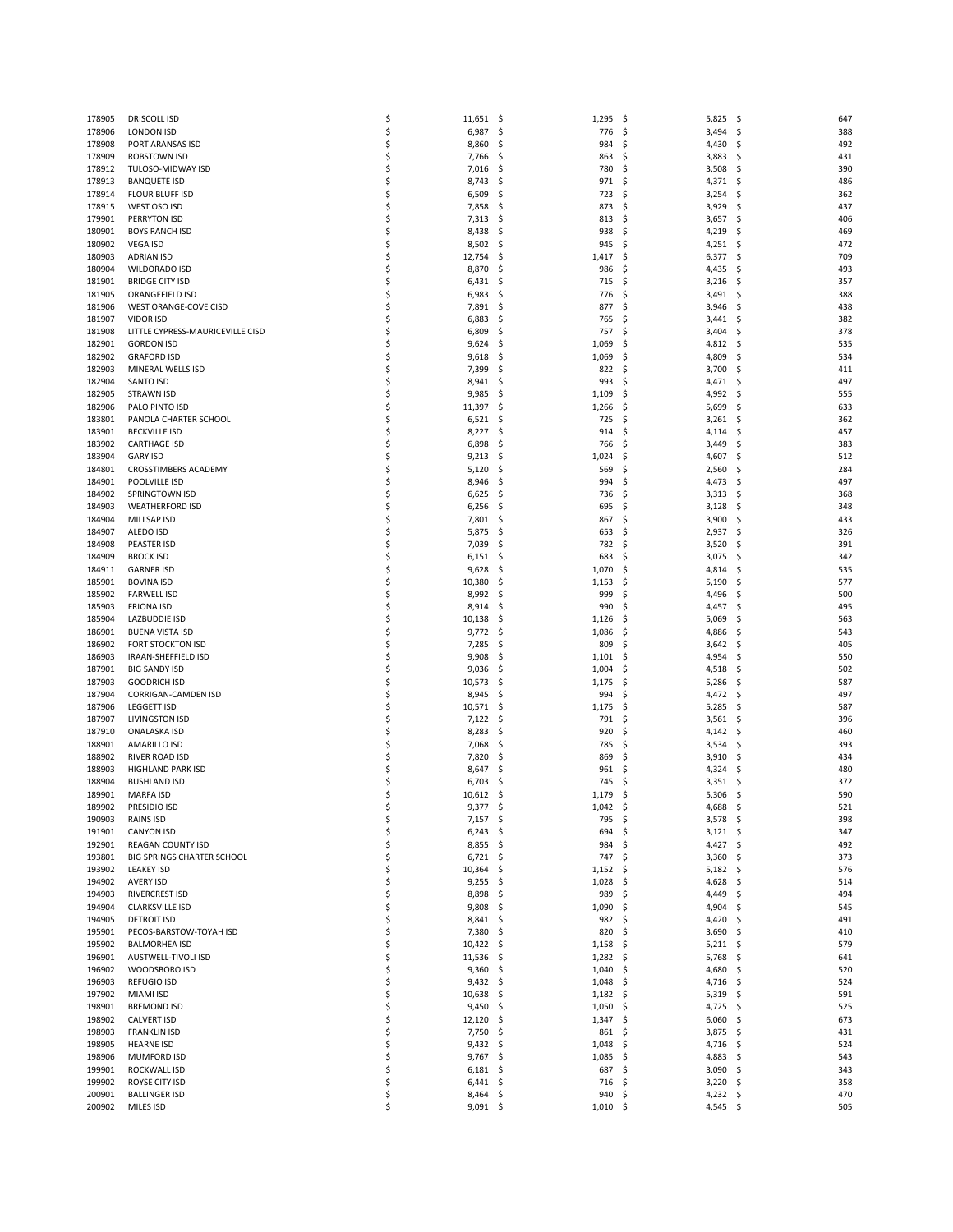| 200904           | <b>WINTERS ISD</b>                                                    | \$       | 9,067<br>\$                 | 1,007        | -\$<br>4,533              | - \$<br>504             |
|------------------|-----------------------------------------------------------------------|----------|-----------------------------|--------------|---------------------------|-------------------------|
| 200906           | <b>OLFEN ISD</b>                                                      | \$       | 10,177<br>Ś                 | 1,131        | 5,088<br>-\$              | 565<br>\$               |
| 201902           | <b>HENDERSON ISD</b>                                                  | \$       | 7,039<br>Ś                  | 782          | 3,520<br>Ś                | Ś<br>39                 |
| 201903           | <b>LANEVILLE ISD</b>                                                  | \$       | 11,403<br>\$                | 1,267        | 5,701<br>S                | \$<br>633               |
| 201904           | LEVERETTS CHAPEL ISD                                                  | \$       | 10,359<br>S                 | 1,151        | 5,180<br>S                | 576<br>\$,              |
| 201907           | MOUNT ENTERPRISE ISD                                                  | \$       | 9,754<br>Ś                  | 1,084        | 4,877<br>S                | 542<br>S                |
| 201908           | <b>OVERTON ISD</b>                                                    | \$       | 9,036<br>\$                 | 1,004        | 4,518<br>S                | 502<br>S                |
| 201910           | <b>TATUM ISD</b>                                                      | \$       | 7,514<br>\$                 | 835          | 3,757<br>S                | \$<br>41                |
| 201913           | <b>CARLISLE ISD</b>                                                   | \$       | 9,424<br>S                  | 1,047        | 4,712<br>S                | 524<br>S                |
| 201914           | WEST RUSK COUNTY CONSOLIDATED ISD                                     | \$       | 9,000<br>\$                 | 1,000        | 4,500<br>S                | \$<br>500               |
| 202903           | <b>HEMPHILL ISD</b>                                                   | \$       | 8,860<br>\$,                | 984          | Ś<br>4,430                | 492<br>S                |
| 202905           | <b>WEST SABINE ISD</b>                                                | \$       | 9,238<br>S                  | 1,026        | Ś<br>4,619                | 513<br>S                |
| 203901           | SAN AUGUSTINE ISD                                                     | \$       | 9,654<br>\$                 | 1,073        | 4,827<br>\$,              | 536<br>\$,              |
| 203902           | <b>BROADDUS ISD</b>                                                   | \$       | 9,386<br>Ś                  | 1,043        | 4,693<br>S                | 52<br>S                 |
| 204901           | COLDSPRING-OAKHURST CISD                                              | \$       | 7,406<br>S                  | 823          | Ś<br>3,703                | 41<br>S                 |
| 204904           | SHEPHERD ISD                                                          | \$       | 7,266<br>\$                 | 807          | \$<br>3,633               | 404<br>\$,              |
| 205901           | ARANSAS PASS ISD                                                      | \$       | 8,083<br>Ś                  | 898          | 4,041<br>S                | 449<br>S                |
| 205902           | <b>GREGORY-PORTLAND ISD</b>                                           | \$       | 6,937<br>S                  | 771          | 3,469<br>S                | 385<br>S                |
| 205903           | <b>INGLESIDE ISD</b>                                                  | \$       | 7,356<br>S                  | 817          | \$<br>3,678               | 409<br>S                |
| 205904           | <b>MATHIS ISD</b>                                                     | \$       | 8,105<br>S                  | 901          | \$<br>4,052               | 450<br>S                |
| 205905           | <b>ODEM-EDROY ISD</b>                                                 | \$       | 8,756<br>Ś                  | 973          | Ś<br>4,378                | 486<br>S                |
| 205906           | <b>SINTON ISD</b>                                                     | \$       | 7,284<br>\$                 | 809          | 3,642<br>S                | 40<br>\$,               |
| 205907           | <b>TAFT ISD</b>                                                       | \$       | 9,624<br>S                  | 1,069        | Ś<br>4,812                | 535<br>S                |
| 206901           | SAN SABA ISD                                                          | \$       | 9,586<br>S                  | 1,065        | Ś<br>4,793                | 533<br>S                |
| 206902           | RICHLAND SPRINGS ISD                                                  | \$       | 13,201<br>S                 | 1,467        | 6,601<br>\$,              | 733<br>\$,              |
| 206903           | <b>CHEROKEE ISD</b>                                                   | \$       | 14,677<br>Ś                 | 1,631        | 7,339<br>S                | 81<br>S                 |
| 207901           | SCHLEICHER ISD                                                        | \$       | 9,509<br>Ś                  | 1,057        | 4,754<br>S                | 528<br>S                |
| 208901           | <b>HERMLEIGH ISD</b>                                                  | \$       | 9,728<br>S                  | 1,081        | 4,864<br>S                | 540<br>S                |
| 208902           | <b>SNYDER ISD</b>                                                     | \$       | 7,401<br>S                  | 822          | 3,700<br>S                | 41<br>S                 |
| 208903           | IRA ISD                                                               | \$       | 8,867<br>\$                 | 985          | Ś<br>4,433                | \$<br>493               |
| 209901           | ALBANY ISD                                                            | \$       | 8,377<br>S                  | 931          | 4,188<br>S                | 46<br>S                 |
| 209902           | <b>MORAN ISD</b>                                                      | \$       | 14,028<br>Ś                 | 1,559        | 7,014<br>S                | 779<br>S                |
| 210901           | <b>CENTER ISD</b>                                                     | \$       | 7,713<br>\$                 | 857          | Ś<br>3,856                | Ś<br>428                |
| 210902           | <b>JOAQUIN ISD</b>                                                    | \$<br>\$ | 8,539<br>Ś<br>Ś             | 949<br>974   | 4,269<br>S<br>Ś           | 474<br>S<br>S           |
| 210903<br>210904 | SHELBYVILLE ISD<br><b>TENAHA ISD</b>                                  | \$       | 8,770<br>9,241<br>S         | 1,027        | 4,385<br>Ś<br>4,620       | 487<br>513<br>Ś         |
| 210905           | <b>TIMPSON ISD</b>                                                    | \$       | 8,498<br>S                  | 944          | 4,249<br>S                | 472<br>S                |
| 210906           | <b>EXCELSIOR ISD</b>                                                  | \$       | 12,714<br>\$                | 1,413        | 6,357<br>S                | 70<br>S                 |
| 211901           | TEXHOMA ISD                                                           | \$       | 11,261<br>Ś                 | 1,251        | Ś<br>5,630                | \$<br>626               |
| 211902           | <b>STRATFORD ISD</b>                                                  | \$       | 9,453<br>S                  | 1,050        | 4,726<br>S                | 525<br>S                |
| 212801           | CUMBERLAND ACADEMY                                                    | \$       | 7,084<br>\$                 | 787          | \$<br>3,542               | 394<br>S                |
| 212804           | UT TYLER UNIVERSITY ACADEMY                                           | \$       | 7,161<br>\$                 | 796          | 3,580<br>S                | 398<br>S                |
| 212901           | ARP ISD                                                               | \$       | 8,362<br>\$,                | 929          | 4,181<br>S                | 46<br>\$,               |
| 212902           | <b>BULLARD ISD</b>                                                    | \$       | 6,344<br>\$                 | 705          | \$<br>3,172               | \$<br>352               |
| 212903           | LINDALE ISD                                                           | \$       | 6,396<br>\$                 | 711          | 3,198<br>S                | 355<br>S                |
| 212904           | <b>TROUP ISD</b>                                                      | \$       | 8,150<br>S                  | 906          | 4,075<br>S                | 453<br>S                |
| 212905           | <b>TYLER ISD</b>                                                      | \$       | 7,280<br>\$                 | 809          | \$<br>3,640               | \$<br>404               |
| 212906           | <b>WHITEHOUSE ISD</b>                                                 | \$       | 6,504<br>Ś                  | 723          | Ś<br>3,252                | \$<br>36 <sub>2</sub>   |
| 212909           | CHAPEL HILL ISD                                                       | \$       | 6,964<br>\$                 | 774          | 3,482<br>Ś                | 387<br>S                |
| 212910           | WINONA ISD                                                            | \$       | 8,593<br>S                  | 955          | Ś<br>4,296                | 47<br>S                 |
| 213801           | <b>BRAZOS RIVER CHARTER SCHOOL</b>                                    | \$       | 7,461<br>\$,                | 829          | 3,731<br>S                | 41<br>S                 |
| 213901           | <b>GLEN ROSE ISD</b>                                                  | \$       | 6,709<br>S                  | 745          | 3,355<br>S                | 373<br>S                |
| 214901           | RIO GRANDE CITY CISD                                                  | \$       | 8,163<br>S                  | 907          | 4,082<br>S                | S<br>454                |
| 214902           | SAN ISIDRO ISD                                                        | \$       | 10,283<br>Ś                 | 1,143        | 5,141<br>S                | \$<br>57                |
| 214903           | ROMA ISD                                                              | \$       | 7,957<br>Ś                  | 884          | 3,979<br>\$               | \$<br>442               |
| 215901           | <b>BRECKENRIDGE ISD</b>                                               |          | 7,745<br>Ś                  | 861          | Ś<br>3,873                | Ŝ.<br>430               |
| 216901           | STERLING CITY ISD                                                     | \$       | 9,148<br>- \$               | $1,016$ \$   | 4,574 \$                  | 508                     |
| 217901           | <b>ASPERMONT ISD</b>                                                  | \$       | 10,032 \$                   | 1,115        | $5,016$ \$<br>-\$         | 557                     |
| 218901           | SONORA ISD                                                            | \$       | 8,862<br>-\$                | 985          | \$<br>4,431               | \$<br>492               |
| 219901           | <b>HAPPY ISD</b>                                                      | \$       | 9,345<br>\$,                | 1,038        | \$<br>4,672               | 519<br>\$               |
| 219903           | TULIA ISD                                                             | \$       | 9,313<br>-\$                | 1,035        | 4,657<br>S                | 517<br>\$.              |
| 219905           | <b>KRESS ISD</b>                                                      | \$       | 9,939<br>-\$                | 1,104        | 4,970<br>\$,              | \$<br>552               |
| 220801           | TREETOPS SCHOOL INTERNATIONAL                                         | \$       | 7,240<br>-\$                | 804          | 3,620<br>\$,              | 402<br>\$               |
| 220802           | ARLINGTON CLASSICS ACADEMY                                            | \$       | 7,557<br>-\$                | 840          | 3,779<br>S                | 420<br>\$.              |
| 220809           | FORT WORTH ACADEMY OF FINE ARTS                                       | \$<br>\$ | 7,065<br>-\$                | 785          | 3,532<br>S<br>3,329       | 392<br>\$.<br>370       |
| 220810<br>220811 | WESTLAKE ACADEMY CHARTER SCHOOL<br>EAST FORT WORTH MONTESSORI ACADEMY | \$       | 6,658<br>\$                 | 740          | \$                        | \$                      |
| 220814           | TEXAS SCHOOL OF THE ARTS                                              | \$       | 9,316<br>-\$<br>7,494<br>\$ | 1,035<br>833 | 4,658<br>S<br>\$<br>3,747 | 518<br>\$.<br>\$<br>416 |
| 220815           | CHAPEL HILL ACADEMY                                                   | \$       | 8,256<br>-\$                | 917          | \$<br>4,128               | 459<br>\$               |
| 220817           | NEWMAN INTERNATIONAL ACADEMY OF ARLINGTON                             | \$       | 7,527<br>-\$                | 836          | \$<br>3,764               | 418<br>S                |
| 220819           | HIGH POINT ACADEMY                                                    | \$       | 7,659<br>\$                 | 851          | \$<br>3,829               | \$<br>42                |
| 220901           | <b>ARLINGTON ISD</b>                                                  | \$       | 7,236<br>-\$                | 804          | 3,618<br>S                | 402<br>\$,              |
| 220902           | <b>BIRDVILLE ISD</b>                                                  | \$       | 6,887<br>\$,                | 765          | \$<br>3,444               | 383<br>S                |
| 220904           | <b>EVERMAN ISD</b>                                                    | \$       | 7,625<br>\$                 | 847          | \$<br>3,813               | \$<br>42 <sub>4</sub>   |
| 220905           | FORT WORTH ISD                                                        | \$       | 7,741<br>-\$                | 860          | 3,870<br>S                | 430<br>\$,              |
| 220906           | <b>GRAPEVINE-COLLEYVILLE ISD</b>                                      | \$       | 6,220<br>-\$                | 691          | 3,110<br>S                | 346<br>\$.              |
| 220907           | <b>KELLER ISD</b>                                                     | \$       | 6,123<br>\$                 | 680          | 3,062<br>\$               | \$<br>340               |
| 220908           | MANSFIELD ISD                                                         | \$       | $6,401$ \$                  | 711          | 3,200<br>S                | 356<br>\$,              |
| 220910           | LAKE WORTH ISD                                                        | \$       | $7,617$ \$                  | 846          | -\$<br>3,809              | \$<br>423               |
| 220912           | <b>CROWLEY ISD</b>                                                    | \$       | 7,110 \$                    | 790 \$       | $3,555$ \$                | 395                     |
|                  |                                                                       |          |                             |              |                           |                         |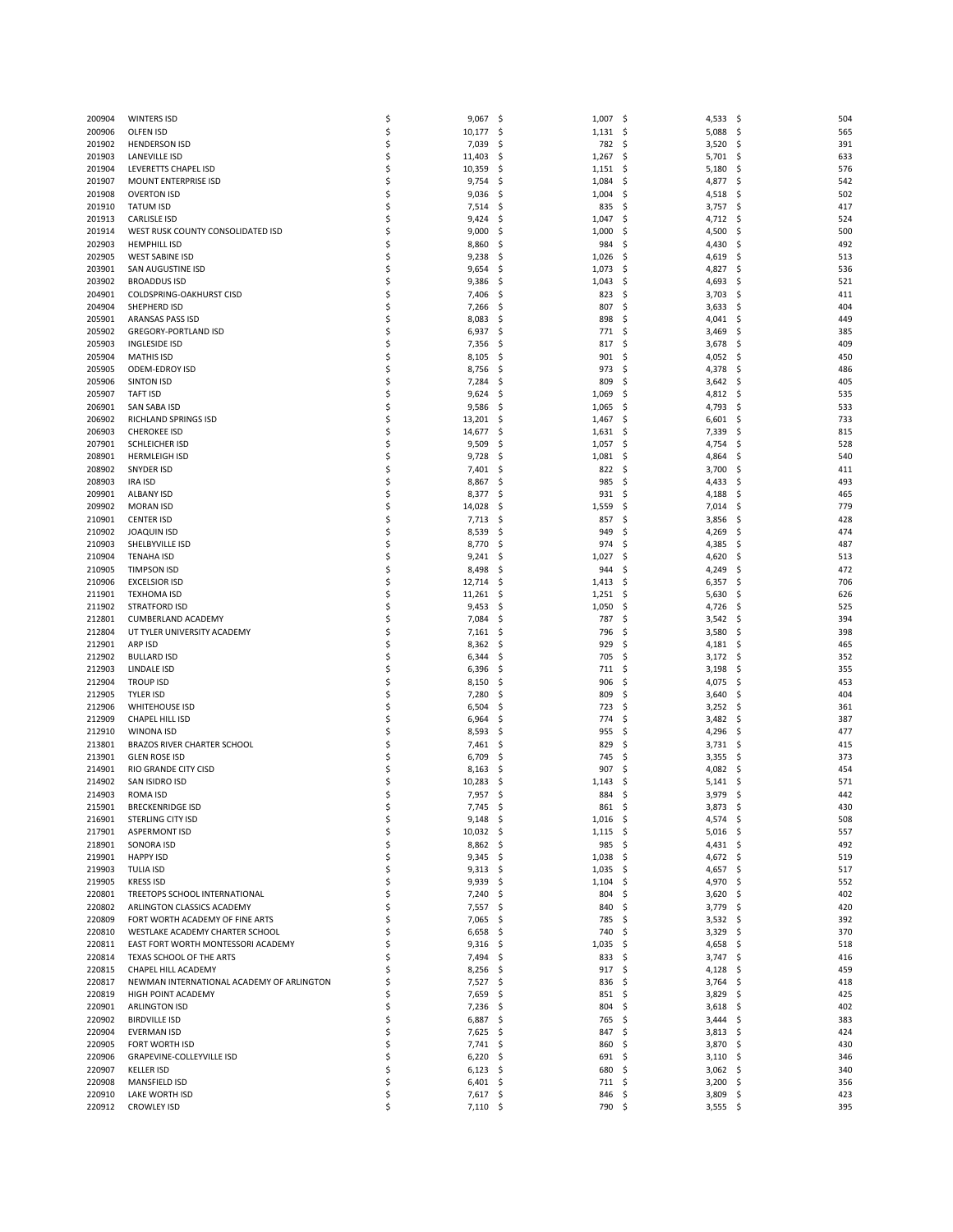| 220914           | <b>KENNEDALE ISD</b>                          | \$       | 6,672                  | - \$ | 741             | -\$<br>3,336                    | - \$<br>371 |
|------------------|-----------------------------------------------|----------|------------------------|------|-----------------|---------------------------------|-------------|
| 220915           | AZLE ISD                                      | \$       | 6,269                  | \$   | 697             | -\$<br>3,134                    | - \$<br>348 |
| 220916           | HURST-EULESS-BEDFORD ISD                      | \$       | 6,840                  | \$   | 760             | Ś<br>3,420                      | Ś<br>380    |
| 220917           | <b>CASTLEBERRY ISD</b>                        | \$       | 7,645                  | -\$  | 849             | 3,823<br>S                      | 425<br>S    |
| 220918           | EAGLE MT-SAGINAW ISD                          | \$       | 6,376                  | \$   | 708             | -\$<br>3,188                    | \$<br>354   |
| 220919           | <b>CARROLL ISD</b>                            | Ś        |                        |      |                 | Ś                               | \$<br>325   |
|                  | WHITE SETTLEMENT ISD                          |          | 5,841                  | \$,  | 649             | 2,921                           |             |
| 220920           |                                               | \$       | 6,835                  | -\$  | 759             | 3,417<br>S                      | 380<br>-\$  |
| 221801           | TEXAS COLLEGE PREPARATORY ACADEMIES           | \$       | 7,760                  | \$   | 862             | 3,880<br>S.                     | \$<br>431   |
| 221901           | <b>ABILENE ISD</b>                            | \$       | 7,031                  | \$   | 781             | Ś<br>3,516                      | Ś<br>391    |
| 221904           | <b>MERKEL ISD</b>                             | \$       | 7,928                  | \$   | 881             | 3,964<br>\$                     | 440<br>S    |
| 221905           | <b>TRENT ISD</b>                              | \$       | 12,710                 | \$   | 1,412           | \$<br>6,355                     | \$,<br>706  |
| 221911           | JIM NED CISD                                  | \$       | 6,673                  | \$   | 741             | Ś<br>3,337                      | Ś<br>371    |
| 221912           | <b>WYLIE ISD</b>                              | \$       | 6,194                  | -\$  | 688             | 3,097<br>S                      | \$<br>344   |
| 222901           | <b>TERRELL COUNTY ISD</b>                     | \$       | 13,188                 | S    | 1,465           | Ś<br>6,594                      | 733<br>S    |
| 223901           | <b>BROWNFIELD ISD</b>                         | \$       | 7,897                  | \$   | 877             | Ś<br>3,949                      | 439<br>S    |
| 223902           | <b>MEADOW ISD</b>                             | \$       | 8,959                  | S    | 995             | \$<br>4,479                     | 498<br>S    |
| 223904           | WELLMAN-UNION CISD                            | \$       | 9,568                  | S    | 1,063           | Ś<br>4,784                      | 532<br>S    |
| 224901           | THROCKMORTON ISD                              | \$       | 10,521                 | \$,  | 1,169           | \$<br>5,261                     | 585<br>S    |
| 224902           | WOODSON ISD                                   | \$       | 9,993                  | \$   | 1,110           | 4,997<br>\$                     | \$<br>555   |
| 225902           | MOUNT PLEASANT ISD                            | \$       | 7,474                  | \$,  | 830             | Ś<br>3,737                      | 415<br>S    |
| 225906           | CHAPEL HILL ISD                               | \$       | 7,995                  | \$   | 888             | \$<br>3,997                     | Ś<br>444    |
| 225907           | <b>HARTS BLUFF ISD</b>                        | \$       | 8,902                  | \$   | 989             | \$<br>4,451                     | 495<br>S    |
| 226801           | <b>TEXAS LEADERSHIP</b>                       | \$       | 7,763                  | \$   | 863             | \$<br>3,881                     | 431<br>S    |
|                  |                                               |          |                        |      |                 |                                 |             |
| 226901           | <b>CHRISTOVAL ISD</b>                         | \$       | 8,319                  | \$   | 924             | \$<br>4,159                     | 462<br>S    |
| 226903           | SAN ANGELO ISD                                | \$       | 6,880                  | -\$  | 764             | \$<br>3,440                     | 382<br>S    |
| 226905           | <b>WATER VALLEY ISD</b>                       | \$       | 9,099                  | \$   | 1,011           | \$<br>4,549                     | 505<br>S    |
| 226906           | <b>WALL ISD</b>                               | \$       | 7,210                  | \$,  | 801             | \$<br>3,605                     | 401<br>S    |
| 226907           | <b>GRAPE CREEK ISD</b>                        | \$       | 8,426                  | S    | 936             | \$<br>4,213                     | 468         |
| 226908           | <b>VERIBEST ISD</b>                           | Ś        | 8,647                  | .s   | 961             | \$<br>4,324                     | 480<br>S    |
| 227622           | TEXAS JUVENILE JUSTICE DEPARTMENT             | \$       | 5,298                  | \$   | 589             | \$<br>2,649                     | \$<br>294   |
| 227803           | <b>WAYSIDE SCHOOLS</b>                        | \$       | 8,523                  | \$,  | 947             | \$<br>4,261                     | 473<br>S    |
| 227804           | NYOS CHARTER SCHOOL                           | Ś        | 7,532                  | \$   | 837             | \$<br>3,766                     | Ś<br>418    |
| 227805           | TEXAS EMPOWERMENT ACADEMY                     | \$       | 8,565                  | \$   | 952             | 4,283<br>\$,                    | 476<br>S    |
| 227806           | UNIVERSITY OF TEXAS UNIVERSITY CHARTER SCHOOL | \$       | 5,974                  | \$   | 664             | \$<br>2,987                     | 332<br>S    |
| 227814           | CHAPARRAL STAR ACADEMY                        | Ś        | 7,360                  | \$   | 818             | \$<br>3,680                     | Ś<br>409    |
| 227816           | HARMONY SCIENCE ACADEMY (AUSTIN)              | \$       | 8,433                  | -\$  | 937             | \$<br>4,216                     | 468<br>S    |
| 227817           | CEDARS INTERNATIONAL ACADEMY                  | Ś        | 8,941                  | \$   | 993             | \$<br>4,471                     | 497<br>S    |
| 227819           | UNIVERSITY OF TEXAS ELEMENTARY CHARTER SCHOOL | \$       | 8,151                  | S    | 906             | Ś<br>4,076                      | Ś<br>453    |
| 227820           | KIPP TEXAS PUBLIC SCHOOLS                     | Ś        | 8,957                  | \$   | 995             | Ś<br>4,478                      | 498<br>S    |
|                  | AUSTIN DISCOVERY SCHOOL                       | \$       |                        |      | 809             | \$                              | 404         |
| 227821           |                                               |          | 7,277                  | \$   |                 | 3,638                           | S           |
| 227824           | PROMESA PUBLIC SCHOOLS                        | \$       | 9,404                  | \$   | 1,045           | 4,702<br>Ś                      | Ś<br>522    |
| 227825           | AUSTIN ACHIEVE PUBLIC SCHOOLS                 | \$       | 9,076                  | \$,  | 1,008           | 4,538<br>S                      | 504         |
| 227826           | MONTESSORI FOR ALL                            | \$       | 8,220                  | \$   | 913             | \$<br>4,110                     | 457<br>S    |
| 227827           | THE EXCEL CENTER (FOR ADULTS)                 | \$       | 8,250                  | \$   | 917             | Ś<br>4,125                      | Ś<br>458    |
| 227829           | VALOR PUBLIC SCHOOLS                          | \$       | 7,461                  | \$,  | 829             | 3,731<br>S                      | 415<br>S    |
| 227901           | <b>AUSTIN ISD</b>                             | \$       | 6,871                  | \$   | 763             | -\$<br>3,435                    | 382<br>S    |
| 227904           | PFLUGERVILLE ISD                              | \$       | 6,729                  | \$   | 748             | Ś<br>3,364                      | Ś<br>374    |
| 227907           | <b>MANOR ISD</b>                              | Ś        | 7,472                  | \$,  | 830             | 3,736<br>S                      | 415<br>S    |
| 227909           | <b>EANES ISD</b>                              | \$       | 5,872                  | \$,  | 652             | \$<br>2,936                     | 326<br>S    |
| 227910           | DEL VALLE ISD                                 | \$       | 7,761                  | S    | 862             | Ś<br>3,880                      | 431         |
| 227912           | <b>LAGO VISTA ISD</b>                         | \$       | 6,402                  | \$,  | 711             | 3,201<br>S                      | 356<br>S    |
| 227913           | <b>LAKE TRAVIS ISD</b>                        | \$       | 6,005                  | -\$  | 667             | \$<br>3,003                     | 334<br>S    |
| 228901           | <b>GROVETON ISD</b>                           | \$       | 8,918                  | S    | 991             | Ś<br>4,459                      | 495         |
| 228903           | <b>TRINITY ISD</b>                            | \$       | 8,387                  | S    | 932             | \$<br>4,194                     | 466         |
| 228904           | <b>CENTERVILLE ISD</b>                        | \$       | 10,530                 | \$   | 1,170           | \$<br>5,265                     | 585<br>-\$  |
| 228905           | <b>APPLE SPRINGS ISD</b>                      |          | 9,922                  | S    | $1,102$ \$      | 4,961                           | 551<br>S    |
|                  |                                               |          |                        |      |                 |                                 |             |
| 229901           | <b>COLMESNEIL ISD</b>                         | \$       | 8,887                  | - \$ | 987             | \$<br>$4,443$ \$                | 494         |
| 229903           | WOODVILLE ISD                                 | \$       | $8,024$ \$             |      | 892 \$          | 4,012 \$                        | 446         |
| 229904           | <b>WARREN ISD</b>                             | \$       | 7,955                  | - \$ | 884             | \$<br>$3,977$ \$                | 442         |
| 229905           | SPURGER ISD                                   | \$       | $9,344$ \$             |      | 1,038           | -\$<br>4,672 \$                 | 519         |
| 229906           | <b>CHESTER ISD</b>                            | \$       | 9,895                  | - \$ | 1,099           | \$<br>4,947 \$                  | 550         |
| 230901           | <b>BIG SANDY ISD</b>                          | \$       | 9,214                  | - \$ | 1,024           | \$<br>4,607 \$                  | 512         |
| 230902           | <b>GILMER ISD</b>                             | \$       | 7,591 \$               |      | 843             | 3,795 \$<br>\$                  | 422         |
| 230903           | ORE CITY ISD                                  | \$       | 8,573                  | - \$ | 953             | \$<br>4,287                     | 476<br>-\$  |
| 230904           | UNION HILL ISD                                | \$       | 8,784                  | -\$  | 976             | \$<br>4,392                     | - \$<br>488 |
| 230905           | <b>HARMONY ISD</b>                            | \$       | 7,993                  | - \$ | 888             | $3,996$ \$<br>\$                | 444         |
| 230906           | <b>NEW DIANA ISD</b>                          | \$       | 7,457 \$               |      | 829             | \$<br>3,729                     | -\$<br>414  |
| 230908           | UNION GROVE ISD                               | \$       | 8,403                  | \$   | 934             | \$<br>4,202                     | - \$<br>467 |
| 231901           | <b>MCCAMEY ISD</b>                            | \$       | 9,663                  | \$   | 1,074           | 4,831 \$<br>\$                  | 537         |
| 231902           | <b>RANKIN ISD</b>                             | \$       | $9,487$ \$             |      | 1,054           | -\$<br>4,743 \$                 | 527         |
| 232901           | <b>KNIPPA ISD</b>                             | \$       | 9,170                  | \$   | 1,019           | \$<br>4,585                     | \$<br>509   |
|                  |                                               |          |                        |      |                 |                                 |             |
| 232902           | SABINAL ISD                                   | \$       | 9,495                  | \$,  | 1,055           | \$<br>4,748                     | 528<br>\$   |
| 232903           | <b>UVALDE CISD</b>                            | \$       | 7,852 \$               |      | 872 \$          | $3,926$ \$                      | 436         |
| 232904           | UTOPIA ISD                                    | \$       | 9,205                  | \$   | 1,023           | 4,603<br>\$                     | 511<br>\$   |
| 233901           | SAN FELIPE-DEL RIO CISD                       | \$       | 7,036                  | \$.  | 782             | \$<br>3,518                     | 391<br>\$.  |
| 233903           | <b>COMSTOCK ISD</b>                           | \$       | 9,866                  | - \$ | 1,096           | \$<br>4,933 \$                  | 548         |
| 234801           |                                               |          |                        |      |                 |                                 |             |
|                  | RANCH ACADEMY                                 | \$       | 7,223                  | - \$ | 803             | \$<br>$3,611$ \$                | 401         |
| 234902           | <b>CANTON ISD</b>                             | \$       | $6,624$ \$             |      | 736             | \$<br>$3,312$ \$                | 368         |
| 234903<br>234904 | EDGEWOOD ISD<br><b>GRAND SALINE ISD</b>       | \$<br>\$ | 7,748 \$<br>$8,324$ \$ |      | 861<br>$925$ \$ | -\$<br>$3,874$ \$<br>$4,162$ \$ | 430<br>462  |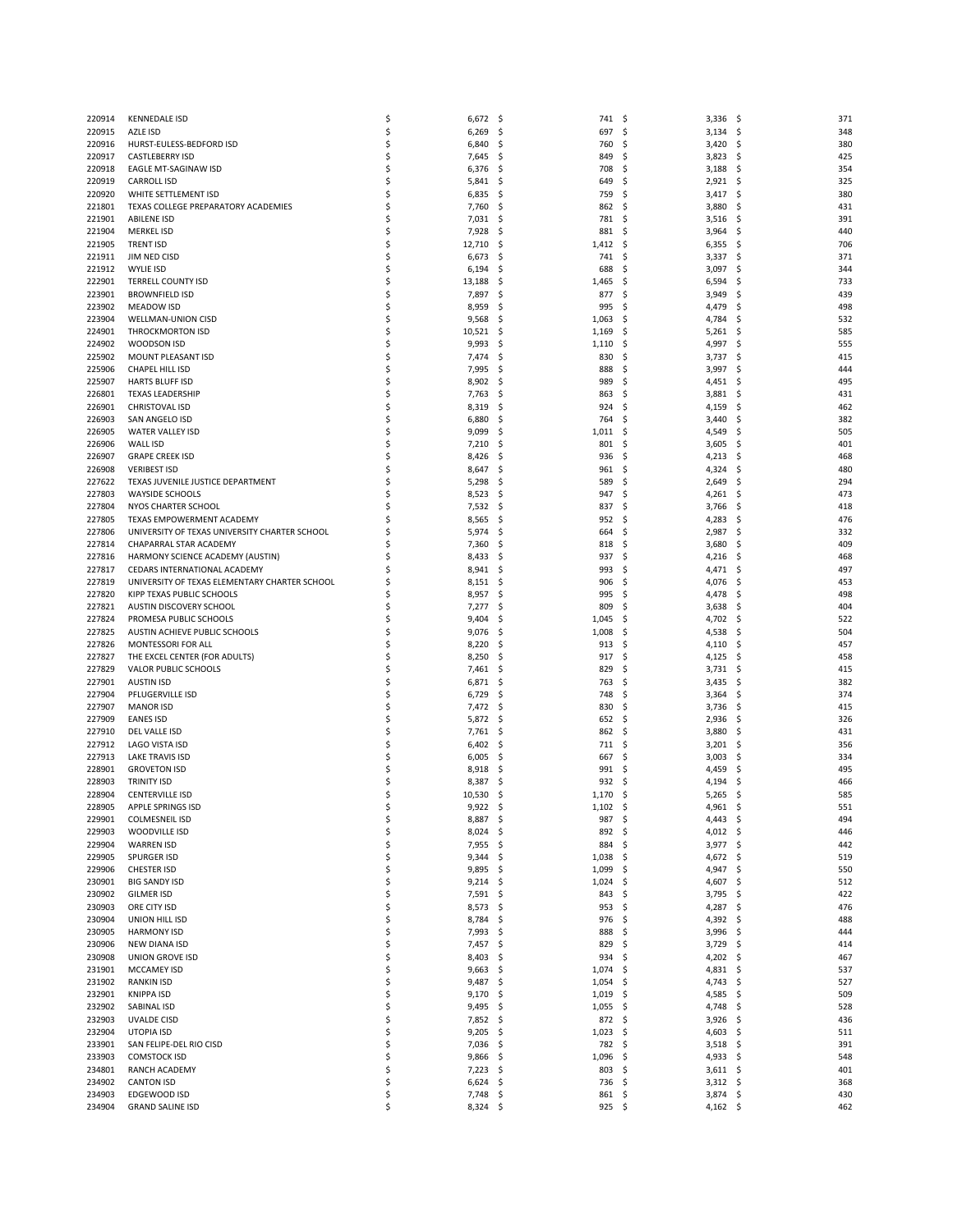| 234905           | <b>MARTINS MILL ISD</b>                     | \$ | 9,168      | - \$ | 1,019    | -\$<br>4,584       | - \$<br>509     |
|------------------|---------------------------------------------|----|------------|------|----------|--------------------|-----------------|
| 234906           | <b>VAN ISD</b>                              | \$ | 6,462      | - \$ | 718      | -\$<br>$3,231$ \$  | 35 <sub>9</sub> |
| 234907           | WILLS POINT ISD                             | \$ | 7,038      | \$   | 782      | Ś<br>3,519         | Ś<br>391        |
| 234909           | <b>FRUITVALE ISD</b>                        | \$ | 9,226      | -\$  | 1,025    | 4,613<br>S         | 513<br>\$.      |
| 235901           | <b>BLOOMINGTON ISD</b>                      | \$ | 9,522      | \$   | 1,058    | \$<br>4,761        | \$<br>529       |
|                  | <b>VICTORIA ISD</b>                         | \$ |            |      |          | Ś                  | \$<br>390       |
| 235902<br>235904 | <b>NURSERY ISD</b>                          | \$ | 7,020      | \$   | 780      | 3,510              | 606             |
|                  |                                             |    | 10,909     | \$   | 1,212    | 5,454<br>\$,       | \$,             |
| 236801           | <b>RAVEN SCHOOL</b>                         | \$ | 1,304      | \$   | 145      | 652<br>\$          | \$<br>72        |
| 236802           | SAM HOUSTON STATE UNIVERSITY CHARTER SCHOOL | \$ | 7,732      | \$   | 859      | Ś<br>3,866         | Ś<br>430        |
| 236901           | <b>NEW WAVERLY ISD</b>                      | \$ | 8,262      | \$   | 918      | \$<br>4,131        | \$<br>459       |
| 236902           | HUNTSVILLE ISD                              | \$ | 6,656      | \$   | 740      | 3,328<br>\$        | 370<br>\$       |
| 237902           | <b>HEMPSTEAD ISD</b>                        | \$ | 8,602      | \$   | 956      | Ś<br>4,301         | \$<br>478       |
| 237904           | <b>WALLER ISD</b>                           | \$ | 7,165      | \$,  | 796      | 3,582<br>\$        | 398<br>S        |
| 237905           | ROYAL ISD                                   | \$ | 7,918      | \$   | 880      | 3,959<br>\$        | Ś<br>440        |
| 238902           | MONAHANS-WICKETT-PYOTE ISD                  | \$ | 6,949      | \$   | 772      | Ś<br>3,474         | Ś<br>386        |
| 238904           | <b>GRANDFALLS-ROYALTY ISD</b>               | \$ | 9,803      | \$,  | 1,089    | 4,902<br>Ś         | 545<br>S        |
| 239901           | <b>BRENHAM ISD</b>                          | Ś  | 6,633      | \$   | 737      | Ś<br>3,317         | 369<br>S        |
| 239903           | <b>BURTON ISD</b>                           | \$ | 8,722      | \$   | 969      | Ś<br>4,361         | 485<br>S        |
| 240503           | TEXAS A&M INTERNATIONAL UNIVERSITY ISD      | \$ | 9,862      | \$   | 1,096    | 4,931<br>Ś         | \$<br>548       |
| 240801           | TRIUMPH PUBLIC HIGH SCHOOLS-LAREDO          | Ś  | 9,231      | \$,  | 1,026    | 4,616<br>S         | 513<br>S        |
| 240901           | LAREDO ISD                                  | \$ | 8,093      | \$   | 899      | \$<br>4,046        | \$<br>450       |
| 240903           | UNITED ISD                                  | \$ | 7,422      | \$   | 825      | \$<br>$3,711$ \$   | 412             |
| 240904           | <b>WEBB CISD</b>                            | \$ |            | \$   |          | Ś                  | 594<br>S        |
|                  |                                             |    | 10,700     |      | 1,189    | 5,350              |                 |
| 241901           | <b>BOLING ISD</b>                           | \$ | 8,164      | \$   | 907      | \$<br>4,082        | \$<br>454       |
| 241902           | <b>EAST BERNARD ISD</b>                     | \$ | 7,804      | \$   | 867      | 3,902<br>\$        | \$<br>434       |
| 241903           | EL CAMPO ISD                                | \$ | 7,047      | \$   | 783      | Ś<br>3,524         | Ś<br>392        |
| 241904           | <b>WHARTON ISD</b>                          | \$ | 7,694      | \$   | 855      | \$<br>3,847        | \$<br>427       |
| 241906           | <b>LOUISE ISD</b>                           | \$ | 9,168      | S    | 1,019    | Ś<br>4,584         | 509<br>S        |
| 242902           | <b>SHAMROCK ISD</b>                         | \$ | 9,403      | .s   | 1,045    | -\$<br>4,702       | \$<br>522       |
| 242903           | WHEELER ISD                                 | \$ | 9,473      | \$   | 1,053    | \$<br>4,737        | \$<br>526       |
| 242905           | <b>KELTON ISD</b>                           | \$ | 15,558     | \$   | 1,729    | Ś<br>7,779         | \$<br>864       |
| 242906           | <b>FORT ELLIOTT CISD</b>                    | \$ | 10,706     | \$   | 1,190    | \$<br>5,353        | \$<br>595       |
| 243901           | <b>BURKBURNETT ISD</b>                      | \$ | 6,766      | \$   | 752      | 3,383<br>S         | 376<br>\$,      |
| 243902           | <b>ELECTRA ISD</b>                          | \$ | 9,770      | \$   | 1,086    | Ś<br>4,885         | \$<br>543       |
| 243903           | <b>IOWA PARK CISD</b>                       | \$ | 6,617      | S    | 735      | \$<br>3,308        | \$<br>368       |
| 243905           | <b>WICHITA FALLS ISD</b>                    | \$ | 6,954      | \$,  | 773      | 3,477<br>\$        | \$<br>386       |
| 243906           | CITY VIEW ISD                               | \$ | 8,303      | \$   | 923      | Ś<br>4,151         | 461<br>S        |
| 244901           | <b>HARROLD ISD</b>                          | \$ | 13,480     | \$   | 1,498    | 6,740<br>S         | Ś<br>749        |
| 244903           | <b>VERNON ISD</b>                           | \$ | 7,653      | \$   | 850      | 3,826<br>Ś         | 425<br>Ś        |
|                  | <b>NORTHSIDE ISD</b>                        |    |            |      |          | \$                 | Ś<br>530        |
| 244905           |                                             | \$ | 9,543      | \$   | 1,060    | 4,772              |                 |
| 245901           | <b>LASARA ISD</b>                           | \$ | 9,728      | \$   | 1,081    | 4,864<br>Ś         | \$<br>540       |
| 245902           | <b>LYFORD CISD</b>                          | \$ | 8,059      | \$,  | 895      | 4,029<br>S         | 448<br>S        |
| 245903           | RAYMONDVILLE ISD                            | \$ | 7,706      | \$   | 856      | \$<br>3,853        | Ś<br>428        |
| 245904           | SAN PERLITA ISD                             | \$ | 10,896     | \$   | 1,211    | Ś<br>5,448         | \$<br>605       |
| 246801           | MERIDIAN WORLD SCHOOL LLC                   | \$ | 7,236      | \$,  | 804      | 3,618<br>S         | 402<br>S        |
| 246802           | GOODWATER MONTESSORI SCHOOL                 | \$ | 7,567      | \$   | 841      | \$,<br>3,783       | 420<br>S        |
| 246902           | <b>FLORENCE ISD</b>                         | \$ | 8,287      | \$   | 921      | Ś<br>4,143         | \$<br>460       |
| 246904           | <b>GEORGETOWN ISD</b>                       | \$ | 6,486      | \$,  | 721      | Ś<br>3,243         | 360<br>S        |
| 246905           | <b>GRANGER ISD</b>                          | \$ | 9,623      | \$,  | 1,069    | \$<br>4,812        | 535<br>\$,      |
| 246906           | <b>HUTTO ISD</b>                            | \$ | 6,331      | S    | 703      | Ś<br>3,166         | Ś<br>352        |
| 246907           | JARRELL ISD                                 | \$ | 6,622      | \$,  | 736      | 3,311<br>S         | 368<br>\$,      |
| 246908           | LIBERTY HILL ISD                            | \$ | 6,004      | \$   | 667      | 3,002<br>\$,       | 334<br>S        |
| 246909           | ROUND ROCK ISD                              | \$ | 6,194      | \$,  | 688      | Ś<br>3,097         | S<br>344        |
| 246911           | <b>TAYLOR ISD</b>                           | \$ | 7,175      | S    | 797      | 3,588<br>S         | 399             |
| 246912           | <b>THRALL ISD</b>                           | \$ | 7,776      | \$   | 864      | 3,888<br>\$        | 432<br>\$.      |
| 246913           | <b>LEANDER ISD</b>                          |    | 6,047      | S    | 672      | 3,023<br>Ś         | 336<br>S        |
|                  |                                             |    |            |      |          |                    |                 |
| 246914           | <b>COUPLAND ISD</b>                         | \$ | 10,939     | - \$ | 1,215    | - \$<br>$5,469$ \$ | 608             |
| 247901           | <b>FLORESVILLE ISD</b>                      | \$ | 7,100      | - \$ | 789      | $3,550$ \$<br>-\$  | 394             |
| 247903           | LA VERNIA ISD                               | \$ | 6,240      | - \$ | 693      | \$<br>$3,120$ \$   | 347             |
| 247904           | POTH ISD                                    | \$ | $8,031$ \$ |      | 892 \$   | 4,016 \$           | 446             |
| 247906           | STOCKDALE ISD                               | \$ | 8,478 \$   |      | 942      | -\$<br>4,239 \$    | 471             |
| 248901           | <b>KERMIT ISD</b>                           | \$ | $7,903$ \$ |      | 878      | \$<br>$3,951$ \$   | 439             |
| 248902           | WINK-LOVING ISD                             | \$ | $9,224$ \$ |      | 1,025    | $4,612$ \$<br>\$   | 512             |
| 249901           | <b>ALVORD ISD</b>                           | \$ | $8,341$ \$ |      | 927      | \$<br>$4,171$ \$   | 463             |
| 249902           | <b>BOYD ISD</b>                             | \$ | 7,261      | - \$ | 807      | \$<br>$3,630$ \$   | 403             |
| 249903           | <b>BRIDGEPORT ISD</b>                       | \$ | 7,600      | - \$ | 844      | $3,800$ \$<br>\$   | 422             |
| 249904           | CHICO ISD                                   | \$ | 9,175      | - \$ | 1,019    | \$<br>4,588        | 510<br>\$       |
| 249905           | <b>DECATUR ISD</b>                          | \$ | 6,849      | \$   | 761      | \$<br>3,424        | 380<br>- \$     |
| 249906           | <b>PARADISE ISD</b>                         | \$ | 7,446      | -\$  | 827      | $3,723$ \$<br>\$   | 414             |
| 249908           | SLIDELL ISD                                 | \$ | $9,602$ \$ |      | 1,067    | -\$<br>$4,801$ \$  | 533             |
| 250902           | <b>HAWKINS ISD</b>                          | \$ | 8,186      | \$   | 910      | \$<br>4,093        | 455<br>\$       |
|                  |                                             | \$ |            |      |          |                    |                 |
| 250903           | MINEOLA ISD                                 |    | 7,284      | \$.  | 809      | \$<br>3,642        | 405<br>\$       |
| 250904           | <b>QUITMAN ISD</b>                          | \$ | 7,976 \$   |      | 886      | \$<br>3,988        | -\$<br>443      |
| 250905           | YANTIS ISD                                  | \$ | 9,258      | \$   | 1,029    | 4,629<br>\$        | 514<br>\$       |
| 250906           | ALBA-GOLDEN ISD                             | \$ | 8,566      | - \$ | 952      | \$<br>4,283        | 476<br>\$       |
| 250907           | WINNSBORO ISD                               | \$ | 7,180      | - \$ | 798      | \$<br>$3,590$ \$   | 399             |
| 251901           | DENVER CITY ISD                             | \$ | 7,221      | - \$ | 802      | \$<br>$3,611$ \$   | 401             |
| 251902           | PLAINS ISD                                  | \$ | 9,469      | - \$ | 1,052    | \$<br>$4,734$ \$   | 526             |
| 252901           | <b>GRAHAM ISD</b>                           | \$ | $6,994$ \$ |      | 777\$    | $3,497$ \$         | 389             |
| 252902           | <b>NEWCASTLE ISD</b>                        | \$ | $9,811$ \$ |      | 1,090 \$ | 4,905 \$           | 545             |